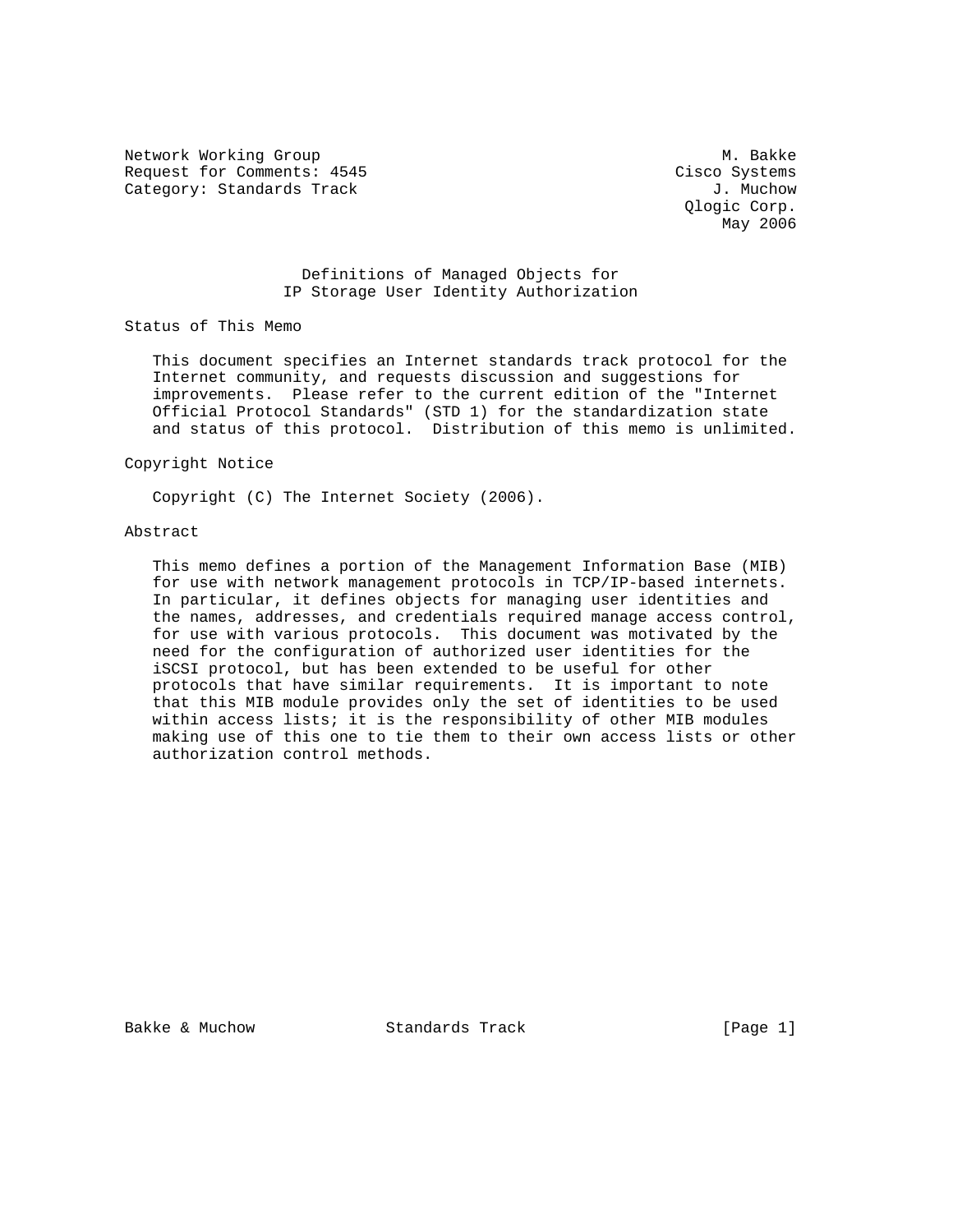Table of Contents

| 2.                                                           |
|--------------------------------------------------------------|
| 3. The Internet-Standard Management Framework 3              |
|                                                              |
| 5. Relationship to the USM MIB Module 4                      |
|                                                              |
|                                                              |
|                                                              |
|                                                              |
|                                                              |
|                                                              |
|                                                              |
|                                                              |
|                                                              |
| 7.8. Descriptors: Using OIDs in Place of Enumerated Types 10 |
|                                                              |
| $\mathsf{R}$                                                 |
|                                                              |
| 9.1. MIB Security Considerations 35                          |
| 9.2. Other Security Considerations 38                        |
|                                                              |
| 11                                                           |
|                                                              |
|                                                              |

Bakke & Muchow Standards Track [Page 2]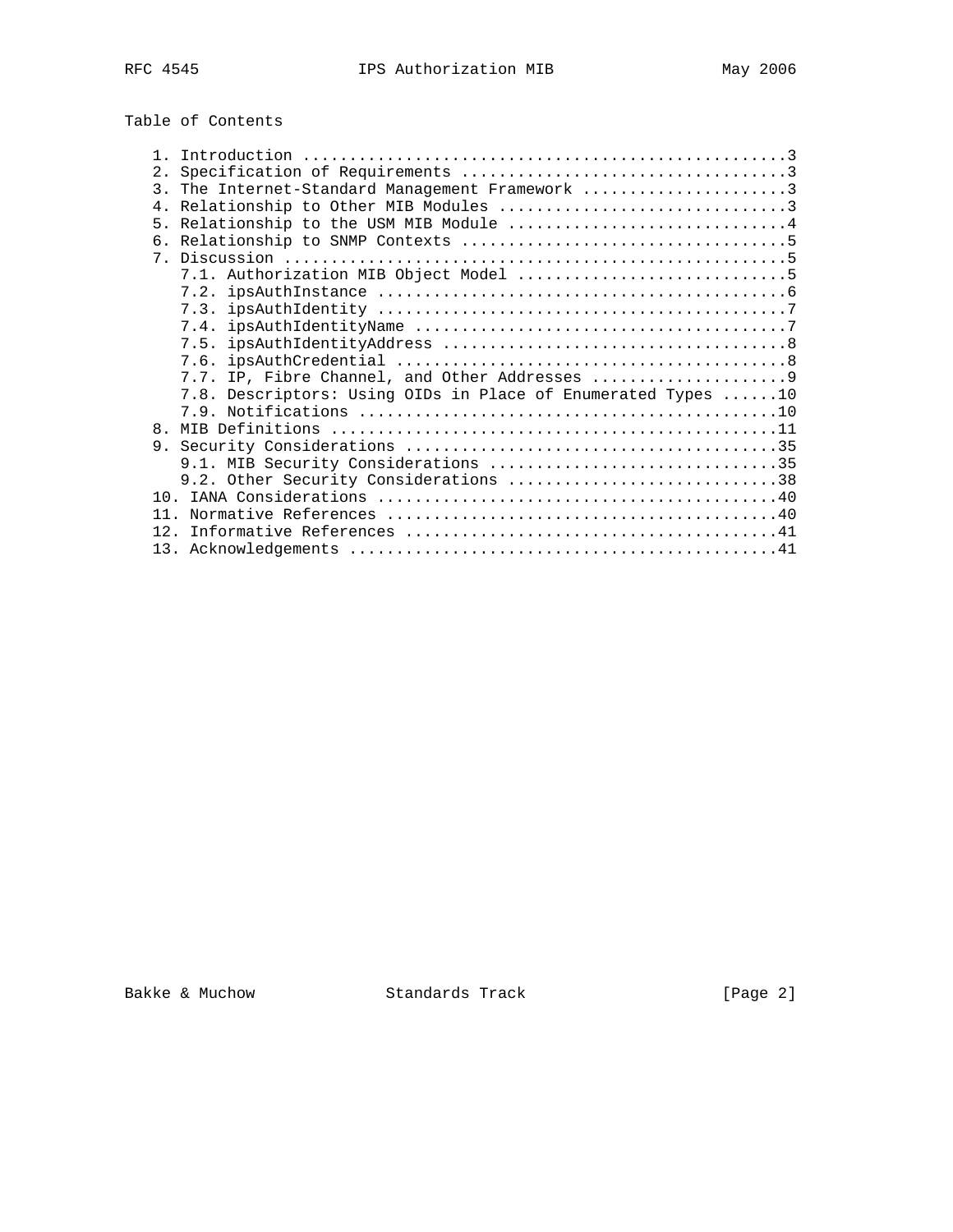1. Introduction

 This MIB module will be used to configure and/or look at the configuration of user identities and their credential information. For the purposes of this MIB module, a "user" identity does not need to be an actual person; a user can also be a host, an application, a cluster of hosts, or any other identifiable entity that can be authorized to access a resource.

 Most objects in this MIB module have a MAX-ACCESS of read-create; this module is intended to allow configuration of user identities and their names, addresses, and credentials. MIN-ACCESS for all objects is read-only for those implementations that configure through other means, but require the ability to monitor user identities.

2. Specification of Requirements

 The key words "MUST", "MUST NOT", "REQUIRED", "SHALL", "SHALL NOT", "SHOULD", "SHOULD NOT", "RECOMMENDED", "MAY", and "OPTIONAL" in this document are to be interpreted as described in RFC 2119 [RFC2119].

3. The Internet-Standard Management Framework

 For a detailed overview of the documents that describe the current Internet-Standard Management Framework, please refer to section 7 of RFC 3410 [RFC3410].

 Managed objects are accessed via a virtual information store, termed the Management Information Base or MIB. MIB objects are generally accessed through the Simple Network Management Protocol (SNMP). Objects in the MIB are defined using the mechanisms defined in the Structure of Management Information (SMI). This memo specifies a MIB module that is compliant to the SMIv2, which is described in STD 58, RFC 2578 [RFC2578], STD 58, RFC 2579 [RFC2579] and STD 58, RFC 2580 [RFC2580].

4. Relationship to Other MIB Modules

 The IPS-AUTH-MIB module does not directly address objects within other modules. The identity address objects contain IPv4, IPv6, or other address types, and as such they may be indirectly related to objects within the IP [RFC4293] MIB module.

 This MIB module does not provide actual authorization or access control lists; it provides a means to identify entities that can be included in other authorization lists. This should generally be done in MIB modules that reference identities in this one. It also does not cover login or authentication failure statistics or

Bakke & Muchow Standards Track [Page 3]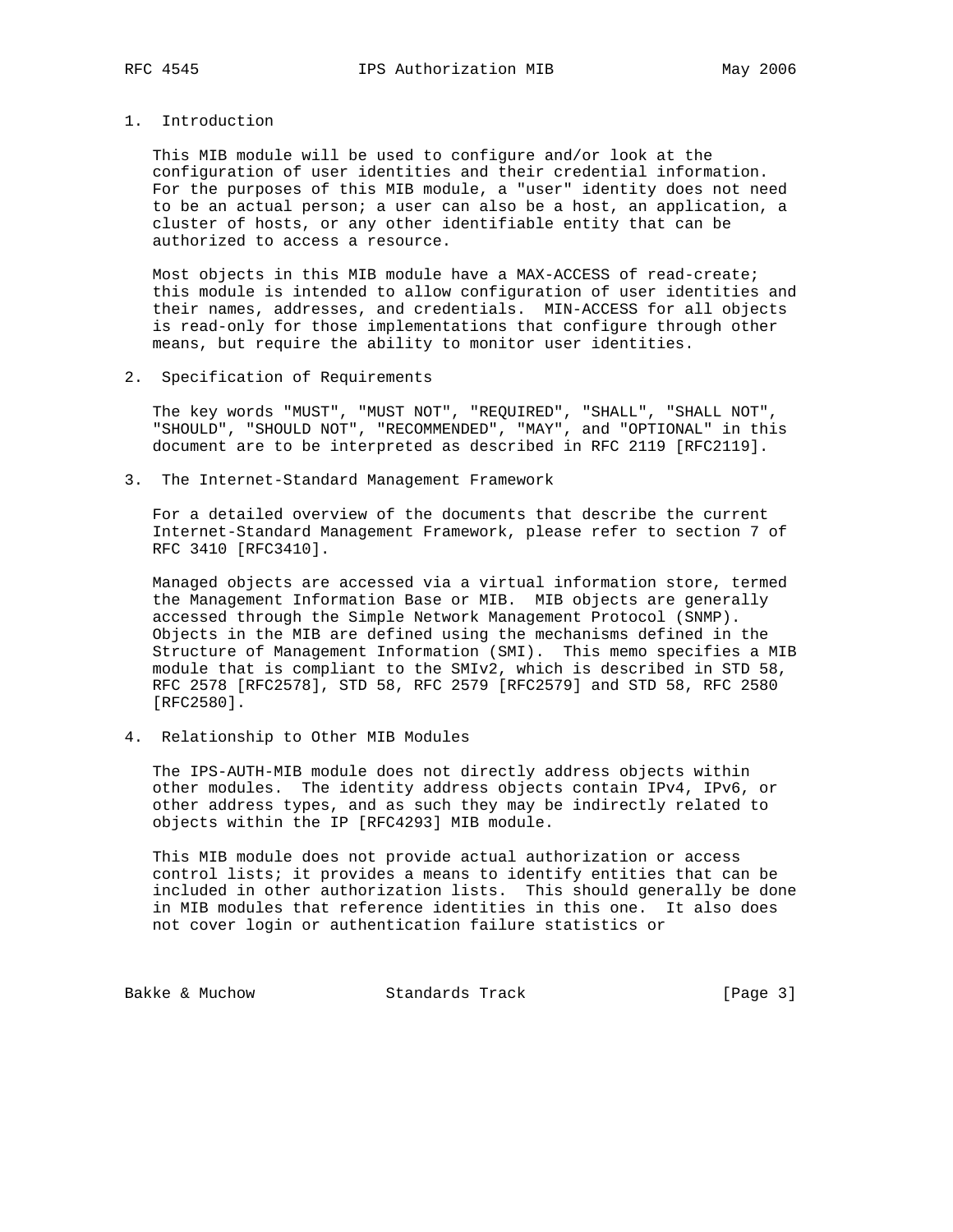notifications, as these are all fairly application specific and are not generic enough to be included here.

 The user identity objects within this module are typically referenced from other modules by a RowPointer within that module. A module containing resources for which it requires a list of authorized user identities may create such a list, with a single RowPointer within each list element pointing to a user identity within this module. This is neither required nor restricted by this MIB module.

5. Relationship to the USM MIB Module

 The User-based Security Model (USM) [RFC3414] also defines the concept of a user, defining authentication and privacy protocols and their credentials. The definition of USM includes the SNMP-USER- BASED-SM-MIB module allows configuration of SNMPv3 user credentials to protect SNMPv3 messages. Although USM's users are not related to the user identities managed by the IPS-AUTH-MIB module defined in this document, USM will often be implemented on the same system as the IPS-AUTH-MIB module, with the SNMP-USER-BASED-SM-MIB module used to manage the security protecting SNMPv3 messages, including those that access the IPS-AUTH-MIB module.

 The term "user" in this document is distinct from an SNMPv3 user and is intended to include, but is not limited to, users of IP storage devices. A "user" in this document is a collection of user names (unique identifiers), user addresses, and credentials that can be used together to determine whether an entity should be allowed access to a resource. Each user can have multiple names, addresses, and credentials. As a result, this MIB module is particularly suited to managing users of storage resources, which are typically given access control lists consisting of potentially multiple identifiers, addresses, and credentials. This MIB module provides for authorization lists only and does not include setting of data privacy parameters.

 In contrast, an SNMPv3 user as defined in [RFC3414] has exactly one user-name, one authentication protocol, and one privacy protocol, along with their associated information and SNMP-specific information, such as an engine ID. These objects are defined to support exactly the information needed for SNMPv3 security.

 For the remainder of this document, the term "user" means an IPS- AUTH-MIB user identity.

Bakke & Muchow Standards Track [Page 4]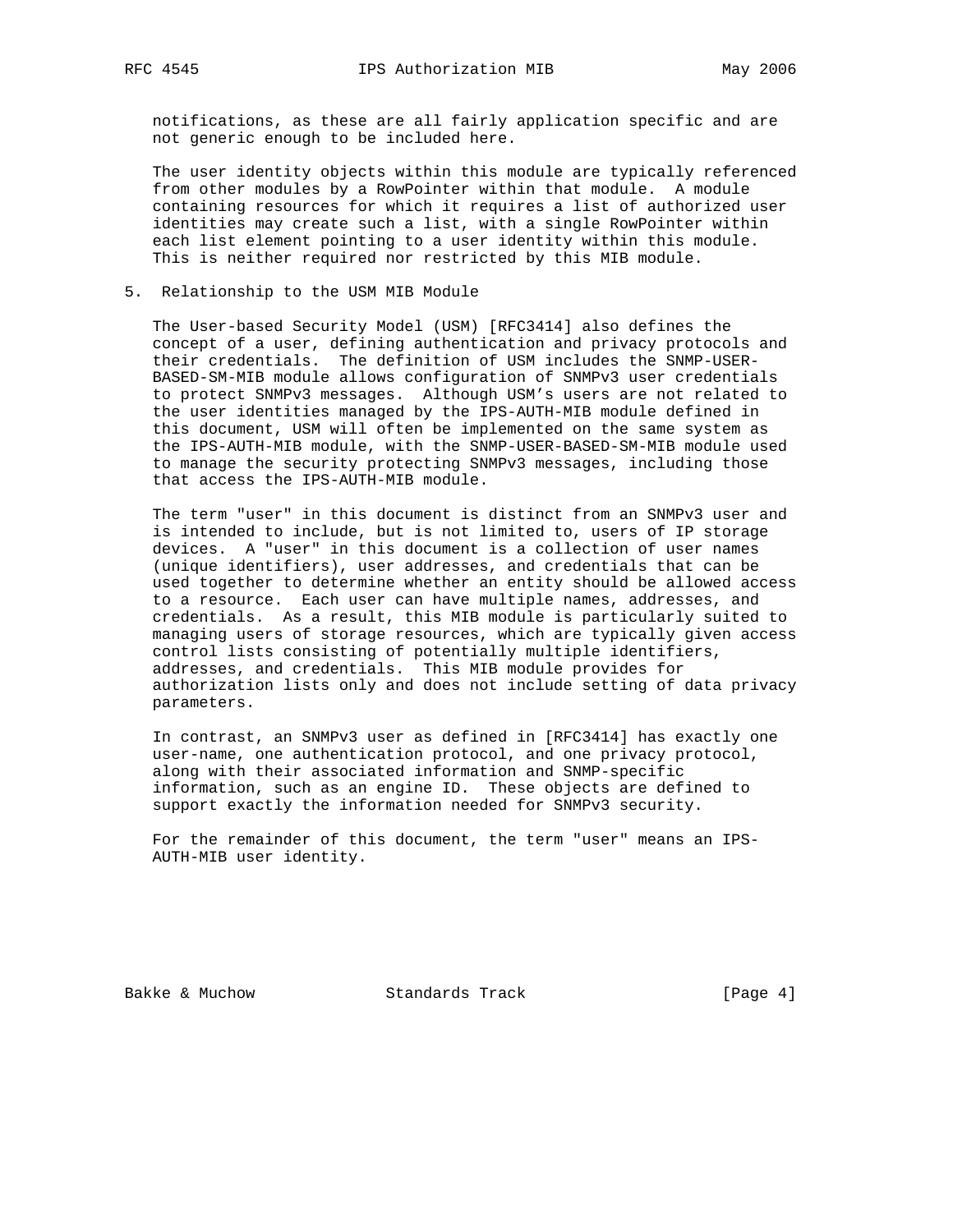6. Relationship to SNMP Contexts

 Each non-scalar object in the IPS-AUTH-MIB module is indexed first by an instance. Each instance is a collection of identities that can be used to authorize access to a resource. The use of an instance works well with partitionable or hierarchical devices and fits in logically with other management schemes. Instances do not replace SNMP contexts; however, they do provide a very simple way to assign a collection of identities within a device to one or more SNMP contexts, without having to do so for each identity's row.

7. Discussion

 This MIB module structure is intended to allow the configuration of a list of user identities, each with a list of names, addresses, credentials, and certificates that, when combined, will distinguish that identity.

 The IPS-AUTH-MIB module is structured around two primary "objects", the authorization instance and the identity, which serve as containers for the remainder of the objects. This section contains a brief description of the "object" hierarchy and a description of each object, followed by a discussion of the actual SNMP table structure within the objects.

```
7.1. Authorization MIB Object Model
```
 The top-level object in this structure is the authorization instance, which "contains" all of the other objects. The indexing hierarchy of this module looks like:

```
 ipsAuthInstance
```
 -- A distinct authorization entity within the managed system. -- Most implementations will have just one of these. ipsAuthIdentity -- A user identity, consisting of a set of identity names, -- addresses, and credentials reflected in the following -- objects: ipsAuthIdentityName -- A name for a user identity. A name should be globally -- unique, and unchanging over time. Some protocols may -- not require this one. ipsAuthIdentityAddress -- An address range, typically but not necessarily an -- IPv4, IPv6, or Fibre Channel address range, at which -- the identity is allowed to reside. ipsAuthCredential -- A single credential, such as a CHAP username,

Bakke & Muchow Standards Track [Page 5]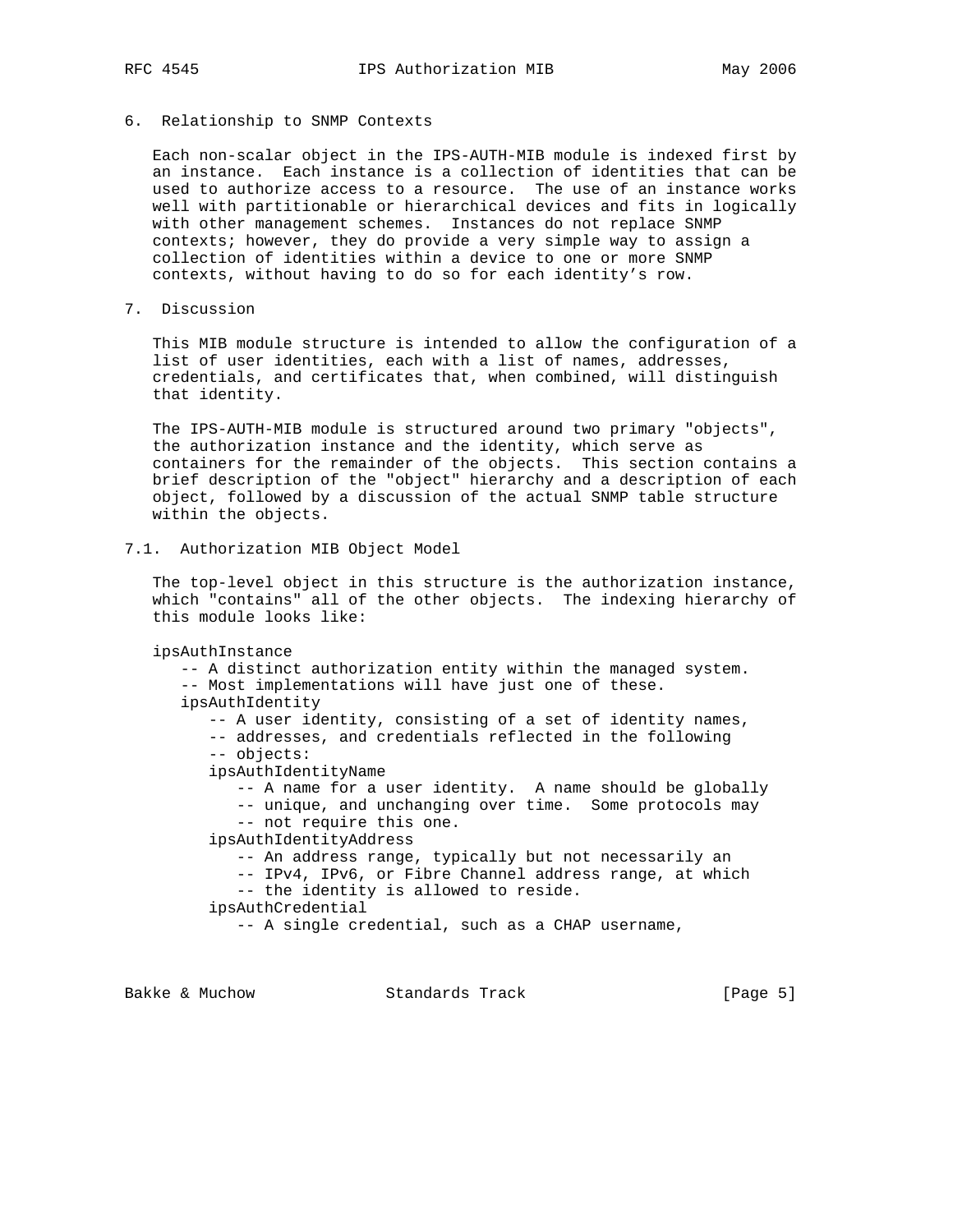-- which can be used to verify the identity. ipsAuthCredChap -- CHAP-specific attributes for an ipsAuthCredential ipsAuthCredSrp -- SRP-specific attributes ipsAuthCredKerberos -- Kerberos-specific attributes

 Each identity contains the information necessary to identify a particular end-point that wishes to access a service, such as iSCSI.

 An identity can contain multiple names, addresses, and credentials. Each of these names, addresses, and credentials exists in its own row. If multiple rows of one of these three types are present, they are treated in an "OR" fashion; an entity to be authorized need only match one of the rows. If rows of different types are present (e.g., a name and an address), these are treated in an "AND" fashion; an entity to be authorized must match at least one row from each category. If there are no rows present of a category, this category is ignored.

 For example, if an ipsAuthIdentity contains two rows of ipsAuthIdentityAddress, one row of ipsAuthCredential, and no rows of ipsAuthIdentityName, an entity must match the Credential row and at least one of the two Address rows to match the identity.

 Index values such as ipsAuthInstIndex and ipsAuthIdentIndex are referenced in multiple tables, and rows can be added and deleted. An implementation should therefore attempt to keep all index values persistent across reboots; index values for rows that have been deleted must not be reused before a reboot.

#### 7.2. ipsAuthInstance

 The ipsAuthInstanceAttributesTable is the primary table of the IPS- AUTH-MIB module. Every other table entry in this module includes the index of an ipsAuthInstanceAttributesEntry as its primary index. An authorization instance is basically a managed set of identities.

 Many implementations will include just one authorization instance row in this table. However, there will be cases where multiple rows in this table may be used:

 - A large system may be "partitioned" into multiple, distinct virtual systems, perhaps sharing the SNMP agent but not their lists of identities. Each virtual system would have its own authorization instance.

Bakke & Muchow Standards Track [Page 6]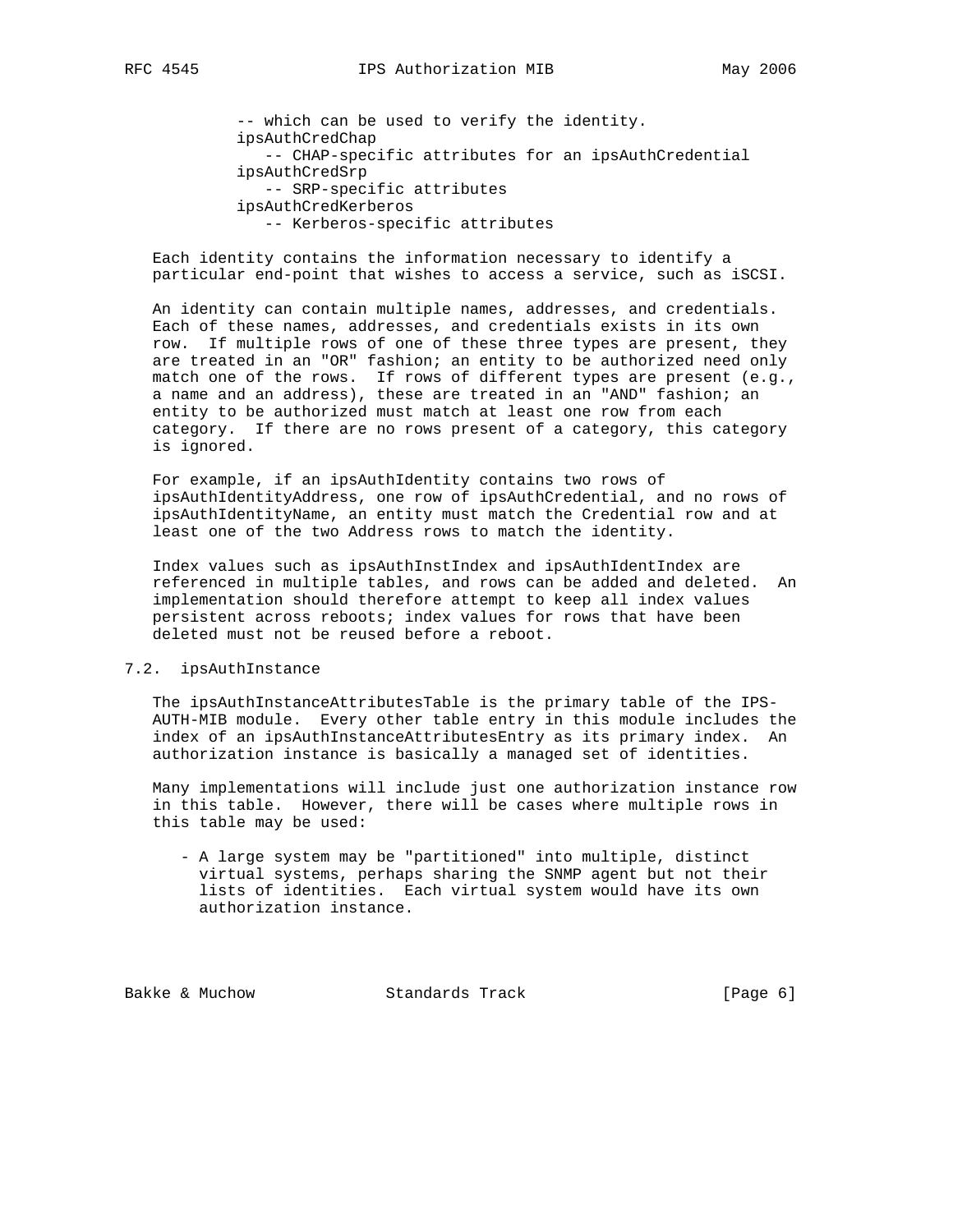- A set of stackable systems, each with its own set of identities, may be represented by a common SNMP agent. Each individual system would have its own authorization instance.
- Multiple protocols, each with its own set of identities, may exist within a single system and be represented by a single SNMP agent. In this case, each protocol may have its own authorization instance.

 An entry in this table is often referenced by its name (ipsAuthInstDescr), which should be displayed to the user by the management station. When an implementation supports only one entry in this table, the description may be returned as a zero-length string.

#### 7.3. ipsAuthIdentity

 The ipsAuthIdentAttributesTable contains one entry for each configured user identity. The identity contains only a description of what the identity is used for; its attributes are all contained in other tables, since they can each have multiple values.

 Other MIB modules containing lists of users authorized to access a particular resource should generally contain a RowPointer to the ipsAuthIdentAttributesEntry that will, if authenticated, be allowed access to the resource.

 All other table entries make use of the indices to this table as their primary indices.

# 7.4. ipsAuthIdentityName

 The ipsAuthIdentNameAttributesTable contains a list of UTF-8 names, each of which belongs to, and may be used to identify, a particular identity in the authIdentity table.

 Implementations making use of the IPS-AUTH-MIB module may identify their resources by names, addresses, or both. A name is typically a unique (within the required scope), unchanging identifier for a resource. It will normally meet some or all of the requirements for a Uniform Resource Name [RFC1737], although a name in the context of this MIB module does not need to be a URN. Identifiers that typically change over time should generally be placed into the ipsAuthIdentityAddress table; names that have no uniqueness properties should usually be placed into the description attribute for the identity.

Bakke & Muchow Standards Track [Page 7]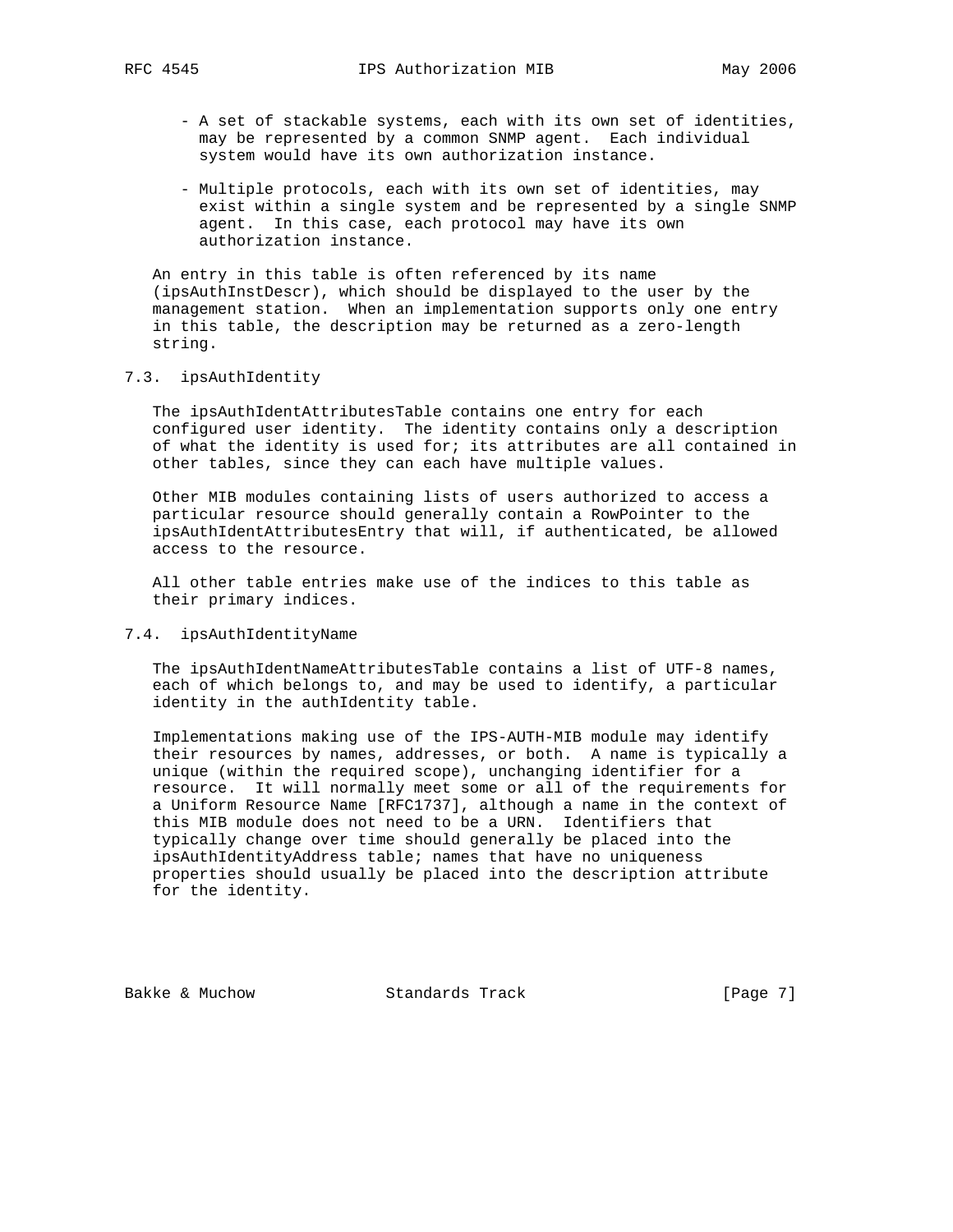An example of an identity name is the iSCSI Name, defined in [RFC3720]. Any other MIB module defining names to be used as ipsAuthIdentityName objects should specify how its names are unique, and the domain within which they are unique.

 If this table contains no entries associated with a particular user identity, the implementation does not need to check any name parameters when verifying that identity. If the table contains multiple entries associated with a particular user identity, the implementation should consider a match with any one of these entries to be valid.

### 7.5. ipsAuthIdentityAddress

 The ipsAuthIdentAddrAttributesTable contains a list of addresses at which the identity may reside. For example, an identity may be allowed access to a resource only from a certain IP address, or only if its address is in a certain range or set of ranges.

 Each entry contains a starting and ending address. If a single address is desired in the list, both starting and ending addresses must be identical.

 Each entry contains an AddrType attribute. This attribute contains an enumeration registered as an IANA Address Family type [IANA-AF]. Although many implementations will use IPv4 or IPv6 address types for these entries, any IANA-registered type may be used, as long as it makes sense to the application.

 Matching any address within any range within the list associated with a particular identity is considered a valid match. If no entries are present in this list for a given identity, its address is automatically assumed to match the identity.

 Netmasks are not supported, since an address range can express the same thing with more flexibility. An application specifying addresses using network masks may do so, and convert to and from address ranges when reading or writing this MIB module.

#### 7.6. ipsAuthCredential

 The ipsAuthCredentialAttributesTable contains a list of credentials, each of which may be used to verify a particular identity.

Bakke & Muchow Standards Track [Page 8]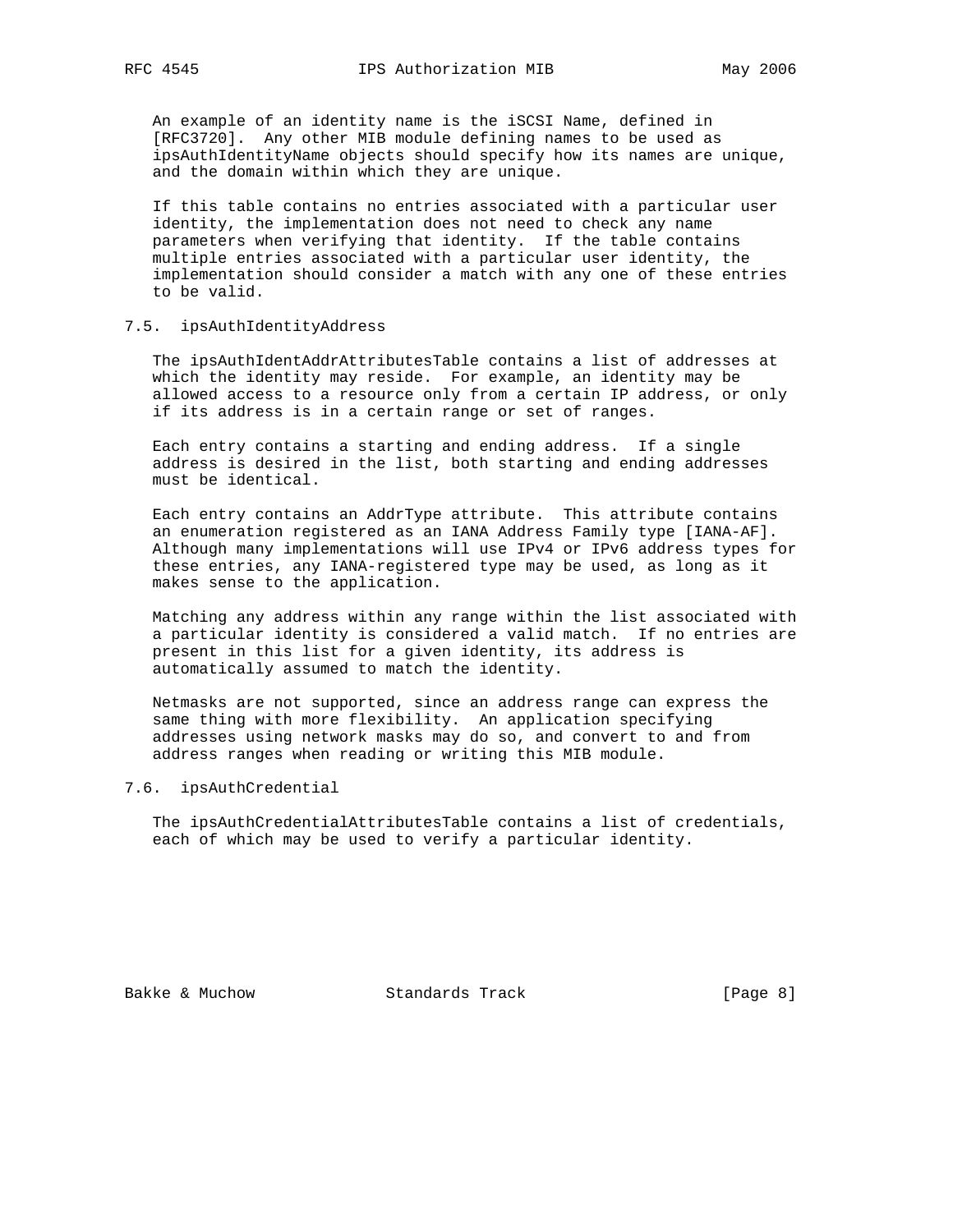Each credential contains an authentication method to be used, such as CHAP [RFC1994], SRP [RFC2945], or Kerberos [RFC4120]. This attribute contains an object identifier instead of an enumerated type, allowing other MIB modules to add their own authentication methods, without modifying this MIB module.

 For each entry in this table, there will exist an entry in another table containing its attributes. The table in which to place the entry depends on the AuthMethod attribute:

- CHAP If the AuthMethod is set to the CHAP OID, an entry using the same indices as the ipsAuthCredential will exist in the ipsAuthCredChap table, which contains the CHAP username.
- SRP If the AuthMethod is set to the SRP OID, an entry using the same indices as the ipsAuthCredential will exist in the ipsAuthCredSrp table, which contains the SRP username.
- Kerberos If the AuthMethod is set to the Kerberos OID, an entry using the same indices as the ipsAuthCredential will exist in the ipsAuthCredKerberos table, which contains the Kerberos principal.
- Other If the AuthMethod is set to any OID not defined in this module, an entry using the same indices as the ipsAuthCredential entry should be placed in the other module that define whatever attributes are needed for that type of credential.

 An additional credential type can be added to this MIB module by defining a new OID in the ipsAuthMethodTypes subtree, and defining a new table specific to that credential type.

7.7. IP, Fibre Channel, and Other Addresses

 The IP addresses in this MIB module are represented by two attributes, one of type AddressFamilyNumbers, and the other of type AuthAddress. Each address can take on any of the types within the list of address family numbers; the most likely being IPv4, IPv6, or one of the Fibre Channel address types.

 The type AuthAddress is an octet string. If the address family is IPv4 or IPv6, the format is taken from the InetAddress specified in [RFC4001]. If the address family is one of the Fibre Channel types, the format is identical to the FcNameIdOrZero type defined in [RFC4044].

Bakke & Muchow Standards Track [Page 9]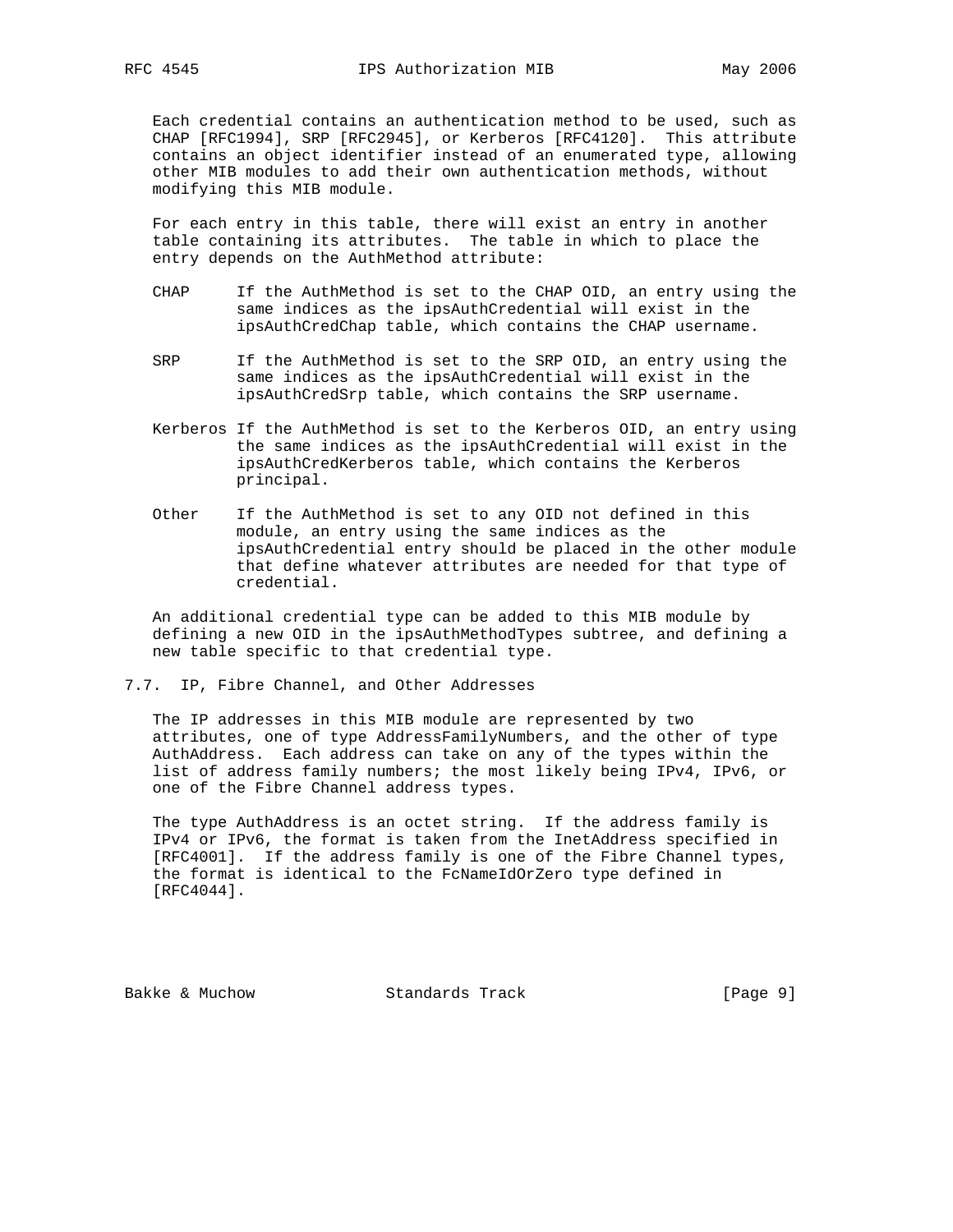# 7.8. Descriptors: Using OIDs in Place of Enumerated Types

 Some attributes, particularly the authentication method attribute, would normally require an enumerated type. However, implementations will likely need to add new authentication method types of their own, without extending this MIB module. To make this work, this module defines a set of object identities within ipsAuthDescriptors. Each of these object identities is basically an enumerated type.

 Attributes that make use of these object identities have a value that is an OID instead of an enumerated type. These OIDs can either indicate the object identities defined in this module, or object identities defined elsewhere, such as in an enterprise MIB module. Those implementations that add their own authentication methods should also define a corresponding object identity for each of these methods within their own enterprise MIB module, and return its OID whenever one of these attributes is using that method.

### 7.9. Notifications

 Monitoring of authentication failures and other notification events are outside the scope of this MIB module, as they are generally application specific. No notifications are provided or required.

Bakke & Muchow Standards Track [Page 10]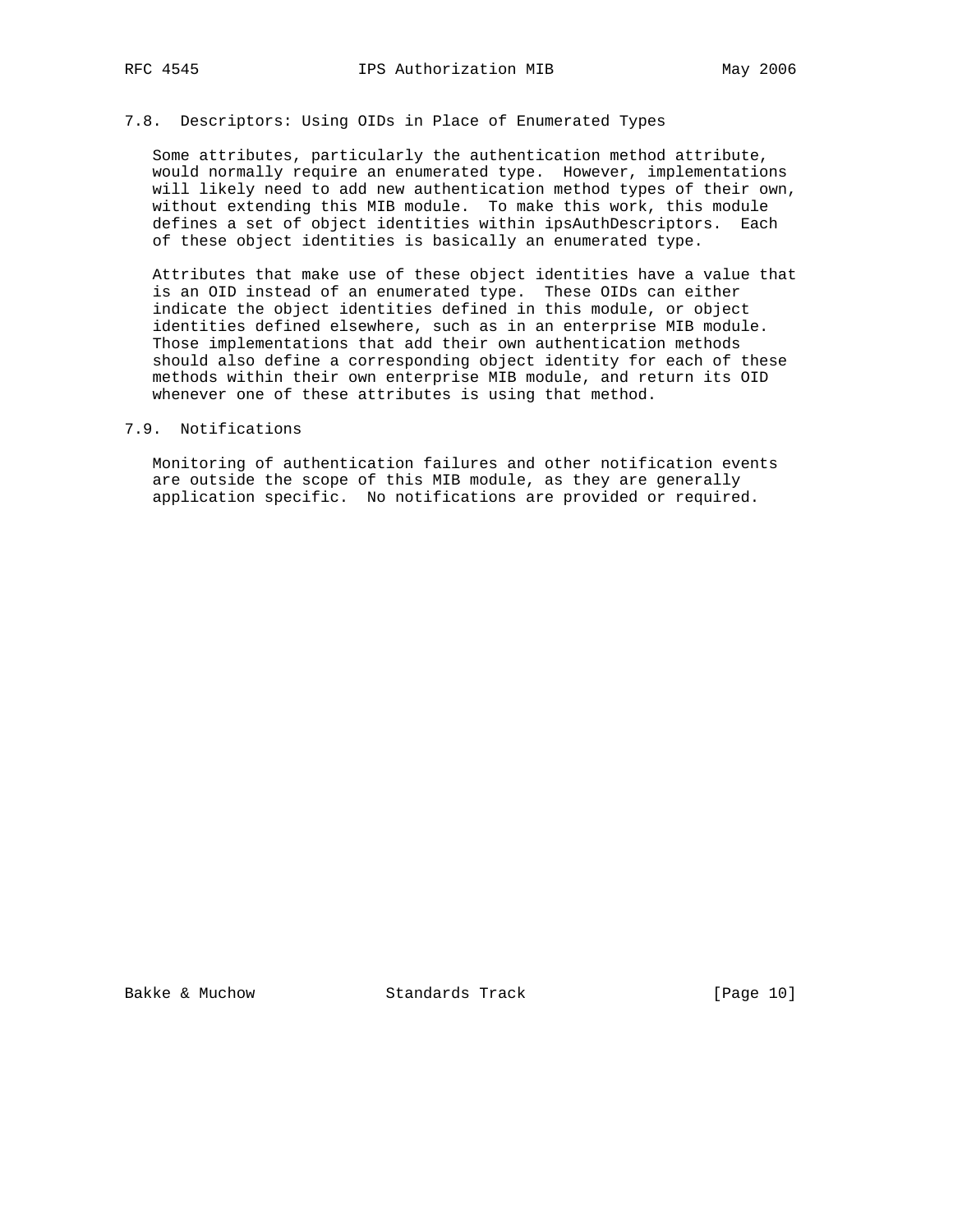# 8. MIB Definitions

```
 IPS-AUTH-MIB DEFINITIONS ::= BEGIN
```
 IMPORTS MODULE-IDENTITY, OBJECT-TYPE, OBJECT-IDENTITY, Unsigned32,  $min-2$  FROM SNMPv2-SMI TEXTUAL-CONVENTION, RowStatus, AutonomousType, StorageType FROM SNMPv2-TC MODULE-COMPLIANCE, OBJECT-GROUP FROM SNMPv2-CONF SnmpAdminString FROM SNMP-FRAMEWORK-MIB -- RFC 3411 AddressFamilyNumbers FROM IANA-ADDRESS-FAMILY-NUMBERS-MIB ; ipsAuthMibModule MODULE-IDENTITY LAST-UPDATED "200605220000Z" -- May 22, 2006 ORGANIZATION "IETF IPS Working Group" CONTACT-INFO " Mark Bakke Postal: Cisco Systems, Inc 7900 International Drive, Suite 400 Bloomington, MN USA 55425 E-mail: mbakke@cisco.com James Muchow Postal: Qlogic Corp. 6321 Bury Dr. Eden Prairie, MN USA 55346 E-Mail: james.muchow@qlogic.com" DESCRIPTION "The IP Storage Authorization MIB module. Copyright (C) The Internet Society (2006). This version of this MIB module is part of RFC 4545; see the RFC itself for full legal notices."

Bakke & Muchow Standards Track [Page 11]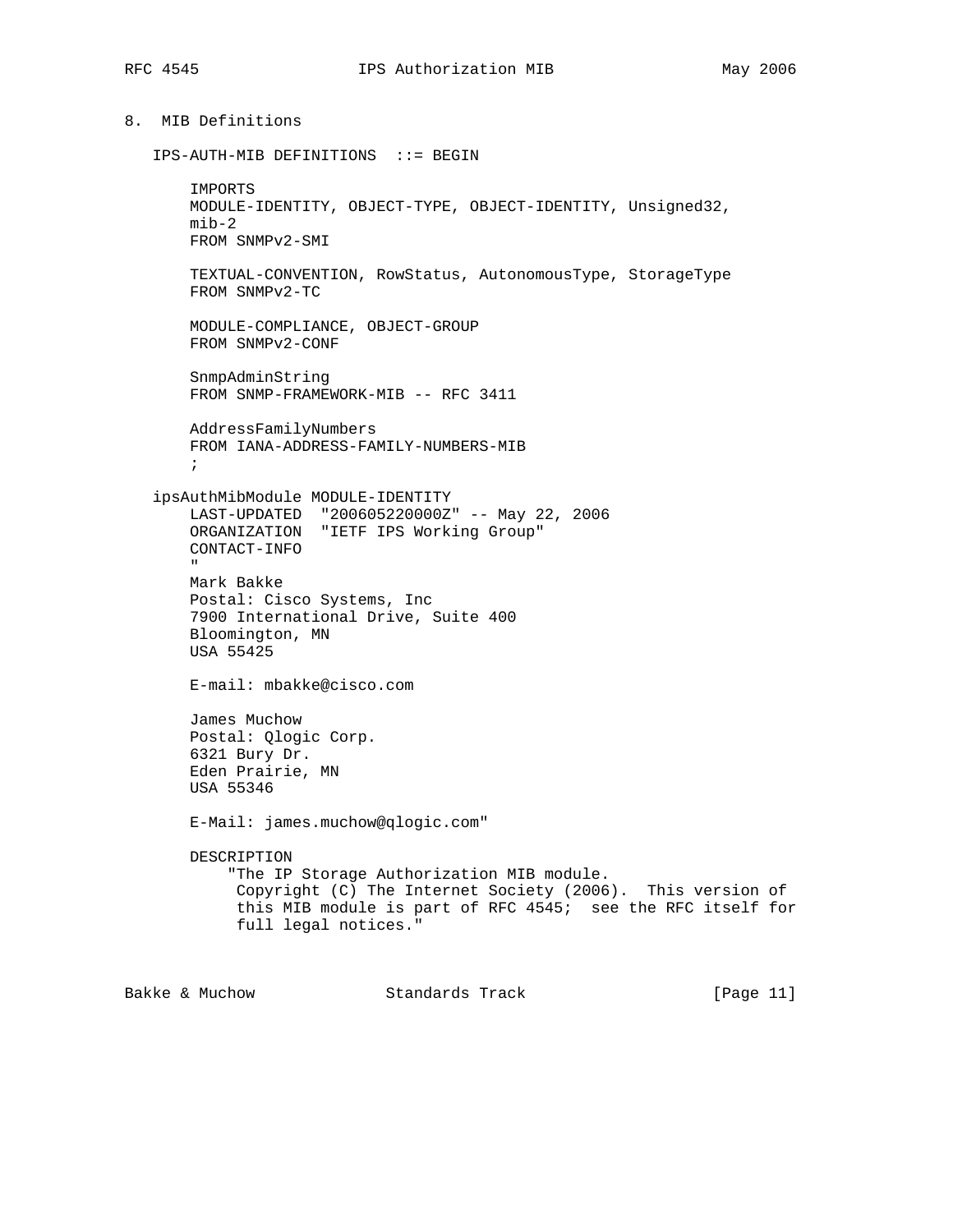REVISION "200605220000Z" -- May 22, 2006 DESCRIPTION "Initial version of the IP Storage Authentication MIB module, published as RFC 4545" ::= { mib-2 141 } ipsAuthNotifications OBJECT IDENTIFIER ::= { ipsAuthMibModule 0 } ipsAuthObjects OBJECT IDENTIFIER ::= { ipsAuthMibModule 1 } ipsAuthConformance OBJECT IDENTIFIER ::= { ipsAuthMibModule 2 } -- Textual Conventions IpsAuthAddress ::= TEXTUAL-CONVENTION STATUS current DESCRIPTION "IP Storage requires the use of address information that uses not only the InetAddress type defined in the INET-ADDRESS-MIB, but also Fibre Channel type defined in the Fibre Channel Management MIB. Although these address types are recognized in the IANA Address Family Numbers MIB, the addressing mechanisms have not been merged into a well-known, common type. This data type, the IpsAuthAddress, performs the merging for this MIB module. The formats of objects of this type are determined by a corresponding object with syntax AddressFamilyNumbers, and thus every object defined using this TC must identify the object with syntax AddressFamilyNumbers that specifies its type. The syntax and semantics of this object depend on the identified AddressFamilyNumbers object as follows: AddressFamilyNumbers this object ==================== =========== ipV4(1) restricted to the same syntax and semantics as the InetAddressIPv4 TC. ipV6(2) restricted to the same syntax and semantics as the InetAddressIPv6 TC. fibreChannelWWPN (22) & fibreChannelWWNN(23) restricted to the same syntax and semantics as the FcNameIdOrZero TC. Types other than the above should not be used unless

Bakke & Muchow Standards Track [Page 12]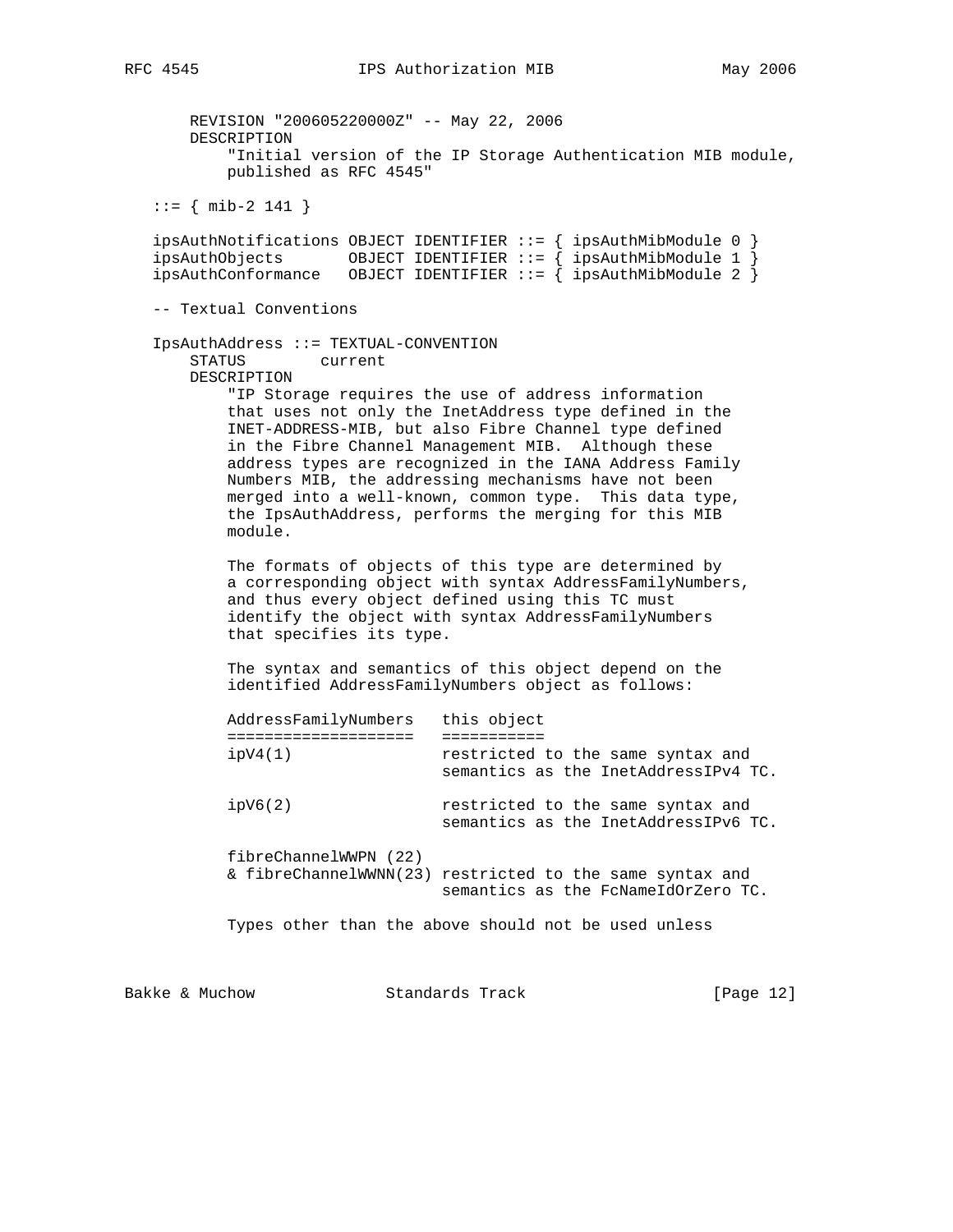```
 the corresponding format of the IpsAuthAddress object is
           further specified (e.g., in a future revision of this TC)."
       REFERENCE
            "IANA-ADDRESS-FAMILY-NUMBERS-MIB;
            INET-ADDRESS-MIB (RFC 4001);
            FC-MGMT-MIB (RFC 4044)."
       SYNTAX OCTET STRING (SIZE(0..255))
   --******************************************************************
   ipsAuthDescriptors OBJECT IDENTIFIER ::= { ipsAuthObjects 1 }
   ipsAuthMethodTypes OBJECT-IDENTITY
       STATUS current
       DESCRIPTION
           "Registration point for Authentication Method Types."
       REFERENCE "RFC 3720, iSCSI Protocol Specification."
    ::= { ipsAuthDescriptors 1 }
   ipsAuthMethodNone OBJECT-IDENTITY
       STATUS current
       DESCRIPTION
            "The authoritative identifier when no authentication
           method is used."
       REFERENCE "RFC 3720, iSCSI Protocol Specification."
    ::= { ipsAuthMethodTypes 1 }
   ipsAuthMethodSrp OBJECT-IDENTITY
       STATUS current
       DESCRIPTION
           "The authoritative identifier when the authentication
           method is SRP."
       REFERENCE "RFC 3720, iSCSI Protocol Specification."
    ::= { ipsAuthMethodTypes 2 }
   ipsAuthMethodChap OBJECT-IDENTITY
       STATUS current
       DESCRIPTION
           "The authoritative identifier when the authentication
           method is CHAP."
       REFERENCE "RFC 3720, iSCSI Protocol Specification."
    ::= { ipsAuthMethodTypes 3 }
   ipsAuthMethodKerberos OBJECT-IDENTITY
       STATUS current
       DESCRIPTION
           "The authoritative identifier when the authentication
           method is Kerberos."
Bakke & Muchow Standards Track [Page 13]
```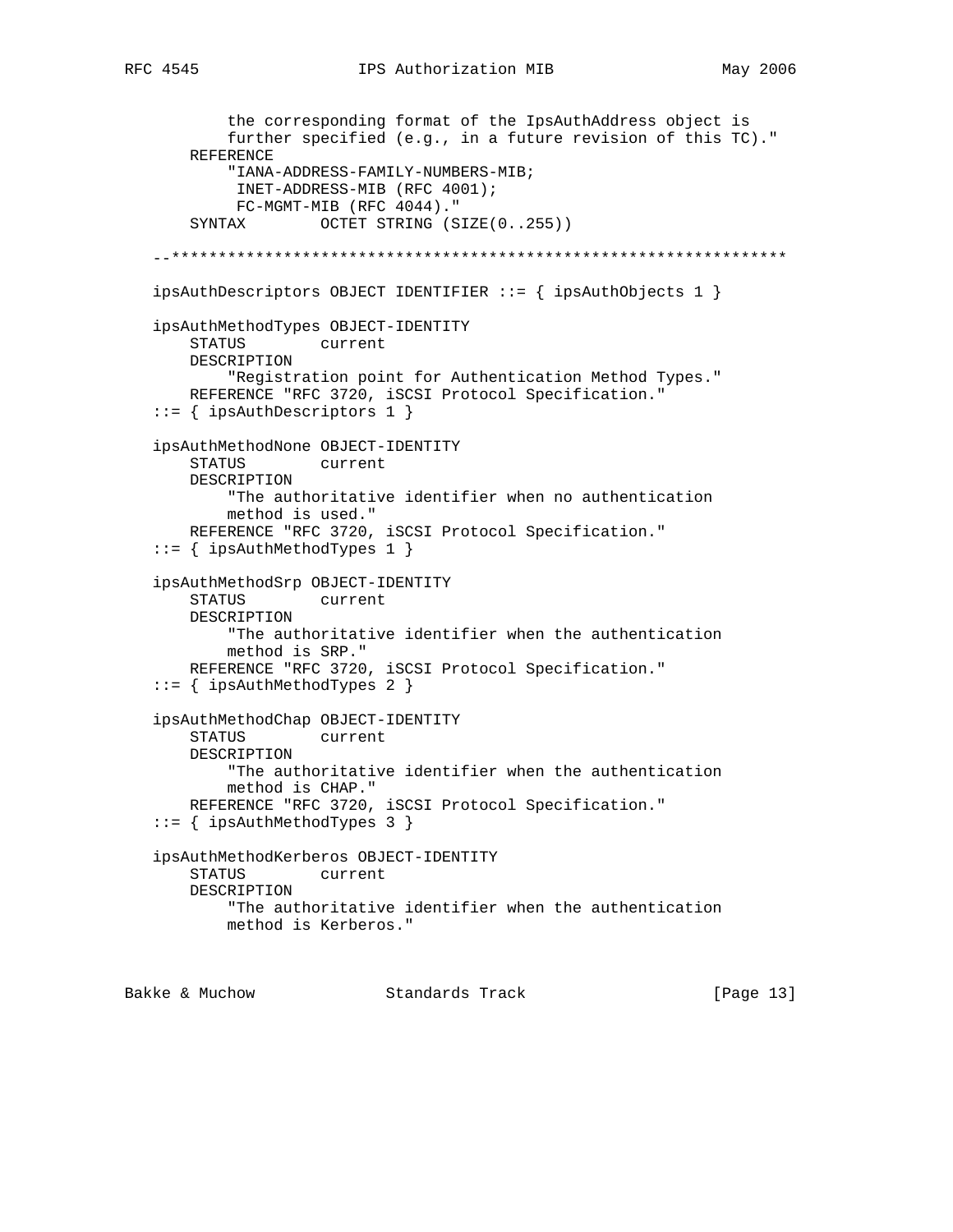```
 REFERENCE "RFC 3720, iSCSI Protocol Specification."
    ::= { ipsAuthMethodTypes 4 }
    --******************************************************************
   ipsAuthInstance OBJECT IDENTIFIER ::= { ipsAuthObjects 2 }
   -- Instance Attributes Table
   ipsAuthInstanceAttributesTable OBJECT-TYPE
       SYNTAX SEQUENCE OF IpsAuthInstanceAttributesEntry
      MAX-ACCESS not-accessible<br>STATUS current
      STATUS
       DESCRIPTION
           "A list of Authorization instances present on the system."
    ::= { ipsAuthInstance 2 }
   ipsAuthInstanceAttributesEntry OBJECT-TYPE
       SYNTAX IpsAuthInstanceAttributesEntry
       MAX-ACCESS not-accessible
       STATUS current
       DESCRIPTION
           "An entry (row) containing management information
           applicable to a particular Authorization instance."
       INDEX { ipsAuthInstIndex }
    ::= { ipsAuthInstanceAttributesTable 1 }
   IpsAuthInstanceAttributesEntry ::= SEQUENCE {
      ipsAuthInstIndex Unsigned32,<br>insAuthInstDesex Spradminst
ipsAuthInstDescr SnmpAdminString,
 ipsAuthInstStorageType StorageType
   }
   ipsAuthInstIndex OBJECT-TYPE
       SYNTAX Unsigned32 (1..4294967295)
       MAX-ACCESS not-accessible
       STATUS current
       DESCRIPTION
           "An arbitrary integer used to uniquely identify a
           particular authorization instance. This index value
           must not be modified or reused by an agent unless
           a reboot has occurred. An agent should attempt to
           keep this value persistent across reboots."
    ::= { ipsAuthInstanceAttributesEntry 1 }
   ipsAuthInstDescr OBJECT-TYPE
 SYNTAX SnmpAdminString
 MAX-ACCESS read-write
Bakke & Muchow Standards Track [Page 14]
```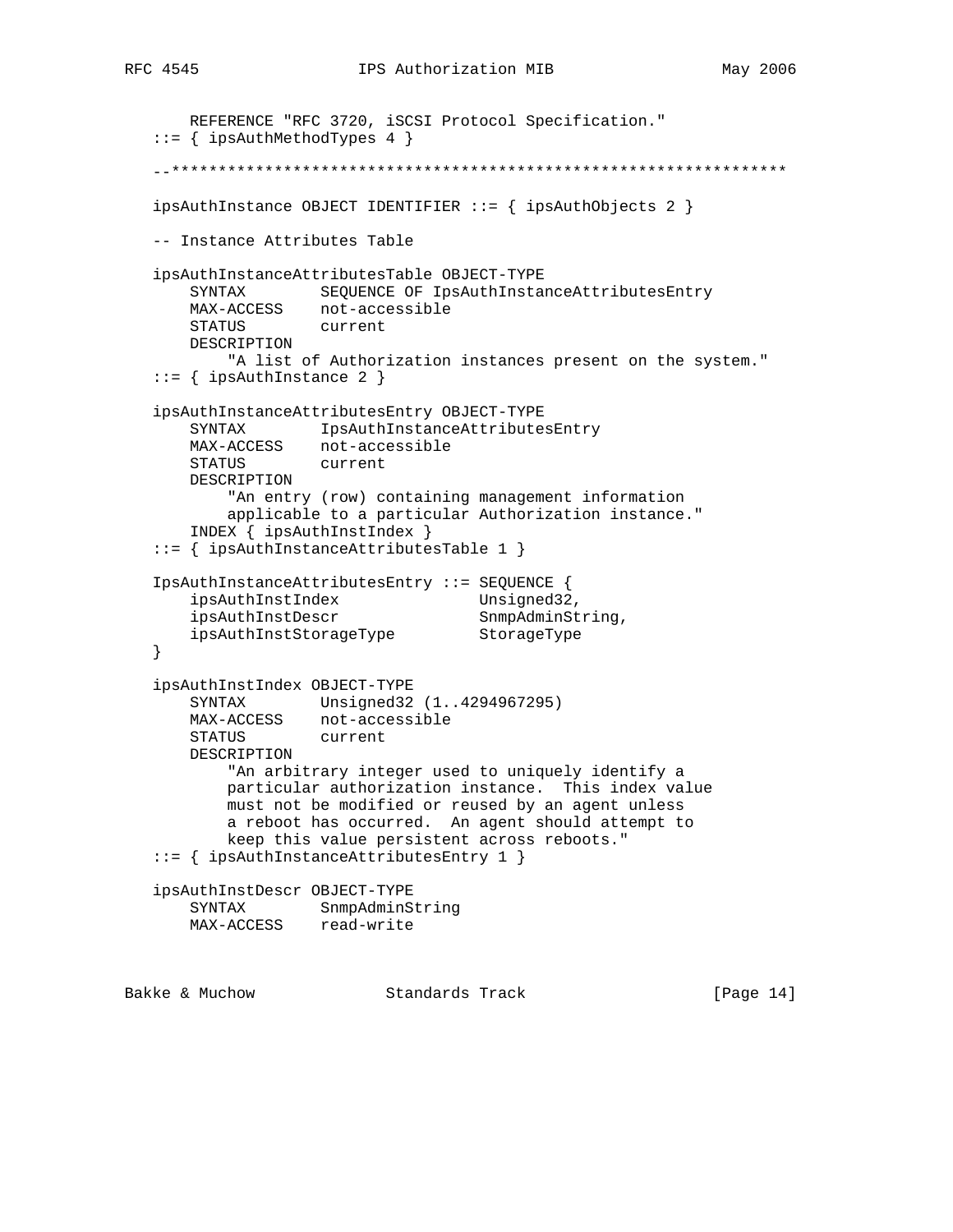```
 STATUS current
       DESCRIPTION
            "A character string, determined by the implementation to
           describe the authorization instance. When only a single
           instance is present, this object may be set to the
           zero-length string; with multiple authorization
           instances, it must be set to a unique value in an
           implementation-dependent manner to describe the purpose
           of the respective instance. If this is deployed in a
           master agent with more than one subagent implementing
           this MIB module, the master agent is responsible for
           ensuring that this object is unique across all
           subagents."
   ::= { ipsAuthInstanceAttributesEntry 2 }
   ipsAuthInstStorageType OBJECT-TYPE
       SYNTAX StorageType
       MAX-ACCESS read-write
       STATUS current
       DESCRIPTION
           "The storage type for all read-write objects within this
            row. Rows in this table are always created via an
           external process, and may have a storage type of readOnly
            or permanent. Conceptual rows having the value 'permanent'
            need not allow write access to any columnar objects in
            the row.
            If this object has the value 'volatile', modifications
            to read-write objects in this row are not persistent
            across reboots. If this object has the value
            'nonVolatile', modifications to objects in this row
            are persistent.
            An implementation may choose to allow this object
            to be set to either 'nonVolatile' or 'volatile',
            allowing the management application to choose this
            behavior."
      DEFVAL { volatile }
    ::= { ipsAuthInstanceAttributesEntry 3 }
   ipsAuthIdentity OBJECT IDENTIFIER ::= { ipsAuthObjects 3 }
   -- User Identity Attributes Table
   ipsAuthIdentAttributesTable OBJECT-TYPE
       SYNTAX SEQUENCE OF IpsAuthIdentAttributesEntry
      MAX-ACCESS not-accessible<br>STATUS current
      STATUS
Bakke & Muchow Standards Track [Page 15]
```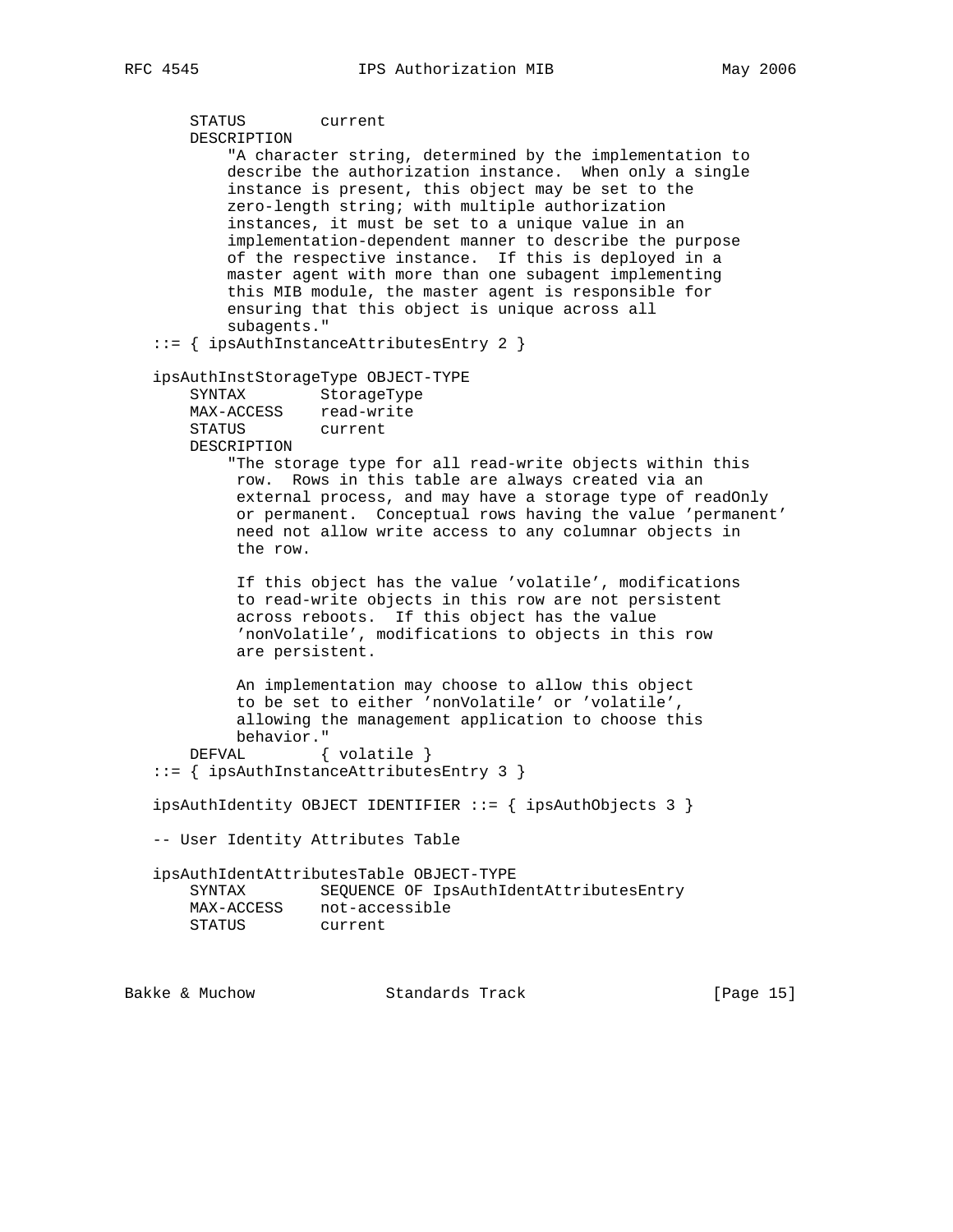```
 DESCRIPTION
         "A list of user identities, each belonging to a
        particular ipsAuthInstance."
 ::= { ipsAuthIdentity 1 }
 ipsAuthIdentAttributesEntry OBJECT-TYPE
     SYNTAX IpsAuthIdentAttributesEntry
    MAX-ACCESS not-accessible
    STATUS current
    DESCRIPTION
         "An entry (row) containing management information
        describing a user identity within an authorization
        instance on this node."
```

```
 INDEX { ipsAuthInstIndex, ipsAuthIdentIndex }
 ::= { ipsAuthIdentAttributesTable 1 }
```

```
 IpsAuthIdentAttributesEntry ::= SEQUENCE {
ipsAuthIdentIndex Unsigned32,
 ipsAuthIdentDescription SnmpAdminString,
ipsAuthIdentRowStatus RowStatus,
 ipsAuthIdentStorageType StorageType
   }
```

```
 ipsAuthIdentIndex OBJECT-TYPE
    SYNTAX Unsigned32 (1..4294967295)
    MAX-ACCESS not-accessible
    STATUS current
    DESCRIPTION
         "An arbitrary integer used to uniquely identify a
        particular identity instance within an authorization
        instance present on the node. This index value
        must not be modified or reused by an agent unless
        a reboot has occurred. An agent should attempt to
        keep this value persistent across reboots."
 ::= { ipsAuthIdentAttributesEntry 1 }
 ipsAuthIdentDescription OBJECT-TYPE
```

```
 SYNTAX SnmpAdminString
    MAX-ACCESS read-create
    STATUS current
    DESCRIPTION
        "A character string describing this particular identity."
 ::= { ipsAuthIdentAttributesEntry 2 }
```
 ipsAuthIdentRowStatus OBJECT-TYPE SYNTAX RowStatus MAX-ACCESS read-create STATUS current

```
Bakke & Muchow Standards Track [Page 16]
```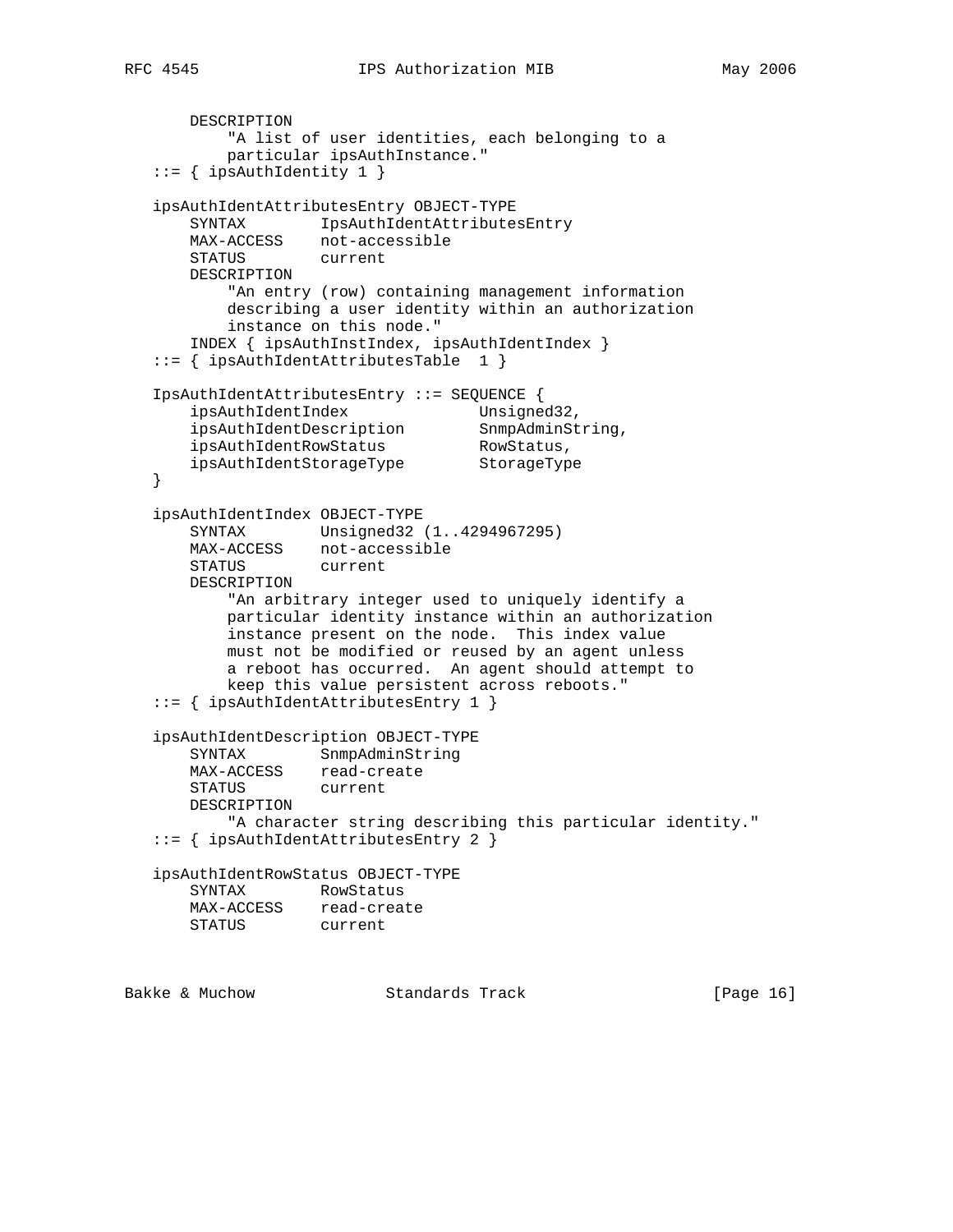```
 DESCRIPTION
         "This field allows entries to be dynamically added and
         removed from this table via SNMP. When adding a row to
         this table, all non-Index/RowStatus objects must be set.
        Rows may be discarded using RowStatus. The value of
         ipsAuthIdentDescription may be set while
         ipsAuthIdentRowStatus is 'active'."
 ::= { ipsAuthIdentAttributesEntry 3 }
 ipsAuthIdentStorageType OBJECT-TYPE
    SYNTAX StorageType
    MAX-ACCESS read-create
    STATUS current
    DESCRIPTION
         "The storage type for all read-create objects in this row.
         Rows in this table that were created through an external
         process may have a storage type of readOnly or permanent.
         Conceptual rows having the value 'permanent' need not
         allow write access to any columnar objects in the row."
   DEFVAL { nonVolatile }
 ::= { ipsAuthIdentAttributesEntry 4 }
 ipsAuthIdentityName OBJECT IDENTIFIER ::= { ipsAuthObjects 4 }
 -- User Initiator Name Attributes Table
 ipsAuthIdentNameAttributesTable OBJECT-TYPE
     SYNTAX SEQUENCE OF IpsAuthIdentNameAttributesEntry
   MAX-ACCESS not-accessible<br>STATUS current
   STATUS
    DESCRIPTION
         "A list of unique names that can be used to positively
         identify a particular user identity."
 ::= { ipsAuthIdentityName 1 }
 ipsAuthIdentNameAttributesEntry OBJECT-TYPE
     SYNTAX IpsAuthIdentNameAttributesEntry
    MAX-ACCESS not-accessible
    STATUS current
    DESCRIPTION
         "An entry (row) containing management information
         applicable to a unique identity name, which can be used
         to identify a user identity within a particular
        authorization instance."
     INDEX { ipsAuthInstIndex, ipsAuthIdentIndex,
             ipsAuthIdentNameIndex }
 ::= { ipsAuthIdentNameAttributesTable 1 }
```
Bakke & Muchow Standards Track [Page 17]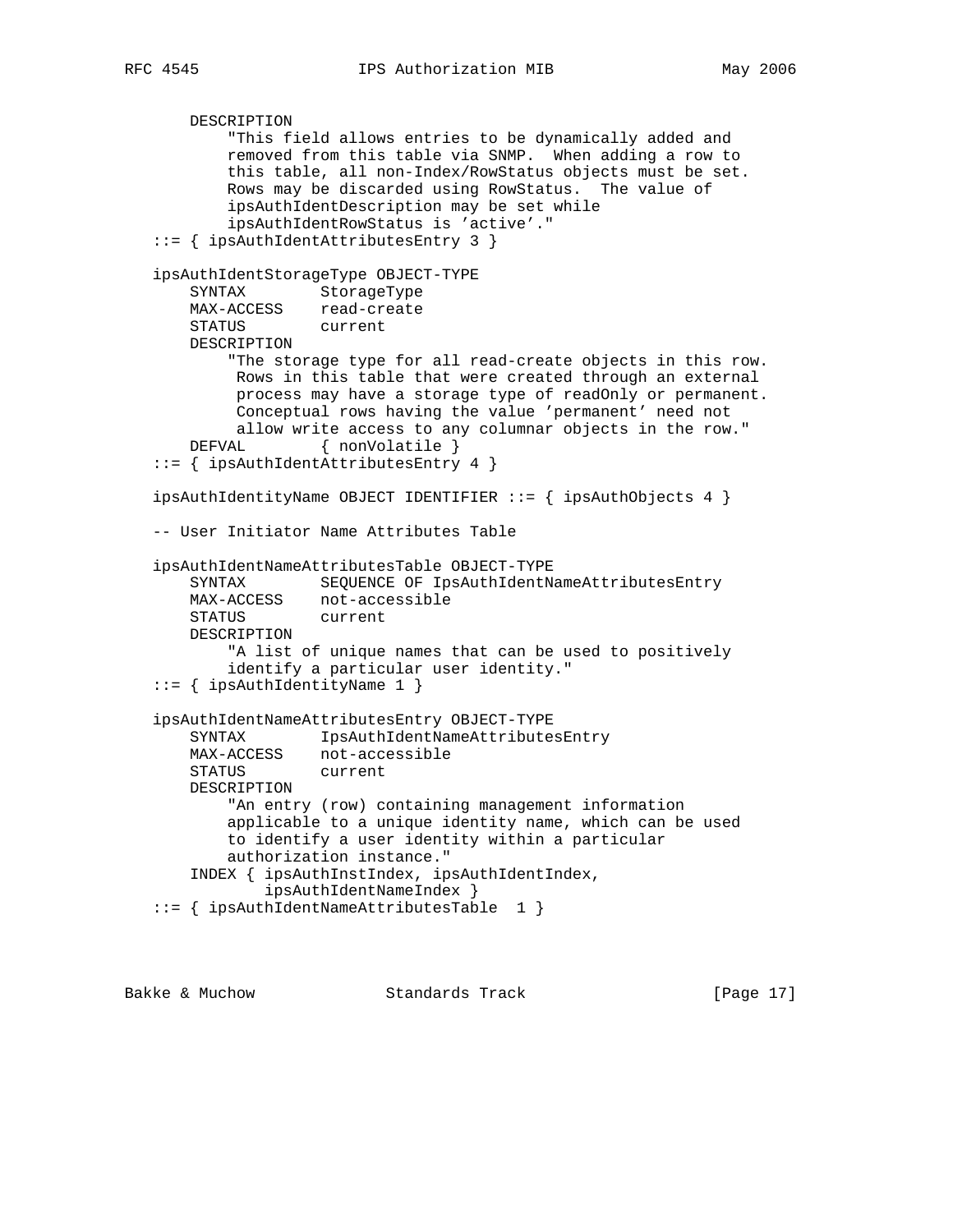```
 IpsAuthIdentNameAttributesEntry ::= SEQUENCE {
    ipsAuthIdentNameIndex Unsigned32,
   ipsAuthIdentName SnmpAdminString,
    ipsAuthIdentNameRowStatus RowStatus,
    ipsAuthIdentNameStorageType StorageType
 }
 ipsAuthIdentNameIndex OBJECT-TYPE
    SYNTAX Unsigned32 (1..4294967295)
    MAX-ACCESS not-accessible
    STATUS current
    DESCRIPTION
        "An arbitrary integer used to uniquely identify a
        particular identity name instance within an
        ipsAuthIdentity within an authorization instance.
        This index value must not be modified or reused by
        an agent unless a reboot has occurred. An agent
        should attempt to keep this value persistent across
        reboots."
 ::= { ipsAuthIdentNameAttributesEntry 1 }
 ipsAuthIdentName OBJECT-TYPE
    SYNTAX SnmpAdminString
    MAX-ACCESS read-create
    STATUS current
    DESCRIPTION
         "A character string that is the unique name of an
        identity that may be used to identify this ipsAuthIdent
        entry."
 ::= { ipsAuthIdentNameAttributesEntry 2 }
 ipsAuthIdentNameRowStatus OBJECT-TYPE
    SYNTAX RowStatus
    MAX-ACCESS read-create
    STATUS current
    DESCRIPTION
        "This field allows entries to be dynamically added and
        removed from this table via SNMP. When adding a row to
        this table, all non-Index/RowStatus objects must be set.
        Rows may be discarded using RowStatus. The value of
        ipsAuthIdentName may be set when this value is 'active'."
 ::= { ipsAuthIdentNameAttributesEntry 3 }
 ipsAuthIdentNameStorageType OBJECT-TYPE
    SYNTAX StorageType
    MAX-ACCESS read-create
    STATUS current
    DESCRIPTION
```
Bakke & Muchow **Standards Track** [Page 18]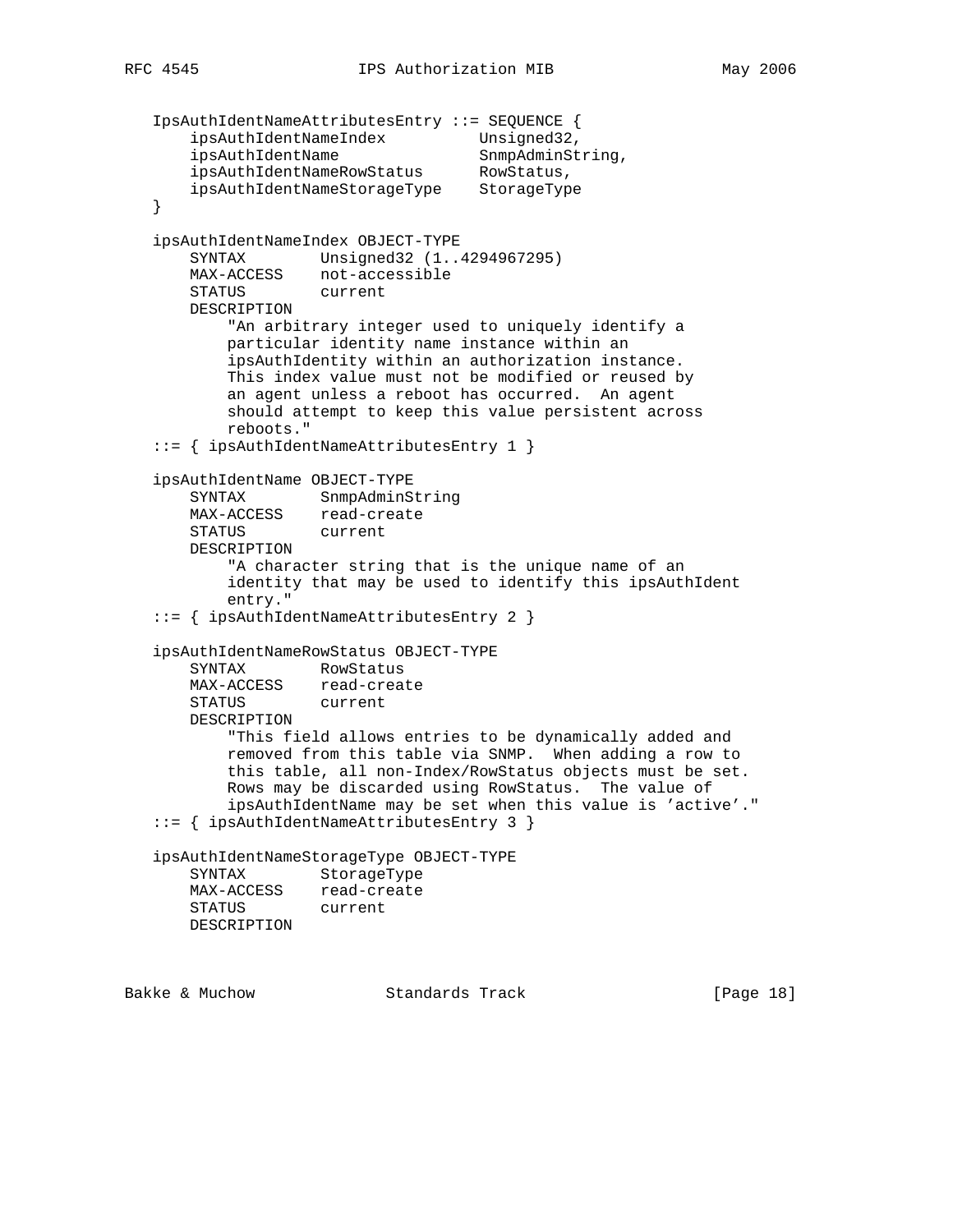```
 "The storage type for all read-create objects in this row.
            Rows in this table that were created through an external
            process may have a storage type of readOnly or permanent.
            Conceptual rows having the value 'permanent' need not
            allow write access to any columnar objects in the row."
      DEFVAL { nonVolatile }
   ::= { ipsAuthIdentNameAttributesEntry 4 }
   ipsAuthIdentityAddress OBJECT IDENTIFIER ::= { ipsAuthObjects 5 }
   -- User Initiator Address Attributes Table
   ipsAuthIdentAddrAttributesTable OBJECT-TYPE
       SYNTAX SEQUENCE OF IpsAuthIdentAddrAttributesEntry
       MAX-ACCESS not-accessible
       STATUS current
       DESCRIPTION
           "A list of address ranges that are allowed to serve
           as the endpoint addresses of a particular identity.
           An address range includes a starting and ending address
           and an optional netmask, and an address type indicator,
           which can specify whether the address is IPv4, IPv6,
           FC-WWPN, or FC-WWNN."
   ::= { ipsAuthIdentityAddress 1 }
   ipsAuthIdentAddrAttributesEntry OBJECT-TYPE
       SYNTAX IpsAuthIdentAddrAttributesEntry
      MAX-ACCESS not-accessible<br>STATUS current
      STATUS
       DESCRIPTION
           "An entry (row) containing management information
           applicable to an address range that is used as part
           of the authorization of an identity
           within an authorization instance on this node."
       INDEX { ipsAuthInstIndex, ipsAuthIdentIndex,
               ipsAuthIdentAddrIndex }
   ::= { ipsAuthIdentAddrAttributesTable 1 }
   IpsAuthIdentAddrAttributesEntry ::= SEQUENCE {
 ipsAuthIdentAddrIndex Unsigned32,
 ipsAuthIdentAddrType AddressFamilyNumbers,
 ipsAuthIdentAddrStart IpsAuthAddress,
 ipsAuthIdentAddrEnd IpsAuthAddress,
 ipsAuthIdentAddrRowStatus RowStatus,
 ipsAuthIdentAddrStorageType StorageType
   }
   ipsAuthIdentAddrIndex OBJECT-TYPE
```
Bakke & Muchow Standards Track [Page 19]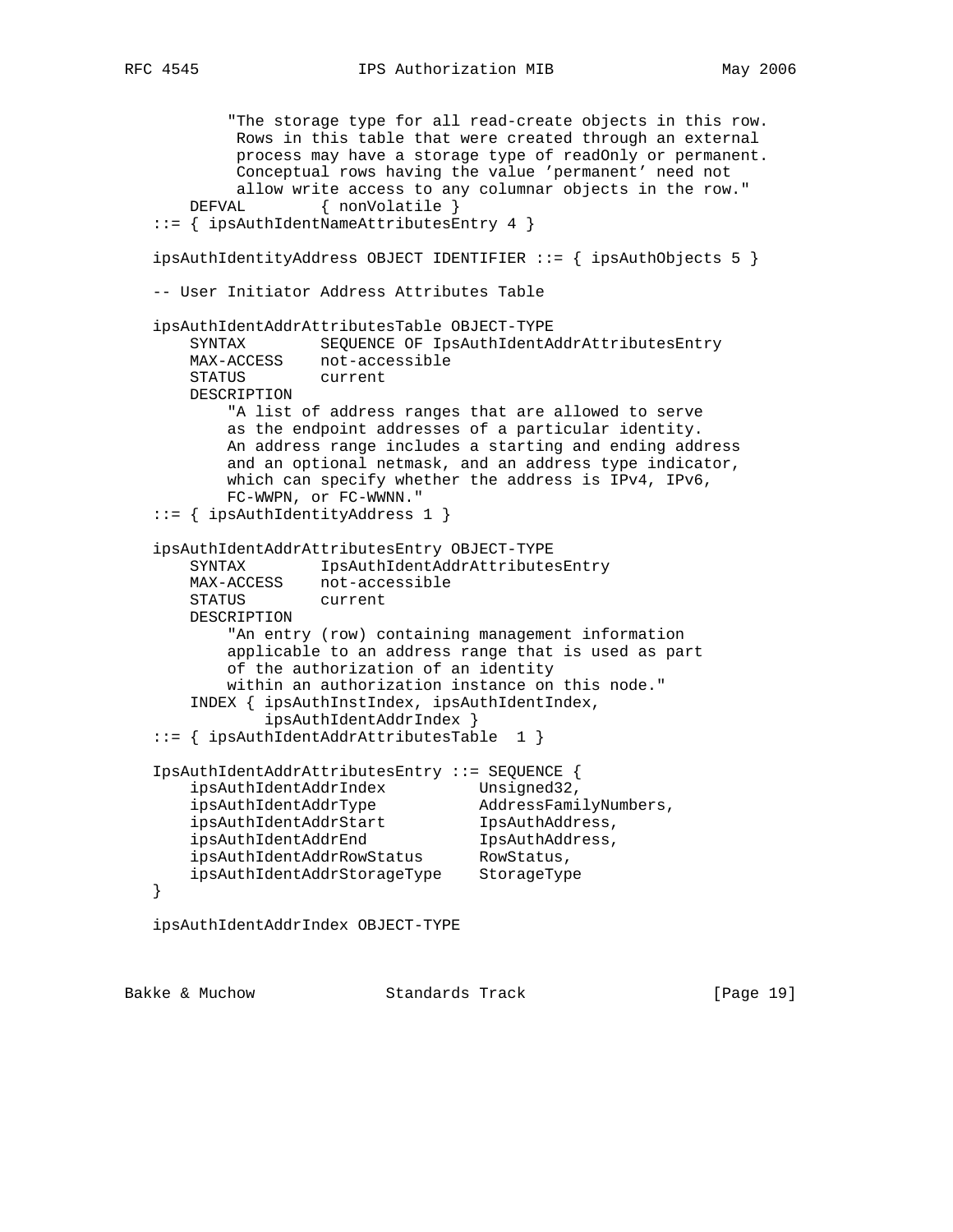```
 SYNTAX Unsigned32 (1..4294967295)
       MAX-ACCESS not-accessible
       STATUS current
       DESCRIPTION
            "An arbitrary integer used to uniquely identify a
           particular ipsAuthIdentAddress instance within an
           ipsAuthIdentity within an authorization instance
           present on the node.
           This index value must not be modified or reused by
           an agent unless a reboot has occurred. An agent
           should attempt to keep this value persistent across
           reboots."
   ::= { ipsAuthIdentAddrAttributesEntry 1 }
   ipsAuthIdentAddrType OBJECT-TYPE
       SYNTAX AddressFamilyNumbers
      MAX-ACCESS read-create<br>STATUS current
      STATUS
       DESCRIPTION
           "The address types used in the ipsAuthIdentAddrStart
           and ipsAuthAddrEnd objects. This type is taken
           from the IANA address family types."
   ::= { ipsAuthIdentAddrAttributesEntry 2 }
   ipsAuthIdentAddrStart OBJECT-TYPE
 SYNTAX IpsAuthAddress
 MAX-ACCESS read-create
       STATUS current
       DESCRIPTION
            "The starting address of the allowed address range.
           The format of this object is determined by
           ipsAuthIdentAddrType."
   ::= { ipsAuthIdentAddrAttributesEntry 3 }
   ipsAuthIdentAddrEnd OBJECT-TYPE
       SYNTAX IpsAuthAddress
      MAX-ACCESS read-create<br>STATUS current
      STATUS
       DESCRIPTION
            "The ending address of the allowed address range.
           If the ipsAuthIdentAddrEntry specifies a single
           address, this shall match the ipsAuthIdentAddrStart.
           The format of this object is determined by
           ipsAuthIdentAddrType."
   ::= { ipsAuthIdentAddrAttributesEntry 4 }
   ipsAuthIdentAddrRowStatus OBJECT-TYPE
       SYNTAX RowStatus
```
Bakke & Muchow **Standards Track** [Page 20]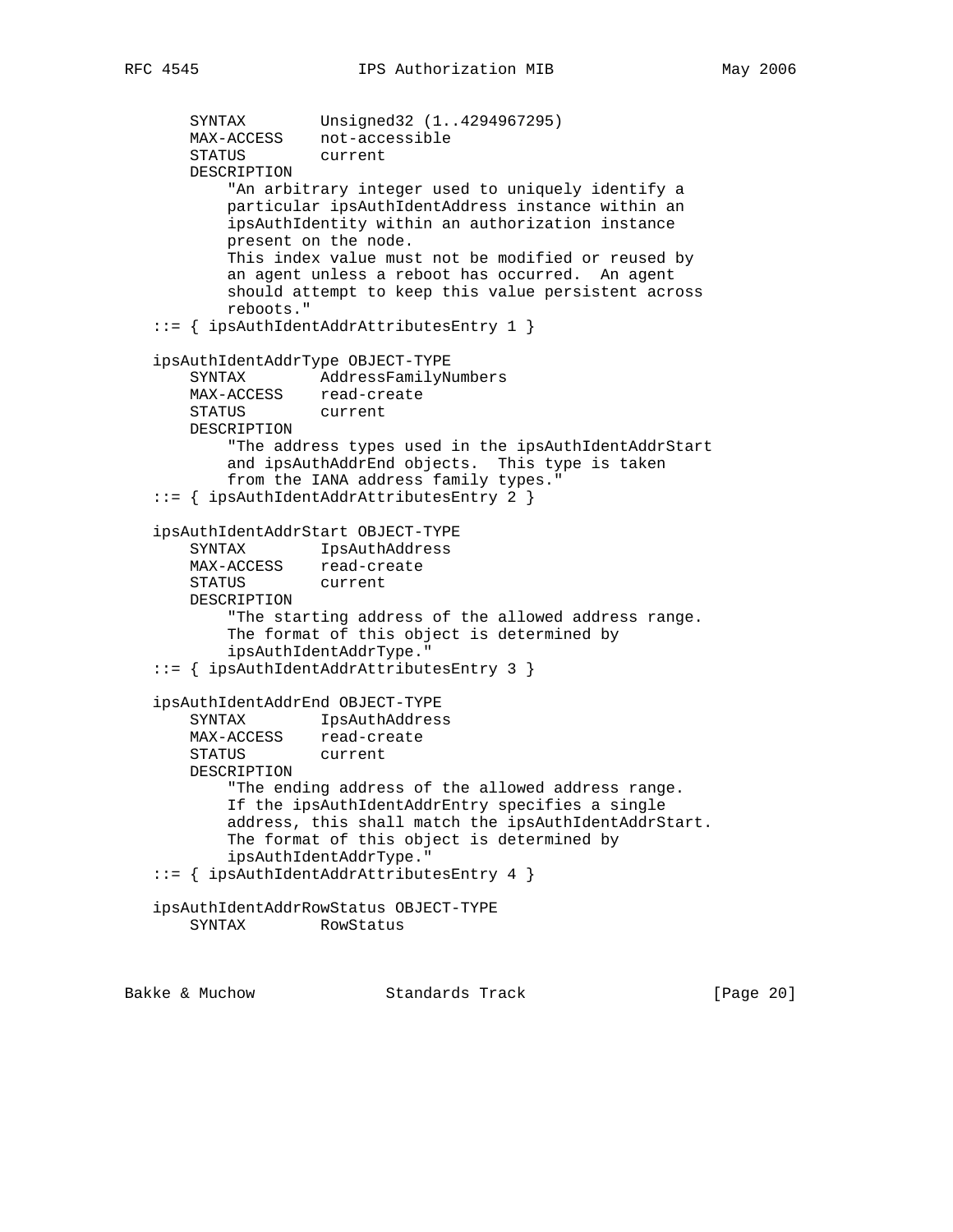```
 MAX-ACCESS read-create
    STATUS current
    DESCRIPTION
         "This field allows entries to be dynamically added and
        removed from this table via SNMP. When adding a row to
        this table, all non-Index/RowStatus objects must be set.
        Rows may be discarded using RowStatus. The values of
         ipsAuthIdentAddrStart and ipsAuthIdentAddrEnd may be set
        when this value is 'active'. The value of
         ipsAuthIdentAddrType may not be set when this value is
         'active'."
 ::= { ipsAuthIdentAddrAttributesEntry 5 }
 ipsAuthIdentAddrStorageType OBJECT-TYPE
    SYNTAX StorageType
   MAX-ACCESS read-create<br>STATUS current
   STATUS
    DESCRIPTION
         "The storage type for all read-create objects in this row.
         Rows in this table that were created through an external
         process may have a storage type of readOnly or permanent.
         Conceptual rows having the value 'permanent' need not
         allow write access to any columnar objects in the row."
   DEFVAL { nonVolatile }
 ::= { ipsAuthIdentAddrAttributesEntry 6 }
ipsAuthCredential OBJECT IDENTIFIER ::= { ipsAuthObjects 6 }
 -- Credential Attributes Table
 ipsAuthCredentialAttributesTable OBJECT-TYPE
    SYNTAX SEQUENCE OF IpsAuthCredentialAttributesEntry
    MAX-ACCESS not-accessible
    STATUS current
    DESCRIPTION
         "A list of credentials related to user identities
        that are allowed as valid authenticators of the
        particular identity."
 ::= { ipsAuthCredential 1 }
 ipsAuthCredentialAttributesEntry OBJECT-TYPE
    SYNTAX IpsAuthCredentialAttributesEntry
    MAX-ACCESS not-accessible
    STATUS current
    DESCRIPTION
         "An entry (row) containing management information
        applicable to a credential that verifies a user
        identity within an authorization instance.
```
Bakke & Muchow Standards Track [Page 21]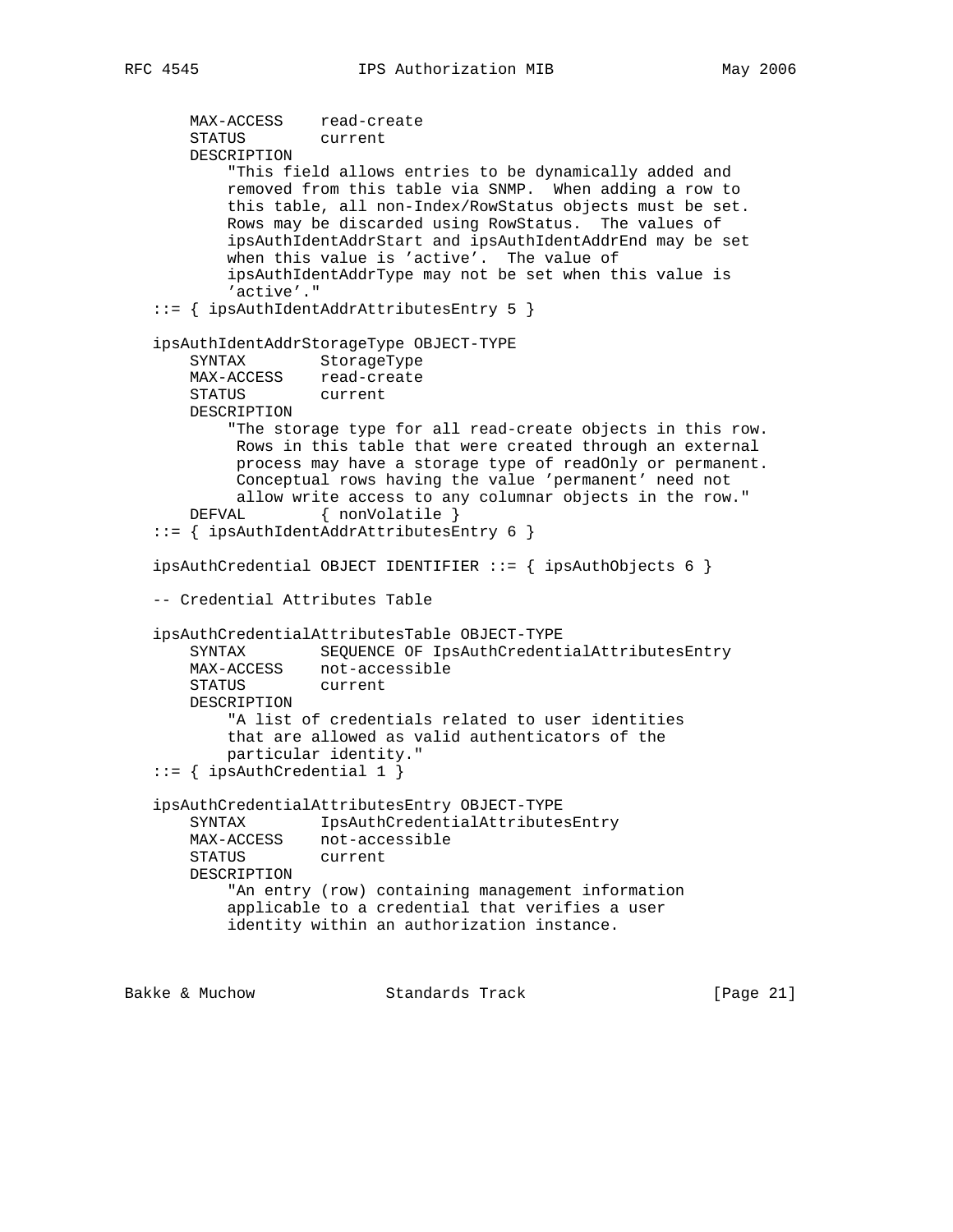To provide complete information in this MIB for a credential, the management station must not only create the row in this table but must also create a row in another table, where the other table is determined by the value of ipsAuthCredAuthMethod, e.g., if ipsAuthCredAuthMethod has the value ipsAuthMethodChap, a row must be created in the ipsAuthCredChapAttributesTable." INDEX { ipsAuthInstIndex, ipsAuthIdentIndex, ipsAuthCredIndex } ::= { ipsAuthCredentialAttributesTable 1 } IpsAuthCredentialAttributesEntry ::= SEQUENCE { ipsAuthCredIndex Unsigned32, ipsAuthCredAuthMethod AutonomousType, ipsAuthCredRowStatus RowStatus, ipsAuthCredStorageType StorageType } ipsAuthCredIndex OBJECT-TYPE SYNTAX Unsigned32 (1..4294967295) MAX-ACCESS not-accessible STATUS current DESCRIPTION "An arbitrary integer used to uniquely identify a particular Credential instance within an instance present on the node. This index value must not be modified or reused by an agent unless a reboot has occurred. An agent should attempt to keep this value persistent across reboots." ::= { ipsAuthCredentialAttributesEntry 1 } ipsAuthCredAuthMethod OBJECT-TYPE SYNTAX AutonomousType MAX-ACCESS read-create STATUS current DESCRIPTION "This object contains an OBJECT IDENTIFIER that identifies the authentication method used with this credential. When a row is created in this table, a corresponding row must be created by the management station in a corresponding table specified by this value. When a row is deleted from this table, the corresponding row must be automatically deleted by the agent in the corresponding table specified by this value. Bakke & Muchow Standards Track [Page 22]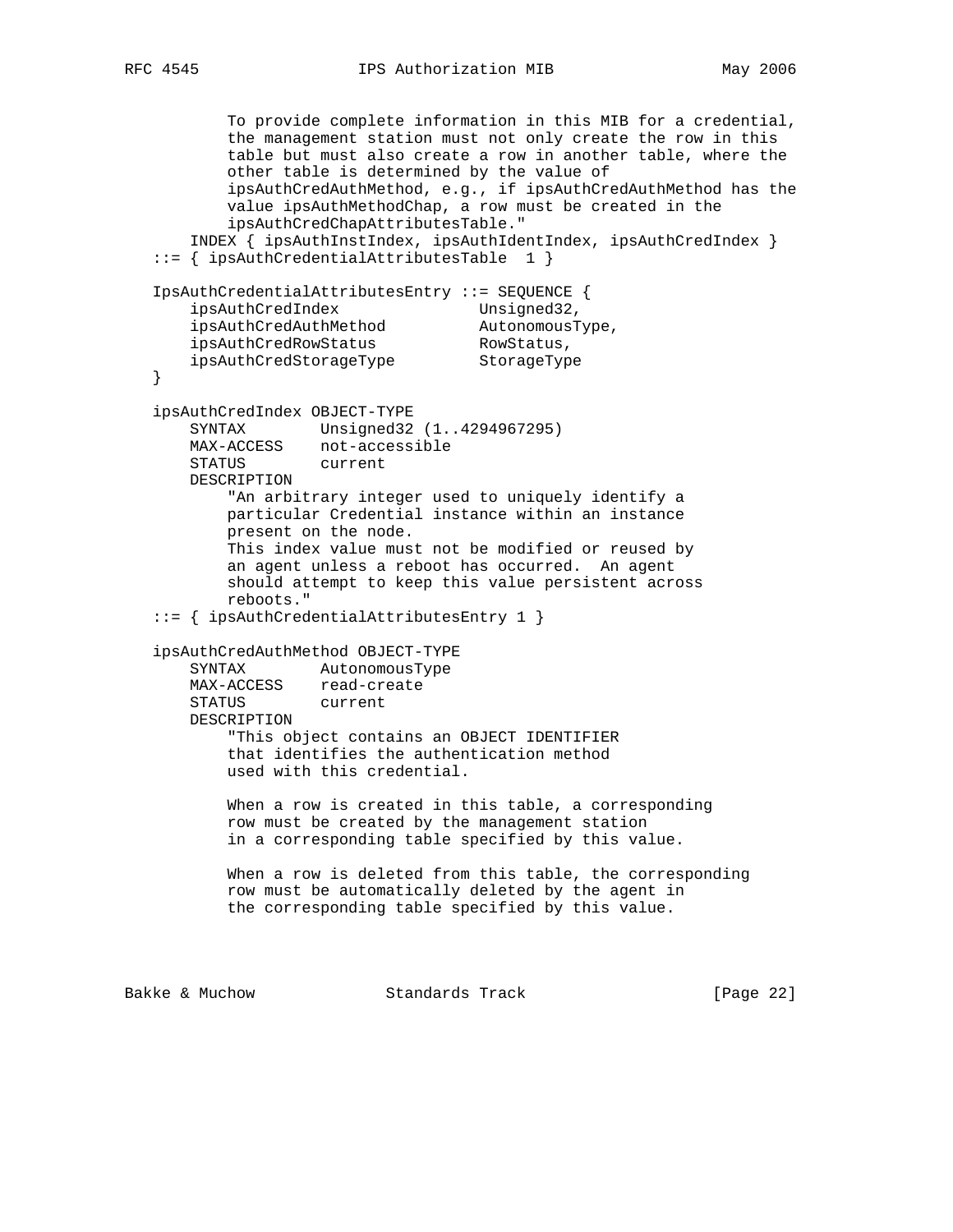If the value of this object is ipsAuthMethodNone, no corresponding rows are created or deleted from other tables. Some standardized values for this object are defined within the ipsAuthMethodTypes subtree." ::= { ipsAuthCredentialAttributesEntry 2 } ipsAuthCredRowStatus OBJECT-TYPE SYNTAX RowStatus MAX-ACCESS read-create STATUS current DESCRIPTION "This field allows entries to be dynamically added and removed from this table via SNMP. When adding a row to this table, all non-Index/RowStatus objects must be set. Rows may be discarded using RowStatus. The value of ipsAuthCredAuthMethod must not be changed while this row is 'active'." ::= { ipsAuthCredentialAttributesEntry 3 } ipsAuthCredStorageType OBJECT-TYPE SYNTAX StorageType MAX-ACCESS read-create STATUS current DESCRIPTION "The storage type for all read-create objects in this row. Rows in this table that were created through an external process may have a storage type of readOnly or permanent. Conceptual rows having the value 'permanent' need not allow write access to any columnar objects in the row." DEFVAL { nonVolatile } ::= { ipsAuthCredentialAttributesEntry 4 } ipsAuthCredChap OBJECT IDENTIFIER ::= { ipsAuthObjects 7 } -- Credential Chap-Specific Attributes Table ipsAuthCredChapAttributesTable OBJECT-TYPE SYNTAX SEQUENCE OF IpsAuthCredChapAttributesEntry MAX-ACCESS not-accessible STATUS current DESCRIPTION "A list of CHAP attributes for credentials that use ipsAuthMethodChap as their ipsAuthCredAuthMethod. A row in this table can only exist when an instance of the ipsAuthCredAuthMethod object exists (or is created

Bakke & Muchow Standards Track [Page 23]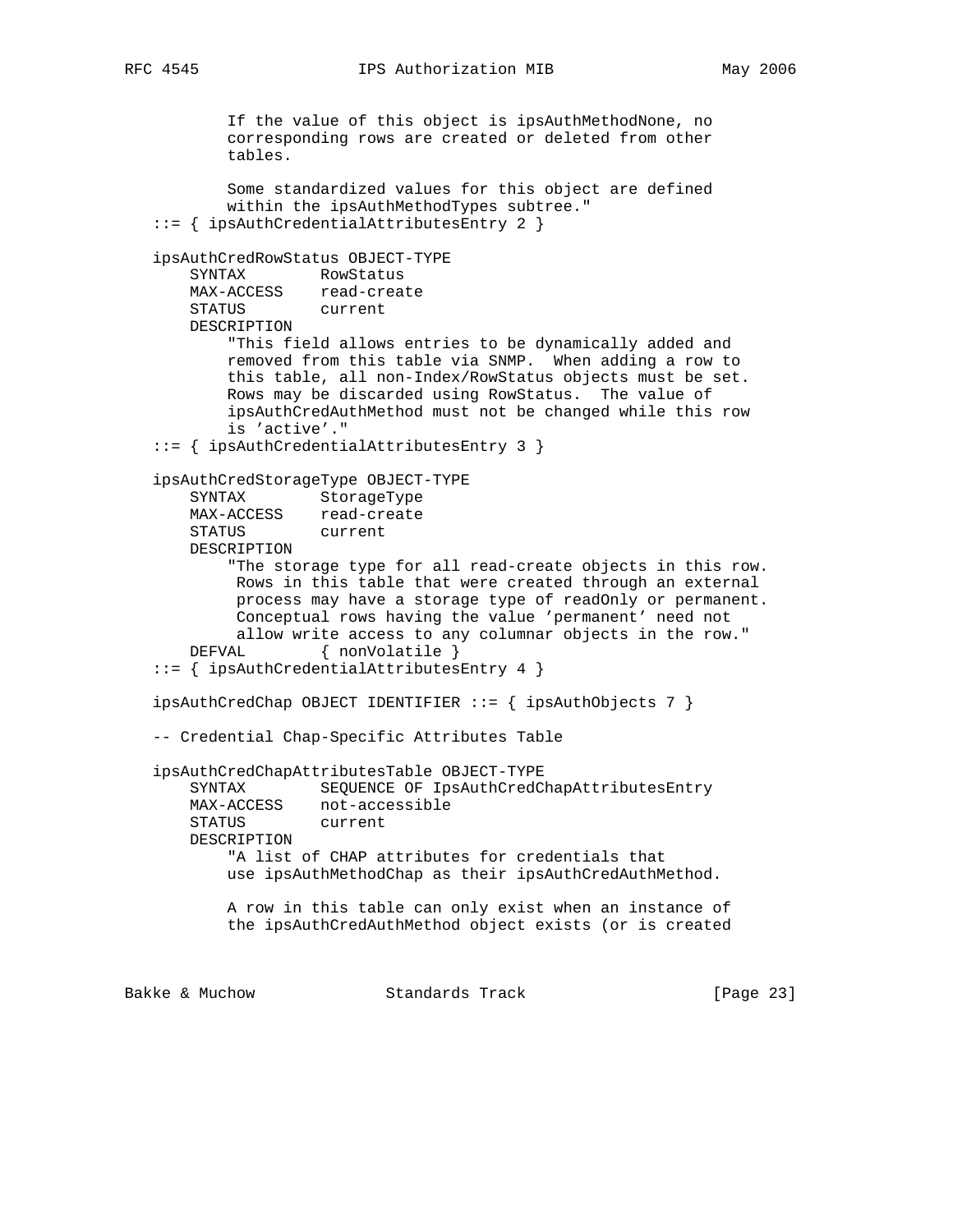```
 simultaneously) having the same instance identifiers
           and a value of 'ipsAuthMethodChap'."
   ::= { ipsAuthCredChap 1 }
   ipsAuthCredChapAttributesEntry OBJECT-TYPE
       SYNTAX IpsAuthCredChapAttributesEntry
       MAX-ACCESS not-accessible
       STATUS current
       DESCRIPTION
           "An entry (row) containing management information
           applicable to a credential that uses
           ipsAuthMethodChap as their ipsAuthCredAuthMethod.
           When a row is created in ipsAuthCredentialAttributesTable
           with ipsAuthCredAuthMethod = ipsAuthCredChap, the
           management station must create a corresponding row
           in this table.
           When a row is deleted from ipsAuthCredentialAttributesTable
           with ipsAuthCredAuthMethod = ipsAuthCredChap, the
           agent must delete the corresponding row (if any) in
           this table."
       INDEX { ipsAuthInstIndex, ipsAuthIdentIndex, ipsAuthCredIndex }
   ::= { ipsAuthCredChapAttributesTable 1 }
   IpsAuthCredChapAttributesEntry ::= SEQUENCE {
ipsAuthCredChapUserName SnmpAdminString,
ipsAuthCredChapRowStatus RowStatus,
 ipsAuthCredChapStorageType StorageType
   }
   ipsAuthCredChapUserName OBJECT-TYPE
       SYNTAX SnmpAdminString
       MAX-ACCESS read-create
       STATUS current
       DESCRIPTION
           "A character string containing the CHAP user name for this
           credential."
       REFERENCE
           "W. Simpson, RFC 1994: PPP Challenge Handshake
           Authentication Protocol (CHAP), August 1996"
   ::= { ipsAuthCredChapAttributesEntry 1 }
   ipsAuthCredChapRowStatus OBJECT-TYPE
       SYNTAX RowStatus
       MAX-ACCESS read-create
       STATUS current
       DESCRIPTION
```
Bakke & Muchow Standards Track [Page 24]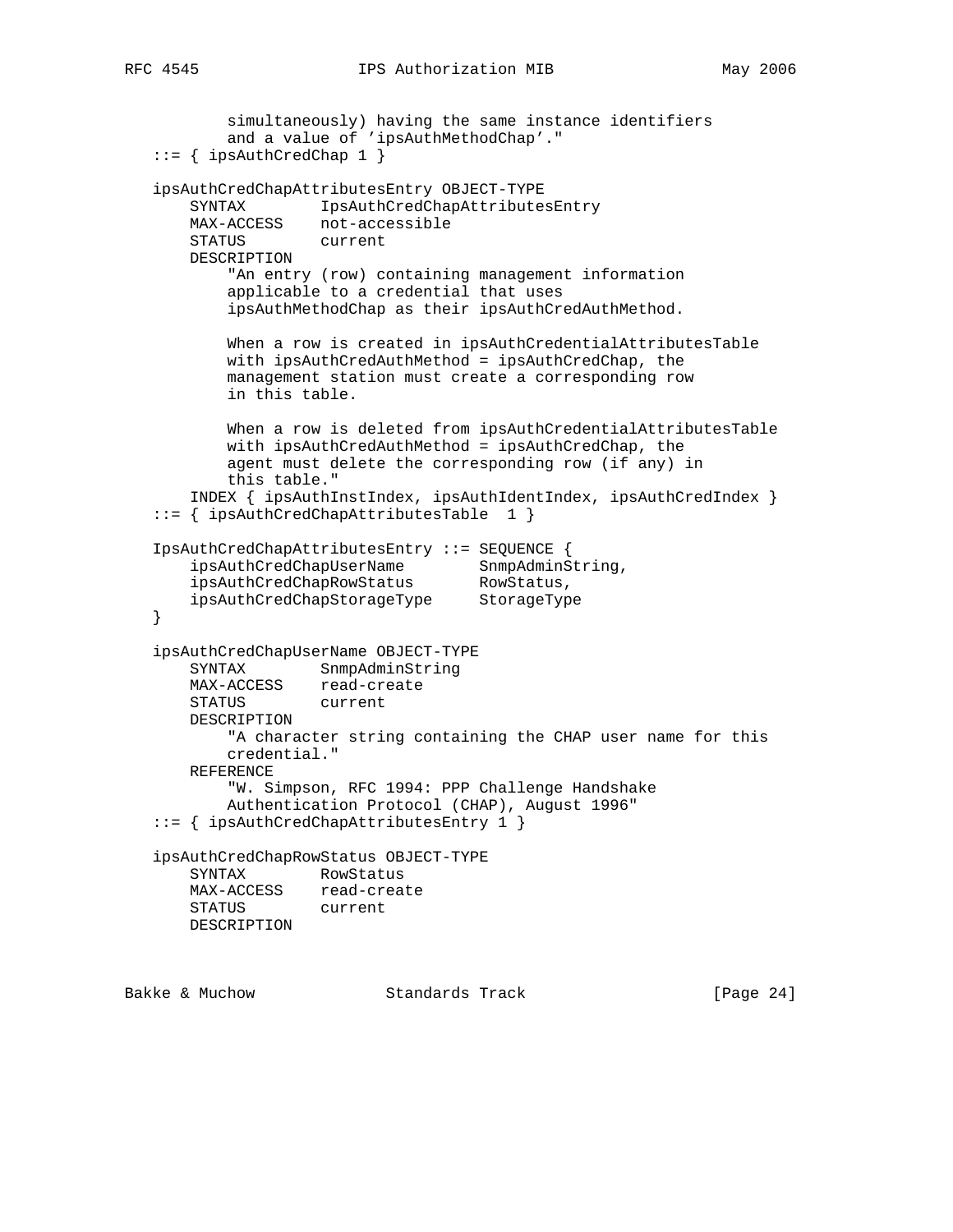```
 "This field allows entries to be dynamically added and
         removed from this table via SNMP. When adding a row to
         this table, all non-Index/RowStatus objects must be set.
         Rows may be discarded using RowStatus. The value of
         ipsAuthCredChapUserName may be changed while this row
         is 'active'."
 ::= { ipsAuthCredChapAttributesEntry 2 }
 ipsAuthCredChapStorageType OBJECT-TYPE
    SYNTAX StorageType
    MAX-ACCESS read-create
    STATUS current
    DESCRIPTION
         "The storage type for all read-create objects in this row.
         Rows in this table that were created through an external
         process may have a storage type of readOnly or permanent.
          Conceptual rows having the value 'permanent' need not
         allow write access to any columnar objects in the row."
   DEFVAL { nonVolatile }
 ::= { ipsAuthCredChapAttributesEntry 3 }
 ipsAuthCredSrp OBJECT IDENTIFIER ::= { ipsAuthObjects 8 }
 -- Credential Srp-Specific Attributes Table
 ipsAuthCredSrpAttributesTable OBJECT-TYPE
    SYNTAX SEQUENCE OF IpsAuthCredSrpAttributesEntry
   MAX-ACCESS not-accessible<br>STATUS current
   STATUS
    DESCRIPTION
         "A list of SRP attributes for credentials that
         use ipsAuthMethodSrp as its ipsAuthCredAuthMethod.
         A row in this table can only exist when an instance of
         the ipsAuthCredAuthMethod object exists (or is created
         simultaneously) having the same instance identifiers
         and a value of 'ipsAuthMethodSrp'."
::= { ipsAuthCredSrp 1 }
 ipsAuthCredSrpAttributesEntry OBJECT-TYPE
    SYNTAX IpsAuthCredSrpAttributesEntry
   MAX-ACCESS not-accessible<br>STATUS current
   STATUS
    DESCRIPTION
         "An entry (row) containing management information
         applicable to a credential that uses
         ipsAuthMethodSrp as their ipsAuthCredAuthMethod.
```
Bakke & Muchow Standards Track [Page 25]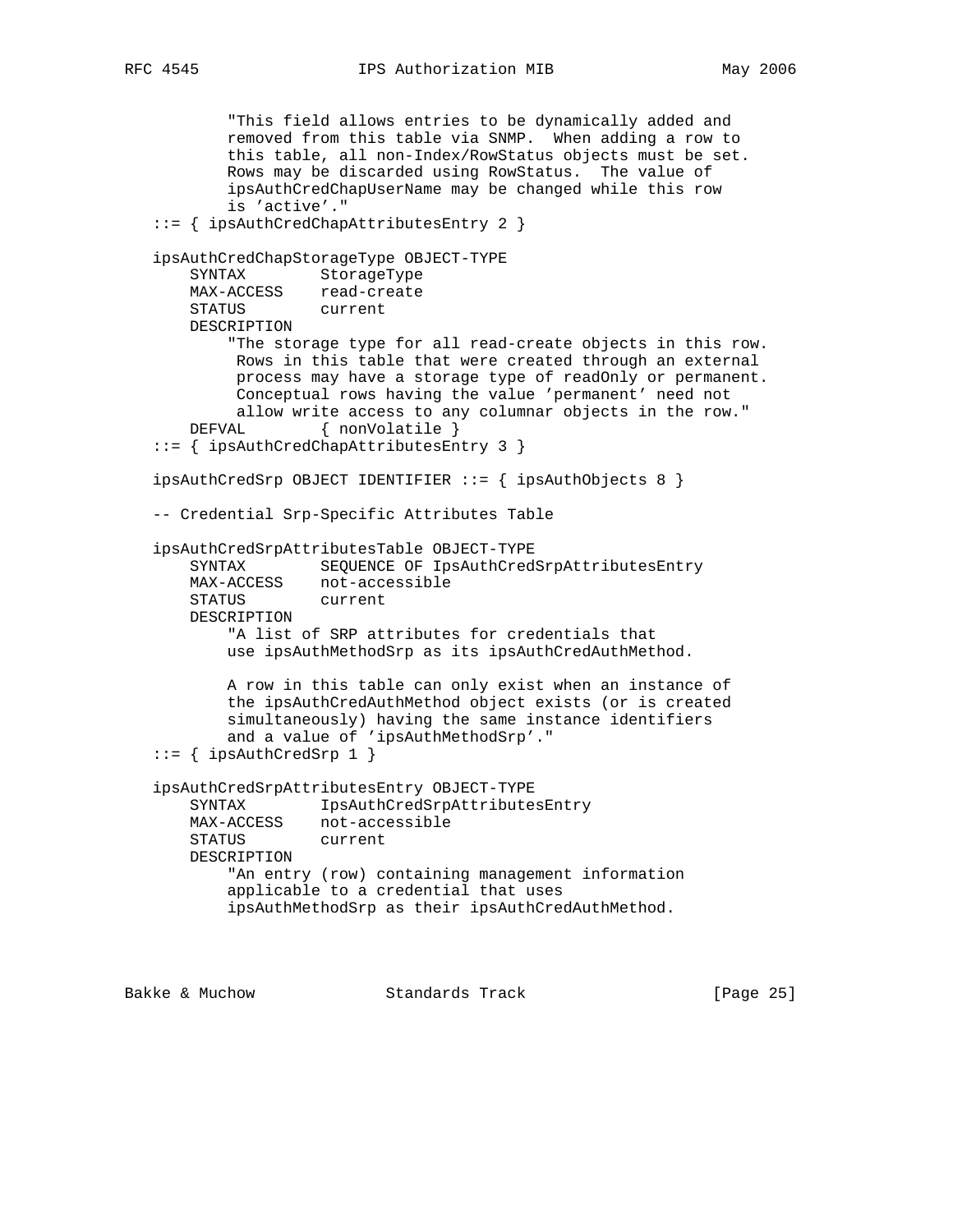```
 When a row is created in ipsAuthCredentialAttributesTable
           with ipsAuthCredAuthMethod = ipsAuthCredSrp, the
           management station must create a corresponding row
           in this table.
           When a row is deleted from ipsAuthCredentialAttributesTable
           with ipsAuthCredAuthMethod = ipsAuthCredSrp, the
           agent must delete the corresponding row (if any) in
           this table."
       INDEX { ipsAuthInstIndex, ipsAuthIdentIndex, ipsAuthCredIndex }
   ::= { ipsAuthCredSrpAttributesTable 1 }
   IpsAuthCredSrpAttributesEntry ::= SEQUENCE {
ipsAuthCredSrpUserName SnmpAdminString,
 ipsAuthCredSrpRowStatus RowStatus,
 ipsAuthCredSrpStorageType StorageType
   }
   ipsAuthCredSrpUserName OBJECT-TYPE
       SYNTAX SnmpAdminString
       MAX-ACCESS read-create
       STATUS current
       DESCRIPTION
           "A character string containing the SRP user name for this
           credential."
       REFERENCE
          "T. Wu, RFC 2945: The SRP Authentication and Key
          Exchange System, September 2000"
   ::= { ipsAuthCredSrpAttributesEntry 1 }
   ipsAuthCredSrpRowStatus OBJECT-TYPE
       SYNTAX RowStatus
       MAX-ACCESS read-create
       STATUS current
       DESCRIPTION
           "This field allows entries to be dynamically added and
           removed from this table via SNMP. When adding a row to
           this table, all non-Index/RowStatus objects must be set.
           Rows may be discarded using RowStatus. The value of
           ipsAuthCredSrpUserName may be changed while the status
           of this row is 'active'."
   ::= { ipsAuthCredSrpAttributesEntry 2 }
   ipsAuthCredSrpStorageType OBJECT-TYPE
       SYNTAX StorageType
       MAX-ACCESS read-create
       STATUS current
       DESCRIPTION
```
Bakke & Muchow Standards Track [Page 26]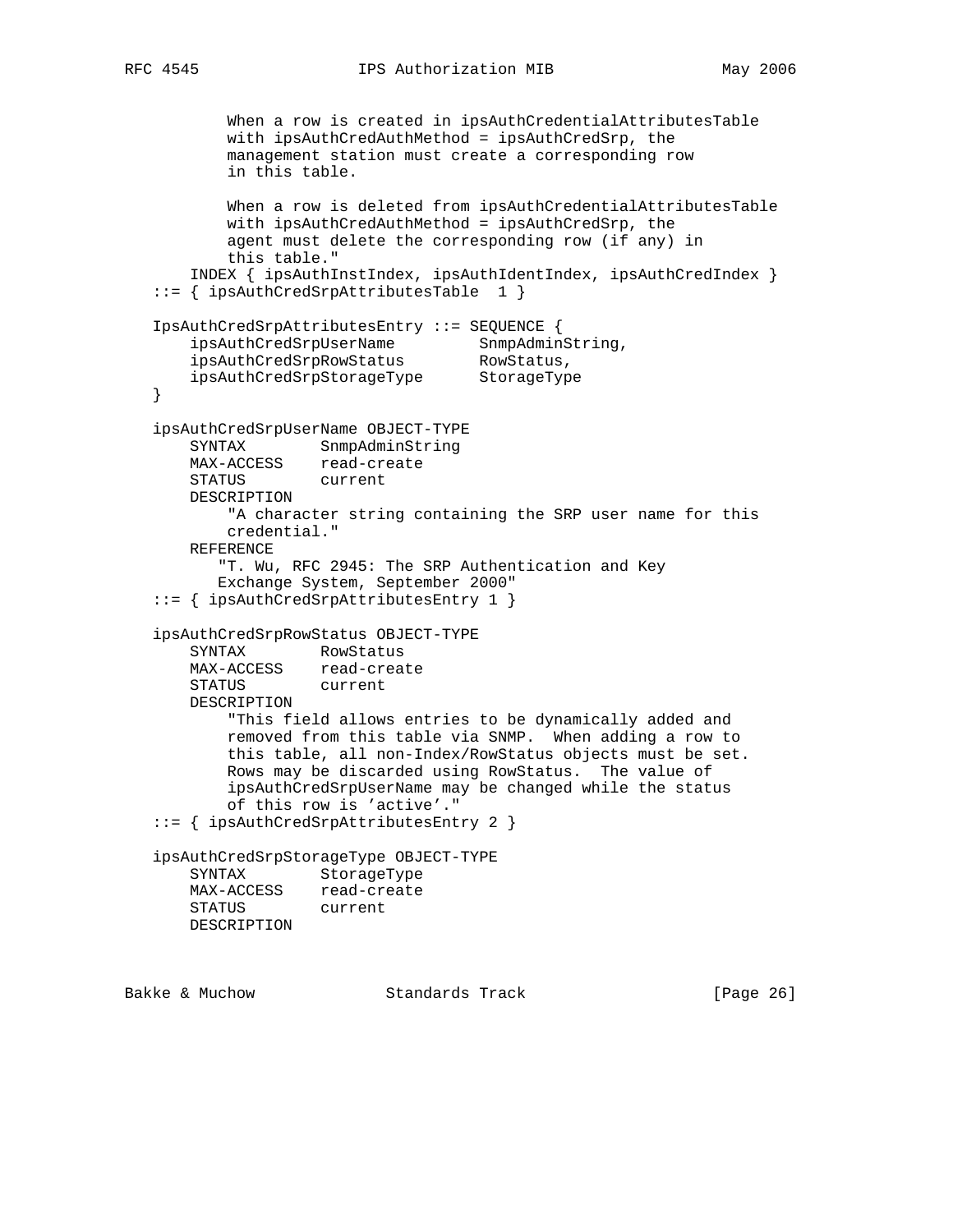```
 "The storage type for all read-create objects in this row.
         Rows in this table that were created through an external
         process may have a storage type of readOnly or permanent.
         Conceptual rows having the value 'permanent' need not
   allow write access to any columnar objects in the row."<br>DEFVAL \{ nonVolatile \}\{ nonVolatile \} ::= { ipsAuthCredSrpAttributesEntry 3 }
 ipsAuthCredKerberos OBJECT IDENTIFIER ::= { ipsAuthObjects 9 }
 -- Credential Kerberos-Specific Attributes Table
 ipsAuthCredKerbAttributesTable OBJECT-TYPE
    SYNTAX SEQUENCE OF IpsAuthCredKerbAttributesEntry
    MAX-ACCESS not-accessible
    STATUS current
    DESCRIPTION
         "A list of Kerberos attributes for credentials that
       use ipsAuthMethodKerberos as their ipsAuthCredAuthMethod.
         A row in this table can only exist when an instance of
         the ipsAuthCredAuthMethod object exists (or is created
         simultaneously) having the same instance identifiers
         and a value of 'ipsAuthMethodKerb'."
 ::= { ipsAuthCredKerberos 1 }
 ipsAuthCredKerbAttributesEntry OBJECT-TYPE
     SYNTAX IpsAuthCredKerbAttributesEntry
    MAX-ACCESS not-accessible
    STATUS current
    DESCRIPTION
         "An entry (row) containing management information
         applicable to a credential that uses
         ipsAuthMethodKerberos as its ipsAuthCredAuthMethod.
         When a row is created in ipsAuthCredentialAttributesTable
         with ipsAuthCredAuthMethod = ipsAuthCredKerberos, the
         management station must create a corresponding row
         in this table.
         When a row is deleted from ipsAuthCredentialAttributesTable
         with ipsAuthCredAuthMethod = ipsAuthCredKerberos, the
         agent must delete the corresponding row (if any) in
         this table."
     INDEX { ipsAuthInstIndex, ipsAuthIdentIndex, ipsAuthCredIndex }
 ::= { ipsAuthCredKerbAttributesTable 1 }
```

```
 IpsAuthCredKerbAttributesEntry ::= SEQUENCE {
```
Bakke & Muchow Standards Track [Page 27]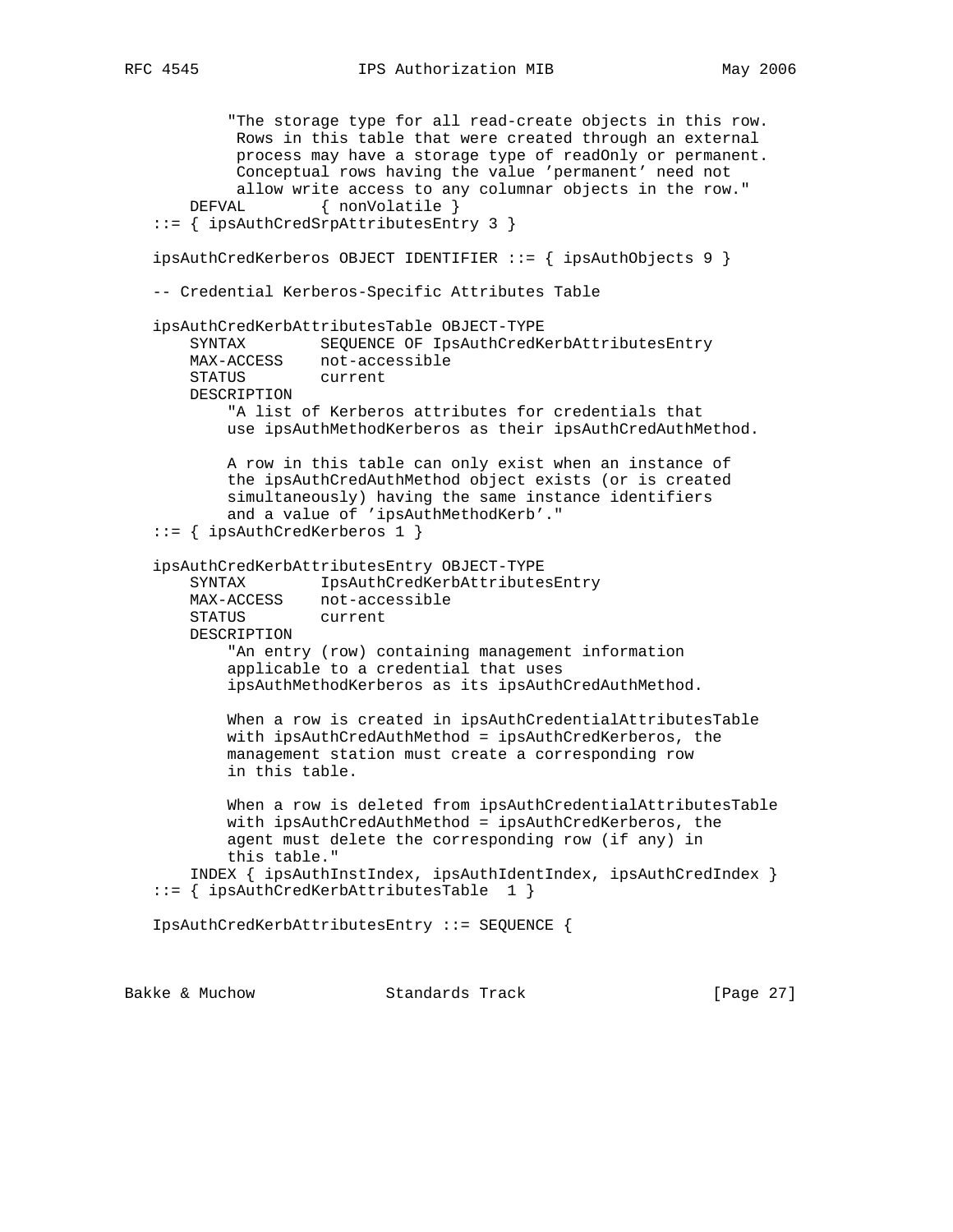```
 ipsAuthCredKerbPrincipal SnmpAdminString,
ipsAuthCredKerbRowStatus RowStatus,
 ipsAuthCredKerbStorageType StorageType
   }
   ipsAuthCredKerbPrincipal OBJECT-TYPE
       SYNTAX SnmpAdminString
       MAX-ACCESS read-create
       STATUS current
       DESCRIPTION
           "A character string containing a Kerberos principal
           for this credential."
       REFERENCE
           "C. Neuman, S. Hartman, and K. Raeburn, RFC 4120:
           The Kerberos Network Authentication Service (V5),
           July 2005"
   ::= { ipsAuthCredKerbAttributesEntry 1 }
   ipsAuthCredKerbRowStatus OBJECT-TYPE
       SYNTAX RowStatus
       MAX-ACCESS read-create
       STATUS current
       DESCRIPTION
           "This field allows entries to be dynamically added and
           removed from this table via SNMP. When adding a row to
           this table, all non-Index/RowStatus objects must be set.
           Rows may be discarded using RowStatus. The value of
           ipsAuthCredKerbPrincipal may be changed while this row
           is 'active'."
   ::= { ipsAuthCredKerbAttributesEntry 2 }
   ipsAuthCredKerbStorageType OBJECT-TYPE
       SYNTAX StorageType
       MAX-ACCESS read-create
       STATUS current
       DESCRIPTION
           "The storage type for all read-create objects in this row.
            Rows in this table that were created through an external
            process may have a storage type of readOnly or permanent.
            Conceptual rows having the value 'permanent' need not
            allow write access to any columnar objects in the row."
      DEFVAL { nonVolatile }
   ::= { ipsAuthCredKerbAttributesEntry 3 }
   --******************************************************************
   -- Notifications
   -- There are no notifications necessary in this MIB module.
```
Bakke & Muchow Standards Track [Page 28]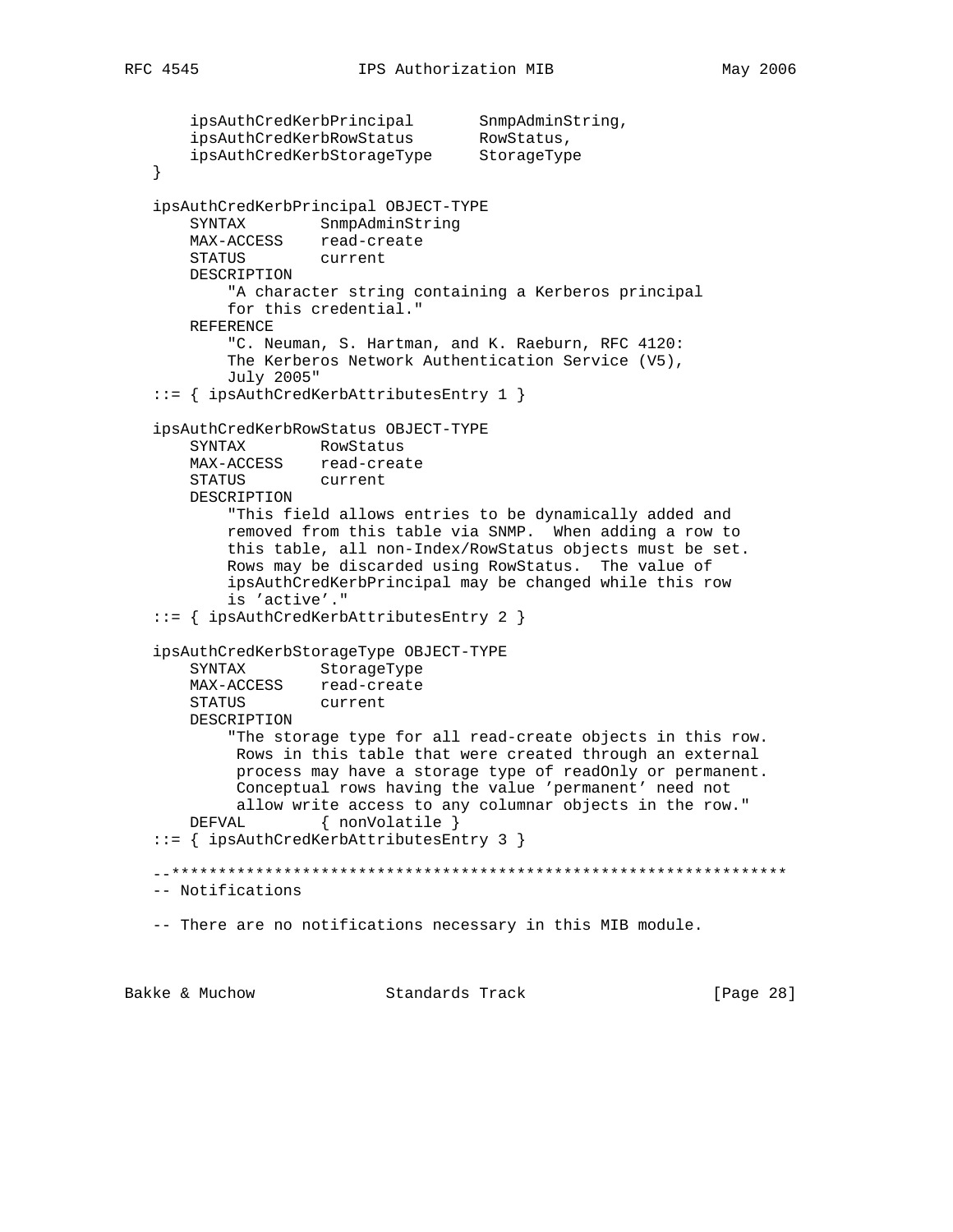```
 --******************************************************************
   -- Conformance Statements
 ipsAuthCompliances OBJECT IDENTIFIER ::= { ipsAuthConformance 1 }
 ipsAuthGroups OBJECT IDENTIFIER ::= { ipsAuthConformance 2 }
   ipsAuthInstanceAttributesGroup OBJECT-GROUP
       OBJECTS {
            ipsAuthInstDescr,
            ipsAuthInstStorageType
        }
       STATUS current
       DESCRIPTION
            "A collection of objects providing information about
            authorization instances."
    ::= { ipsAuthGroups 1 }
   ipsAuthIdentAttributesGroup OBJECT-GROUP
        OBJECTS {
            ipsAuthIdentDescription,
            ipsAuthIdentRowStatus,
            ipsAuthIdentStorageType
        }
       STATUS current
       DESCRIPTION
            "A collection of objects providing information about
            user identities within an authorization instance."
   ::= { ipsAuthGroups 2 }
   ipsAuthIdentNameAttributesGroup OBJECT-GROUP
       OBJECTS {
            ipsAuthIdentName,
            ipsAuthIdentNameRowStatus,
            ipsAuthIdentNameStorageType
        }
       STATUS current
       DESCRIPTION
            "A collection of objects providing information about
            user names within user identities within an authorization
            instance."
  ::= { ipsAuthGroups 3 }
   ipsAuthIdentAddrAttributesGroup OBJECT-GROUP
       OBJECTS {
            ipsAuthIdentAddrType,
            ipsAuthIdentAddrStart,
            ipsAuthIdentAddrEnd,
```
Bakke & Muchow Standards Track [Page 29]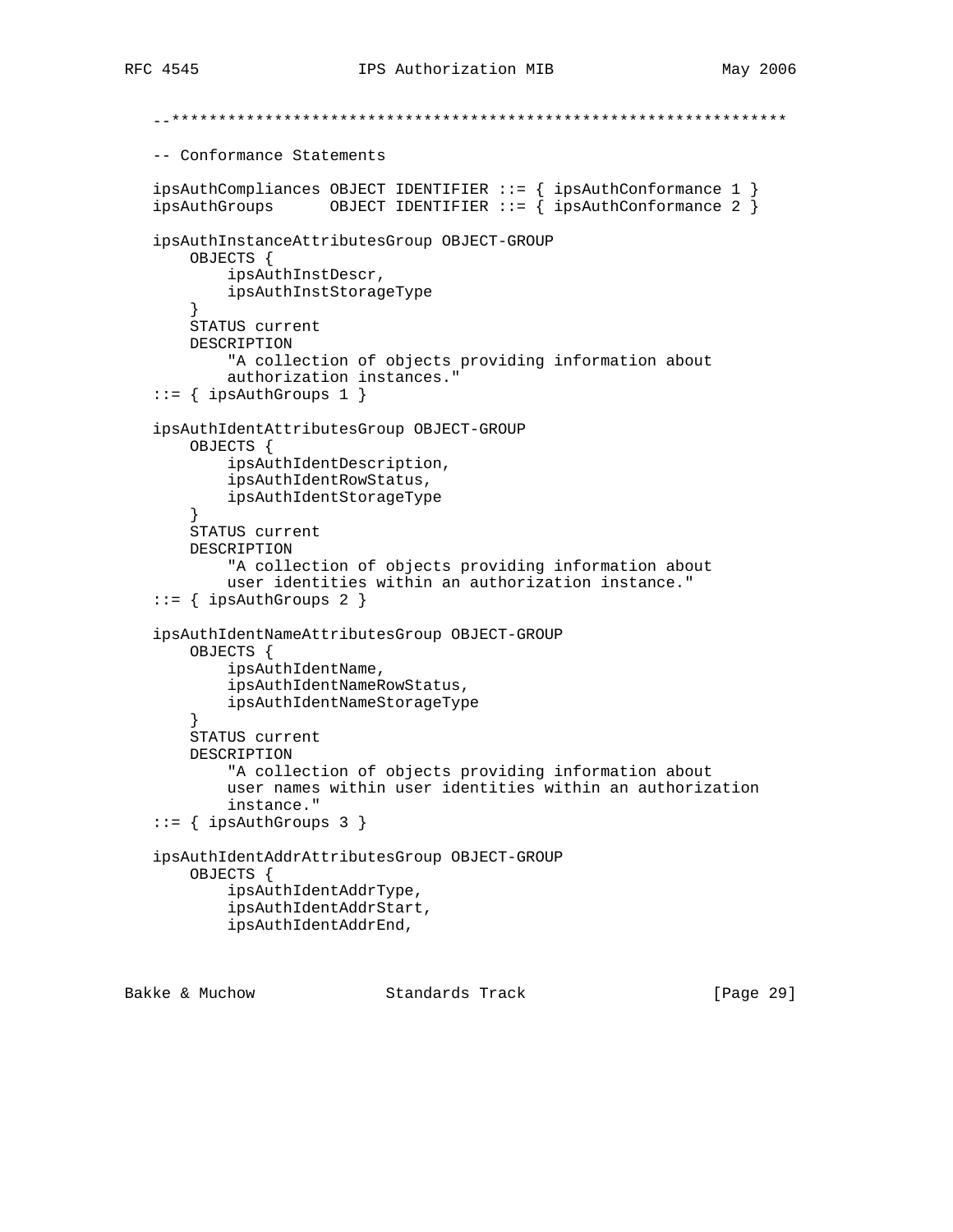```
 ipsAuthIdentAddrRowStatus,
            ipsAuthIdentAddrStorageType
        }
        STATUS current
        DESCRIPTION
            "A collection of objects providing information about
            address ranges within user identities within an
            authorization instance."
   ::= { ipsAuthGroups 4 }
   ipsAuthIdentCredAttributesGroup OBJECT-GROUP
       OBJECTS {
            ipsAuthCredAuthMethod,
            ipsAuthCredRowStatus,
            ipsAuthCredStorageType
        }
        STATUS current
       DESCRIPTION
            "A collection of objects providing information about
            credentials within user identities within an authorization
            instance."
    ::= { ipsAuthGroups 5 }
   ipsAuthIdentChapAttrGroup OBJECT-GROUP
        OBJECTS {
            ipsAuthCredChapUserName,
            ipsAuthCredChapRowStatus,
            ipsAuthCredChapStorageType
 }
        STATUS current
        DESCRIPTION
            "A collection of objects providing information about
            CHAP credentials within user identities within an
            authorization instance."
   ::= { ipsAuthGroups 6 }
   ipsAuthIdentSrpAttrGroup OBJECT-GROUP
        OBJECTS {
            ipsAuthCredSrpUserName,
            ipsAuthCredSrpRowStatus,
            ipsAuthCredSrpStorageType
 }
        STATUS current
        DESCRIPTION
            "A collection of objects providing information about
            SRP credentials within user identities within an
            authorization instance."
    ::= { ipsAuthGroups 7 }
```
Bakke & Muchow Standards Track [Page 30]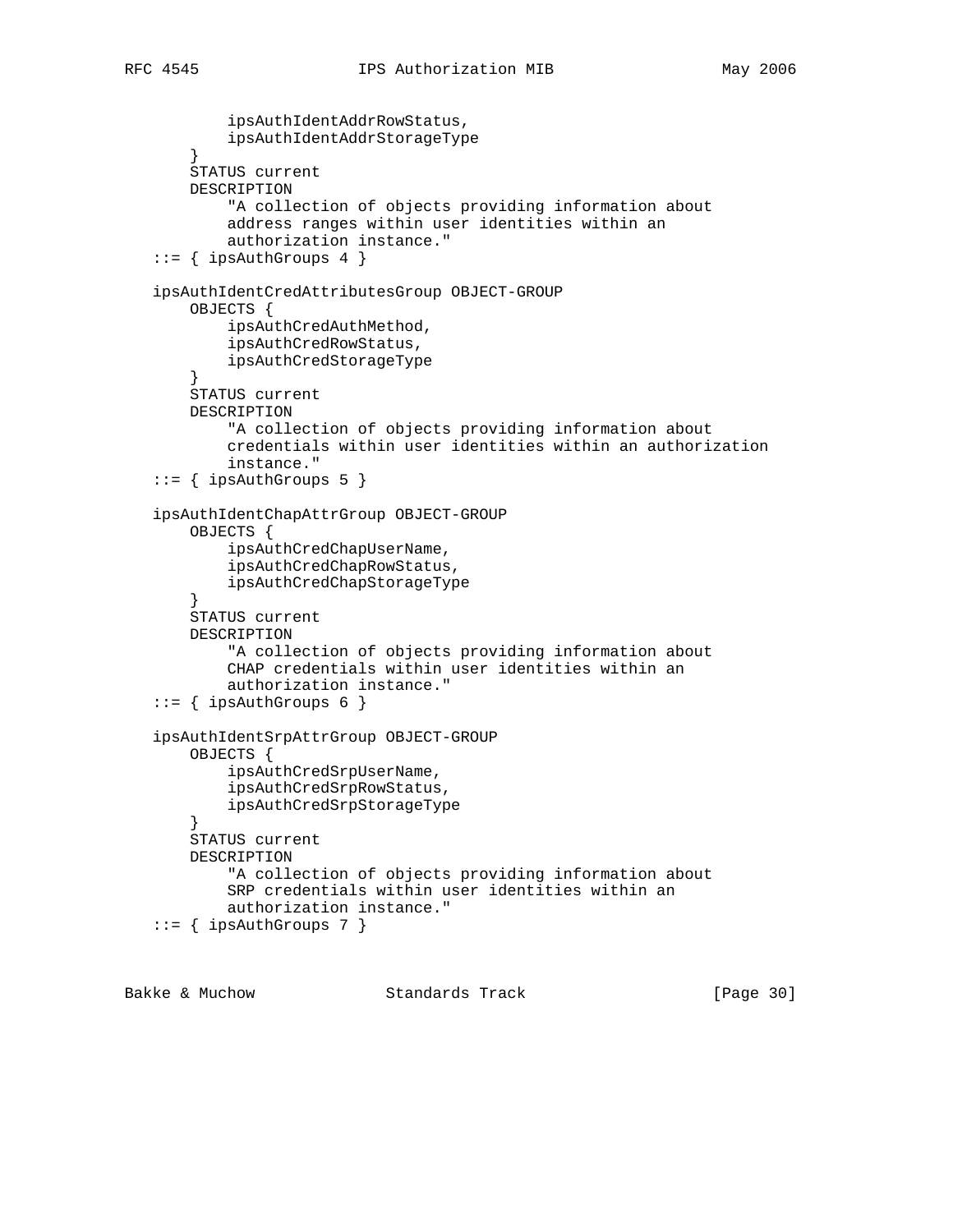```
 ipsAuthIdentKerberosAttrGroup OBJECT-GROUP
        OBJECTS {
            ipsAuthCredKerbPrincipal,
            ipsAuthCredKerbRowStatus,
            ipsAuthCredKerbStorageType
        }
        STATUS current
       DESCRIPTION
            "A collection of objects providing information about
            Kerberos credentials within user identities within an
           authorization instance."
   ::= { ipsAuthGroups 8 }
    --******************************************************************
    ipsAuthComplianceV1 MODULE-COMPLIANCE
        STATUS current
       DESCRIPTION
            "Initial version of compliance statement based on
            initial version of this MIB module.
            The Instance and Identity groups are mandatory;
            at least one of the other groups (Name, Address,
            Credential, Certificate) is also mandatory for
            any given implementation."
        MODULE -- this module
        MANDATORY-GROUPS {
            ipsAuthInstanceAttributesGroup,
            ipsAuthIdentAttributesGroup
        }
        -- Conditionally mandatory groups to be included with
        -- the mandatory groups when necessary.
        GROUP ipsAuthIdentNameAttributesGroup
        DESCRIPTION
            "This group is mandatory for all implementations
            that make use of unique identity names."
        GROUP ipsAuthIdentAddrAttributesGroup
        DESCRIPTION
            "This group is mandatory for all implementations
            that use addresses to help verify identities."
        GROUP ipsAuthIdentCredAttributesGroup
        DESCRIPTION
            "This group is mandatory for all implementations
            that use credentials to help verify identities."
Bakke & Muchow Standards Track [Page 31]
```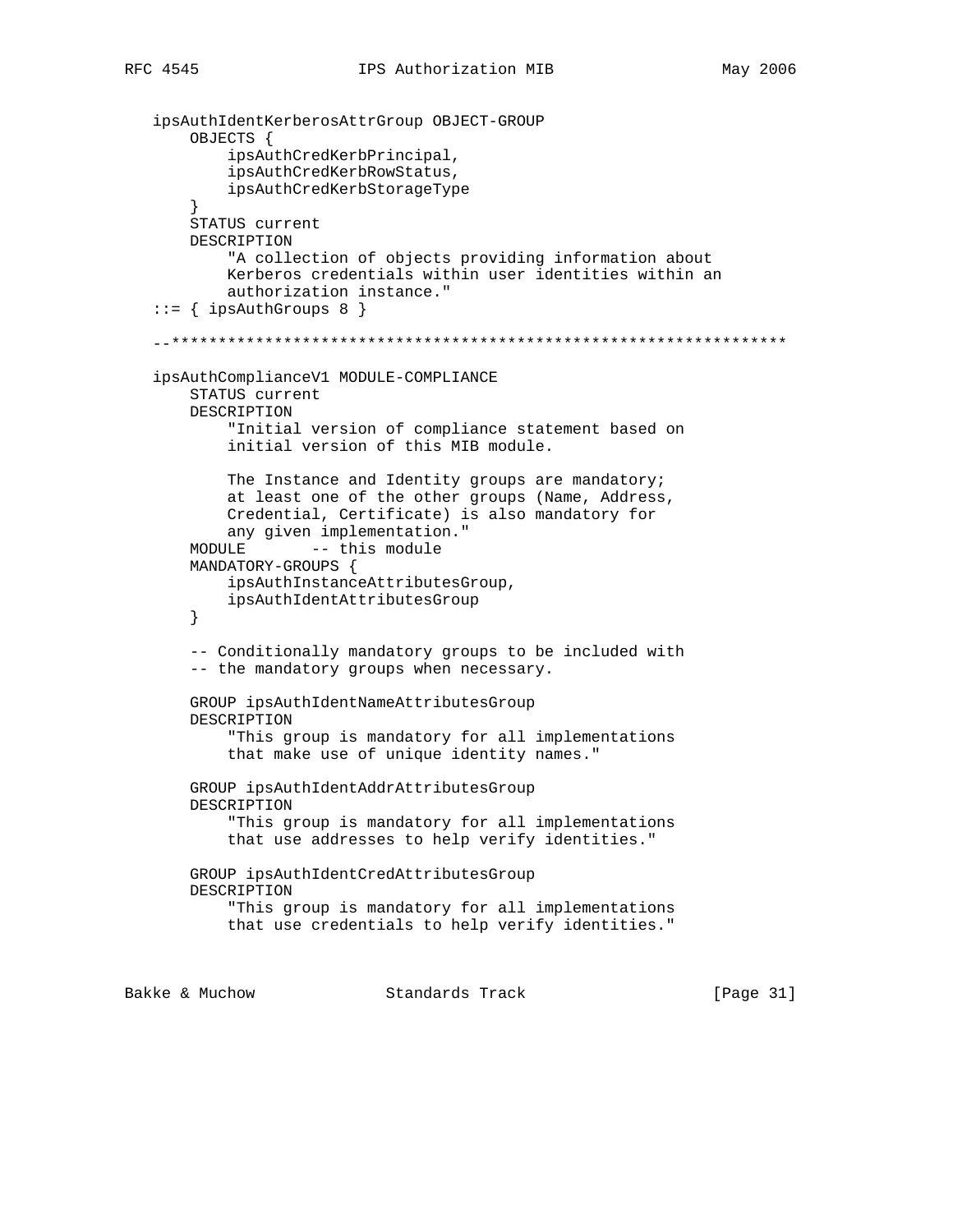```
 GROUP ipsAuthIdentChapAttrGroup
 DESCRIPTION
     "This group is mandatory for all implementations
     that use CHAP to help verify identities.
     The ipsAuthIdentCredAttributesGroup must be
     implemented if this group is implemented."
 GROUP ipsAuthIdentSrpAttrGroup
 DESCRIPTION
     "This group is mandatory for all implementations
     that use SRP to help verify identities.
     The ipsAuthIdentCredAttributesGroup must be
     implemented if this group is implemented."
 GROUP ipsAuthIdentKerberosAttrGroup
 DESCRIPTION
     "This group is mandatory for all implementations
     that use Kerberos to help verify identities.
     The ipsAuthIdentCredAttributesGroup must be
     implemented if this group is implemented."
 OBJECT ipsAuthInstDescr
 MIN-ACCESS read-only
 DESCRIPTION
     "Write access is not required."
 OBJECT ipsAuthInstStorageType
 MIN-ACCESS read-only
 DESCRIPTION
     "Write access is not required."
 OBJECT ipsAuthIdentDescription
 MIN-ACCESS read-only
 DESCRIPTION
     "Write access is not required."
 OBJECT ipsAuthIdentRowStatus
SYNTAX INTEGER \{ active(1) \} -- subset of RowStatus
 MIN-ACCESS read-only
 DESCRIPTION
     "Write access is not required, and only one of the
     six enumerated values for the RowStatus textual
     convention need be supported, specifically:
     active(1)."
```
Bakke & Muchow Standards Track [Page 32]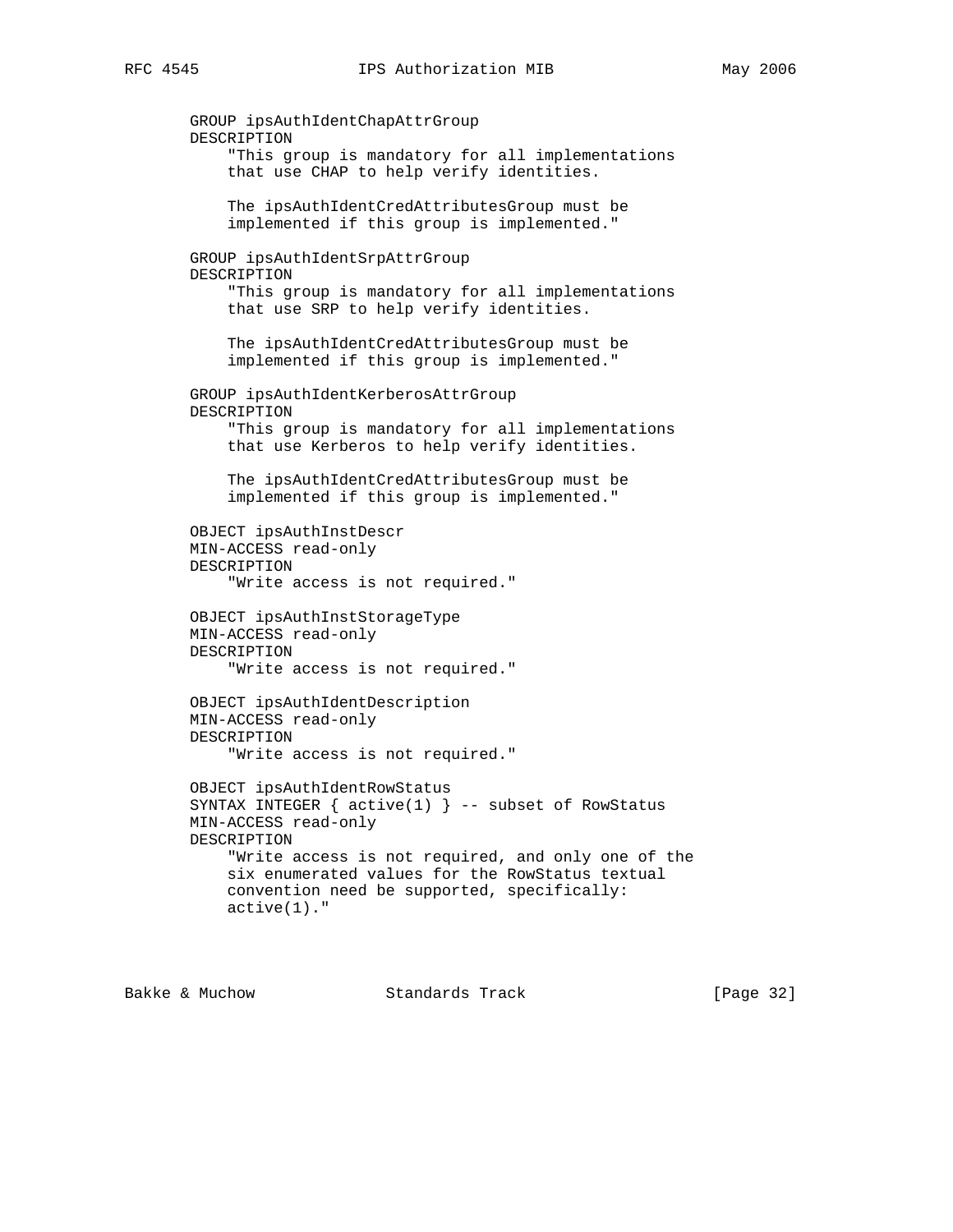```
 OBJECT ipsAuthIdentName
 MIN-ACCESS read-only
 DESCRIPTION
     "Write access is not required."
 OBJECT ipsAuthIdentNameRowStatus
SYNTAX INTEGER \{ active(1) \} -- subset of RowStatus
 MIN-ACCESS read-only
 DESCRIPTION
     "Write access is not required, and only one of the
     six enumerated values for the RowStatus textual
     convention need be supported, specifically:
     active(1)."
 OBJECT ipsAuthIdentAddrType
 MIN-ACCESS read-only
 DESCRIPTION
     "Write access is not required."
 OBJECT ipsAuthIdentAddrStart
 MIN-ACCESS read-only
 DESCRIPTION
     "Write access is not required."
 OBJECT ipsAuthIdentAddrEnd
 MIN-ACCESS read-only
 DESCRIPTION
     "Write access is not required."
 OBJECT ipsAuthIdentAddrRowStatus
SYNTAX INTEGER \{ active(1) \} -- subset of RowStatus
 MIN-ACCESS read-only
 DESCRIPTION
     "Write access is not required, and only one of the
     six enumerated values for the RowStatus textual
     convention need be supported, specifically:
     active(1)."
 OBJECT ipsAuthCredAuthMethod
 MIN-ACCESS read-only
 DESCRIPTION
     "Write access is not required."
 OBJECT ipsAuthCredRowStatus
 SYNTAX INTEGER { active(1) } -- subset of RowStatus
 MIN-ACCESS read-only
 DESCRIPTION
     "Write access is not required, and only one of the
```
Bakke & Muchow Standards Track [Page 33]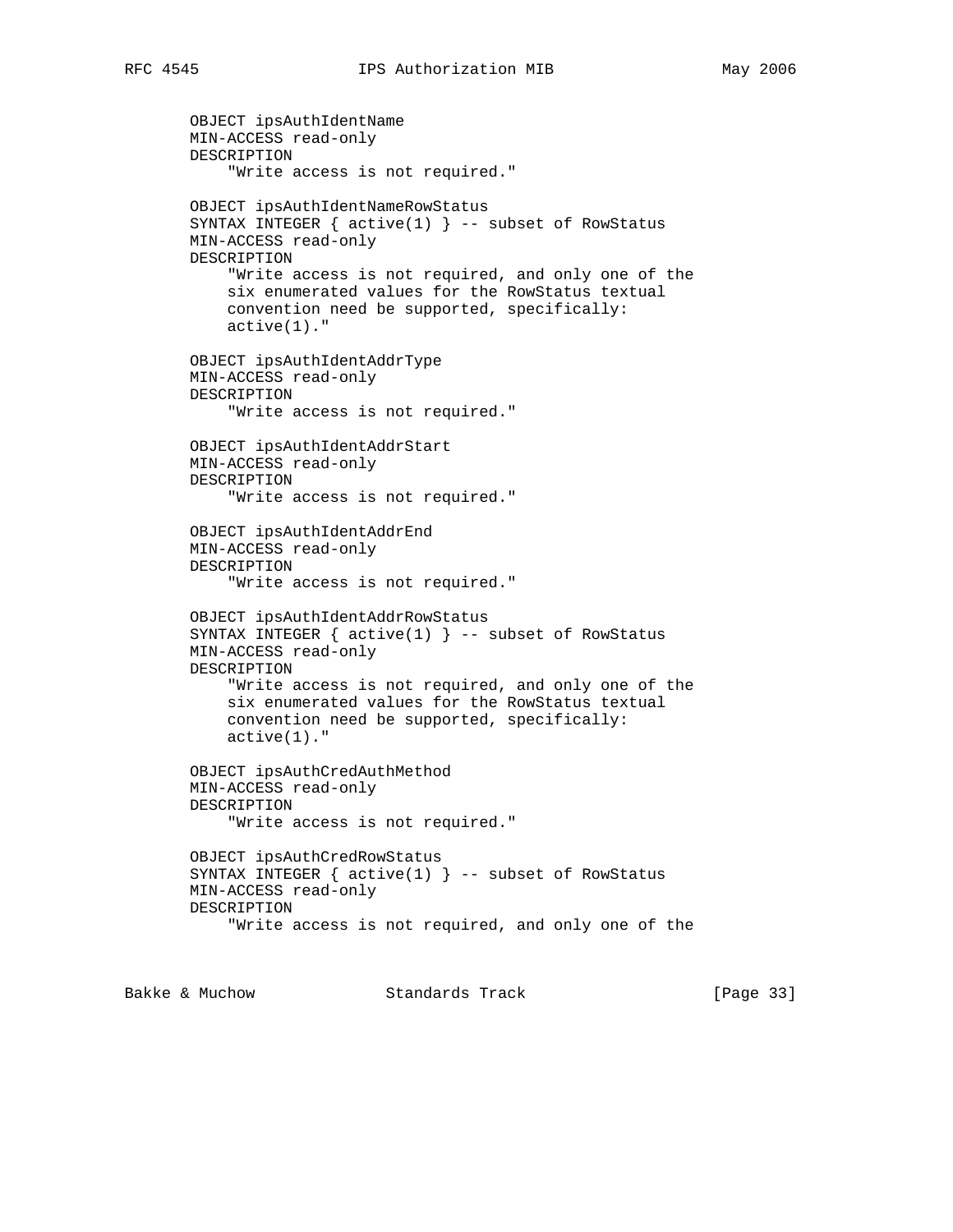```
 six enumerated values for the RowStatus textual
         convention need be supported, specifically:
         active(1)."
     OBJECT ipsAuthCredChapUserName
     MIN-ACCESS read-only
    DESCRIPTION
         "Write access is not required."
     OBJECT ipsAuthCredChapRowStatus
    SYNTAX INTEGER \{ active(1) \} -- subset of RowStatus
     MIN-ACCESS read-only
     DESCRIPTION
         "Write access is not required, and only one of the
         six enumerated values for the RowStatus textual
         convention need be supported, specifically:
         active(1)."
     OBJECT ipsAuthCredSrpUserName
     MIN-ACCESS read-only
    DESCRIPTION
         "Write access is not required."
     OBJECT ipsAuthCredSrpRowStatus
    SYNTAX INTEGER \{ active(1) \} -- subset of RowStatus
    MIN-ACCESS read-only
    DESCRIPTION
         "Write access is not required, and only one of the
         six enumerated values for the RowStatus textual
         convention need be supported, specifically:
         active(1)."
     OBJECT ipsAuthCredKerbPrincipal
    MIN-ACCESS read-only
    DESCRIPTION
         "Write access is not required."
     OBJECT ipsAuthCredKerbRowStatus
    SYNTAX INTEGER \{ active(1) \} -- subset of RowStatus
     MIN-ACCESS read-only
    DESCRIPTION
         "Write access is not required, and only one of the six
         enumerated values for the RowStatus textual convention need
        be supported, specifically: active(1)."
 ::= { ipsAuthCompliances 1 }
 END
```
Bakke & Muchow Standards Track [Page 34]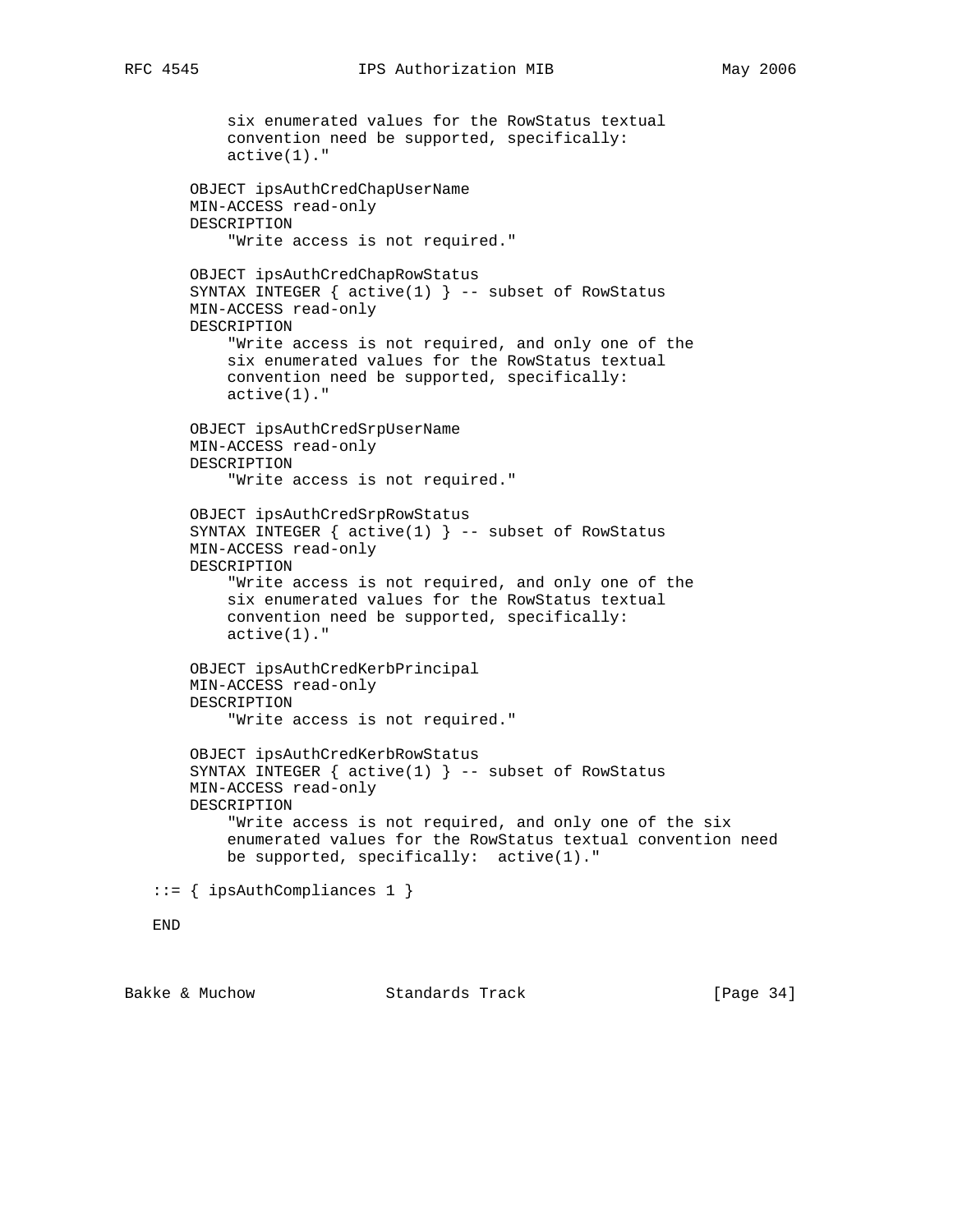- 9. Security Considerations
- 9.1. MIB Security Considerations

 There are a number of management objects defined in this MIB module with a MAX-ACCESS clause of read-write and/or read-create. Such objects may be considered sensitive or vulnerable in some network environments. The support for SET operations in a non-secure environment without proper protection can have a negative effect on network operations. These are the tables and objects and their sensitivity/vulnerability:

- o in the ipsAuthInstanceAttributesTable:
	- ipsAuthInstDescr could be modified to camouflage the existence of a rogue authorization instance;
- o in the ipsAuthIdentAttributesTable:
	- ipsAuthIdentDescription could be modified to camouflage the existence of a rogue identity;
	- ipsAuthIdentRowStatus could be modified to add or delete a rogue identity;
	- ipsAuthIdentStorageType could be modified to make temporary rows permanent, or permanent rows temporary;
- o in the ipsAuthIdentNameAttributesTable:
	- ipsAuthIdentName could be modified to change the name of an existing identity;
	- ipsAuthIdentNameRowStatus could be modified to add or delete a name of an existing identity;
	- ipsAuthIdentNameStorageType could be modified to make temporary rows permanent, or permanent rows temporary;
- o in the ipsAuthIdentAddrAttributesTable:
	- ipsAuthIdentAddrType could be modified to change the type of address checking performed;
	- ipsAuthIdentAddrStart could be modified to change the start of the allowed range;

Bakke & Muchow Standards Track [Page 35]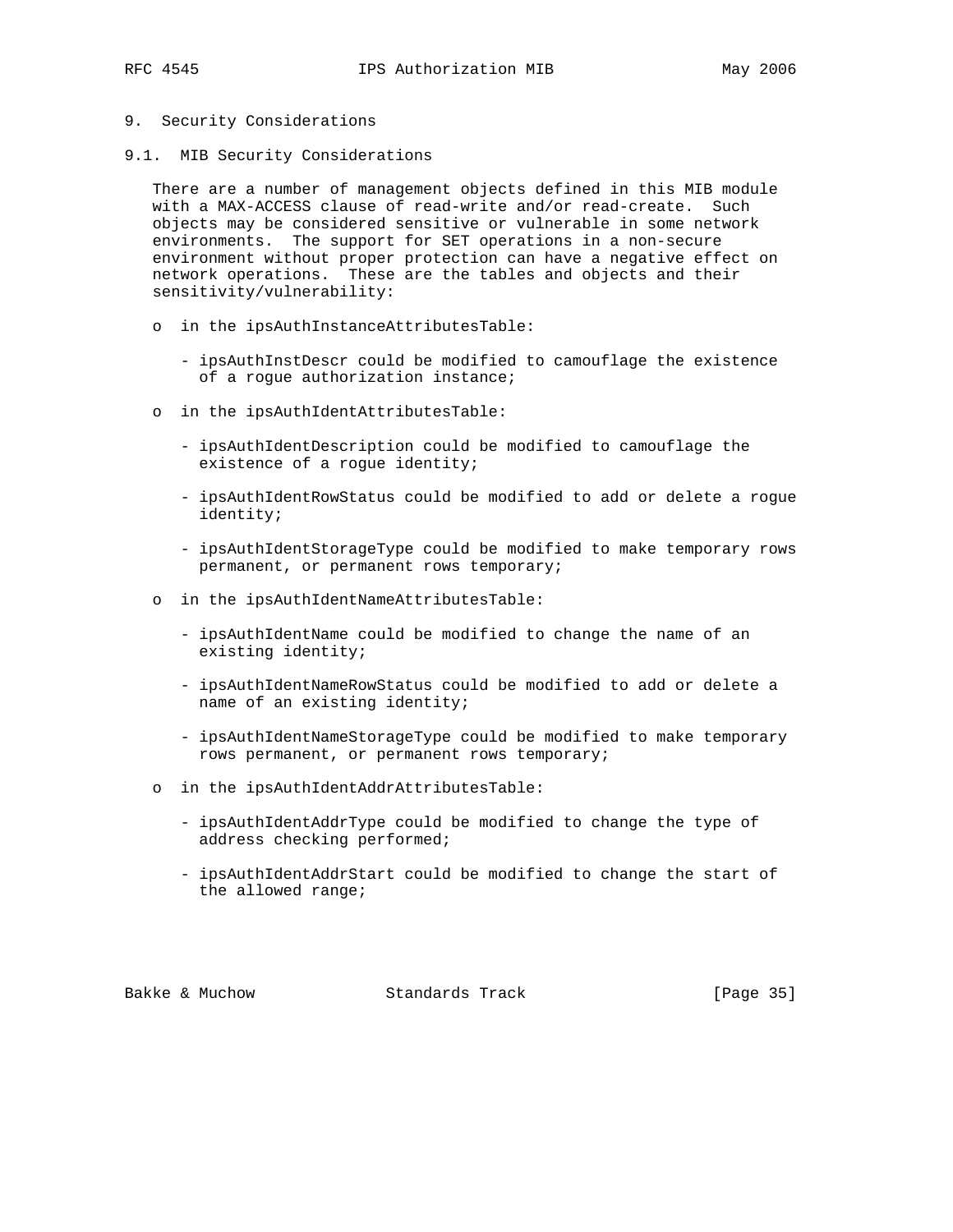- ipsAuthIdentAddrEnd could be modified to change the end of the allowed range;
- ipsAuthIdentAddrRowStatus could be modified to add or delete the checking of an address range;
- ipsAuthIdentAddrStorageType could be modified to make temporary rows permanent, or permanent rows temporary;
- o in the ipsAuthCredentialAttributesTable:
	- ipsAuthCredAuthMethod could be modified to change the type of authentication to be used;
	- ipsAuthCredRowStatus could be modified to add or delete checking of credentials;
	- ipsAuthCredStorageType could be modified to make temporary rows permanent, or permanent rows temporary;
- o in the ipsAuthCredChapAttributesTable:
	- ipsAuthCredChapUserName could be modified to change the CHAP user name for a credential;
	- ipsAuthCredChapRowStatus could be modified to add or delete CHAP attributes for credentials;
	- ipsAuthCredChapStorageType could be modified to make temporary rows permanent, or permanent rows temporary;
- o in the ipsAuthCredSrpAttributesTable:
	- ipsAuthCredSrpUserName could be modified to change the SRP user name for a credential;
	- ipsAuthCredSrpRowStatus could be modified to add or delete SRP attributes for credentials;
	- ipsAuthCredSrpStorageType could be modified to make temporary rows permanent, or permanent rows temporary;
- o in the ipsAuthCredKerbAttributesTable:
	- ipsAuthCredKerbPrincipal could be modified to change the Kerberos principal for a credential;

Bakke & Muchow Standards Track [Page 36]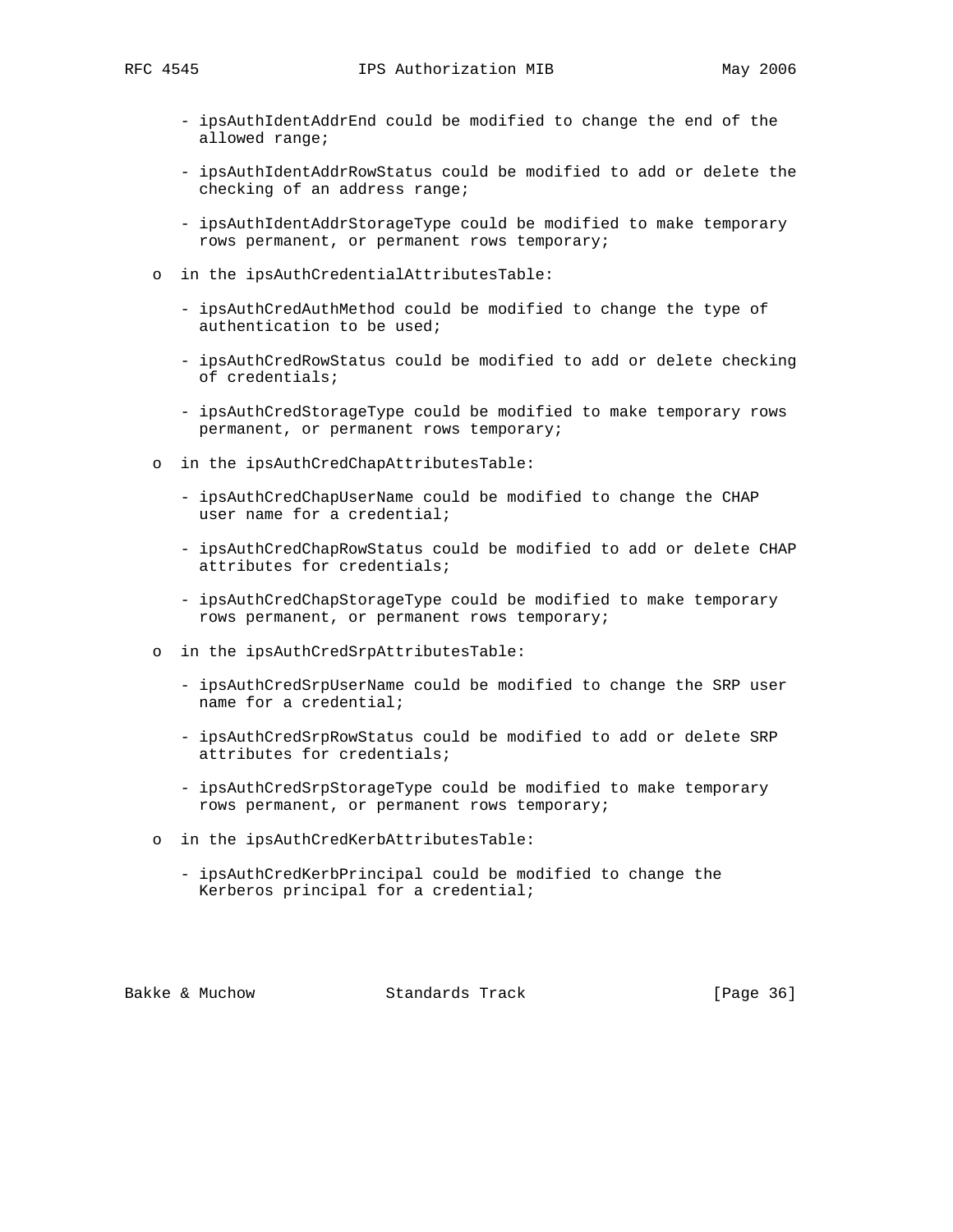- - ipsAuthCredKerbRowStatus could be modified to add or delete Kerberos attributes for credentials;
	- ipsAuthCredKerbStorageType could be modified to make temporary rows permanent, or permanent rows temporary;

 Note that removal of legitimate credentials can result in either denial of service or weakening the requirements for access of a particular service. Note also that some types of credentials, such as CHAP or SRP, also require passwords or verifiers to be associated with the credential. These are managed outside this MIB module.

 Some of the readable objects in this MIB module (i.e., objects with a MAX-ACCESS other than not-accessible) may be considered sensitive or vulnerable in some network environments. It is thus important to control even GET and/or NOTIFY access to these objects and possibly to even encrypt the values of these objects when sending them over the network via SNMP. These are the tables and objects and their sensitivity/vulnerability:

 o All tables (specifically: ipsAuthInstanceAttributesTable, ipsAuthIdentAttributesTable, ipsAuthIdentNameAttributesTable, ipsAuthIdentAddrAttributesTable, ipsAuthCredentialAttributesTable, ipsAuthCredChapAttributesTable, ipsAuthCredSrpAttributesTable, and ipsAuthCredKerbAttributesTable) provide the ability to find out which names, addresses, and credentials would be required to access services on the managed system. If these credentials are easily spoofed (particularly the name or address), read access to this MIB module must be tightly controlled. When used with pointers from another MIB module to rows in the ipsAuthIdentAttributesTable, this MIB module provides information about which entities are authorized to connect to which entities.

 SNMP versions prior to SNMPv3 did not include adequate security. Even if the network itself is secure (for example by using IPsec), even then, there is no control as to who on the secure network is allowed to access and GET/SET (read/change/create/delete) the objects in this MIB module.

 It is RECOMMENDED that implementors consider the security features as provided by the SNMPv3 framework (see [RFC3410], section 8), including full support for the SNMPv3 cryptographic mechanisms (for authentication and privacy).

 Further, deployment of SNMP versions prior to SNMPv3 is NOT RECOMMENDED. Instead, it is RECOMMENDED to deploy SNMPv3 and to enable cryptographic security. It is then a customer/operator responsibility to ensure that the SNMP entity giving access to an

Bakke & Muchow Standards Track [Page 37]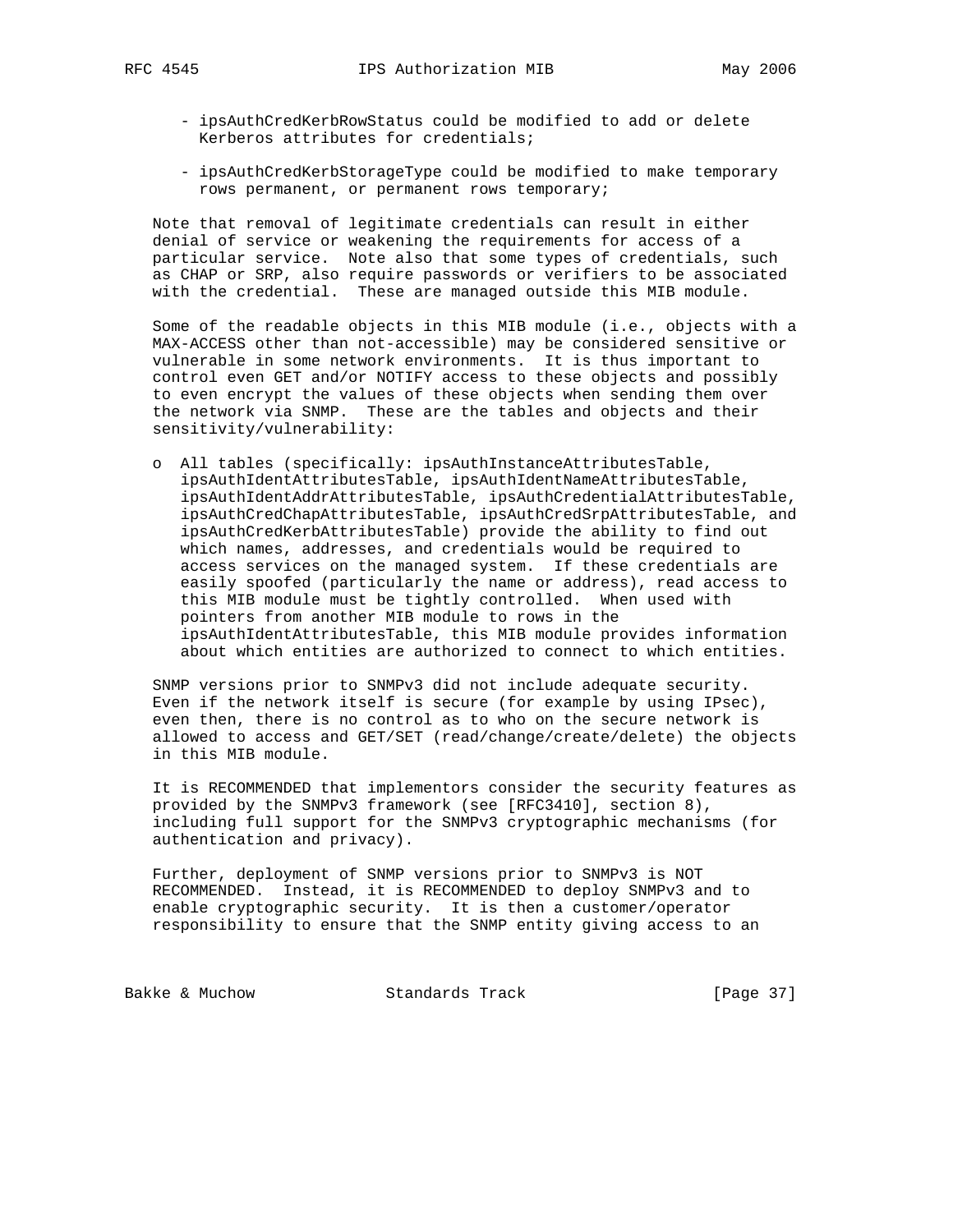instance of this MIB module is properly configured to give access to the objects only to those principals (users) that have legitimate rights to indeed GET or SET (change/create/delete) them.

 In many implementations, the objects in this MIB module can be read and modified via other mechanisms or protocols in addition to this MIB module. For the system to be secure, other mechanisms that can read and modify the contents of this MIB module must also address the above issues, and handle the threats outlined in [RFC3411], section 1.4.

 Given the sensitivity of information contained in this MIB module, it is strongly recommended that encryption (SNMPv3 with a securityLevel of authPriv [RFC3411]) be used for all access to objects in this MIB module.

9.2. Other Security Considerations

 An identity consists of a set of names (e.g., an iSCSI Initiator Name), addresses (e.g., an IP address or Fibre Channel World Wide Name (WWN)), and credentials (e.g., a CHAP user name).

To match an identity, one must match:

- o One of the IdentNames belonging to the IdentIndex, unless there are no IdentNames for the IdentIndex, and
- o One of the IdentAddrs belonging to the IdentIndex, unless there are no IdentAddrs for the IdentIndex, and
- o One of the IdentCreds belonging to the IdentIndex, unless there are no Creds for the IdentIndex.

 Note that if any of the above lists are empty for a given IdentIndex, any identifier of that type is considered to match the identity. The non-empty lists will still be checked. For example, if the IdentAddrs list is empty for the IndentIndex, but there are entries in IdentNames and IdentCreds, any address will be considered a match, as long as the offered name and credential match one of the IdentNames and IdentCreds, respectively.

 This leaves a possible security window while adding and removing entries from one of these lists. For example, an identity could consist of no IdentNames, no IdentAddrs, and exactly one IdentCred. If that IdentCred was to be updated, several methods could be used:

Bakke & Muchow Standards Track [Page 38]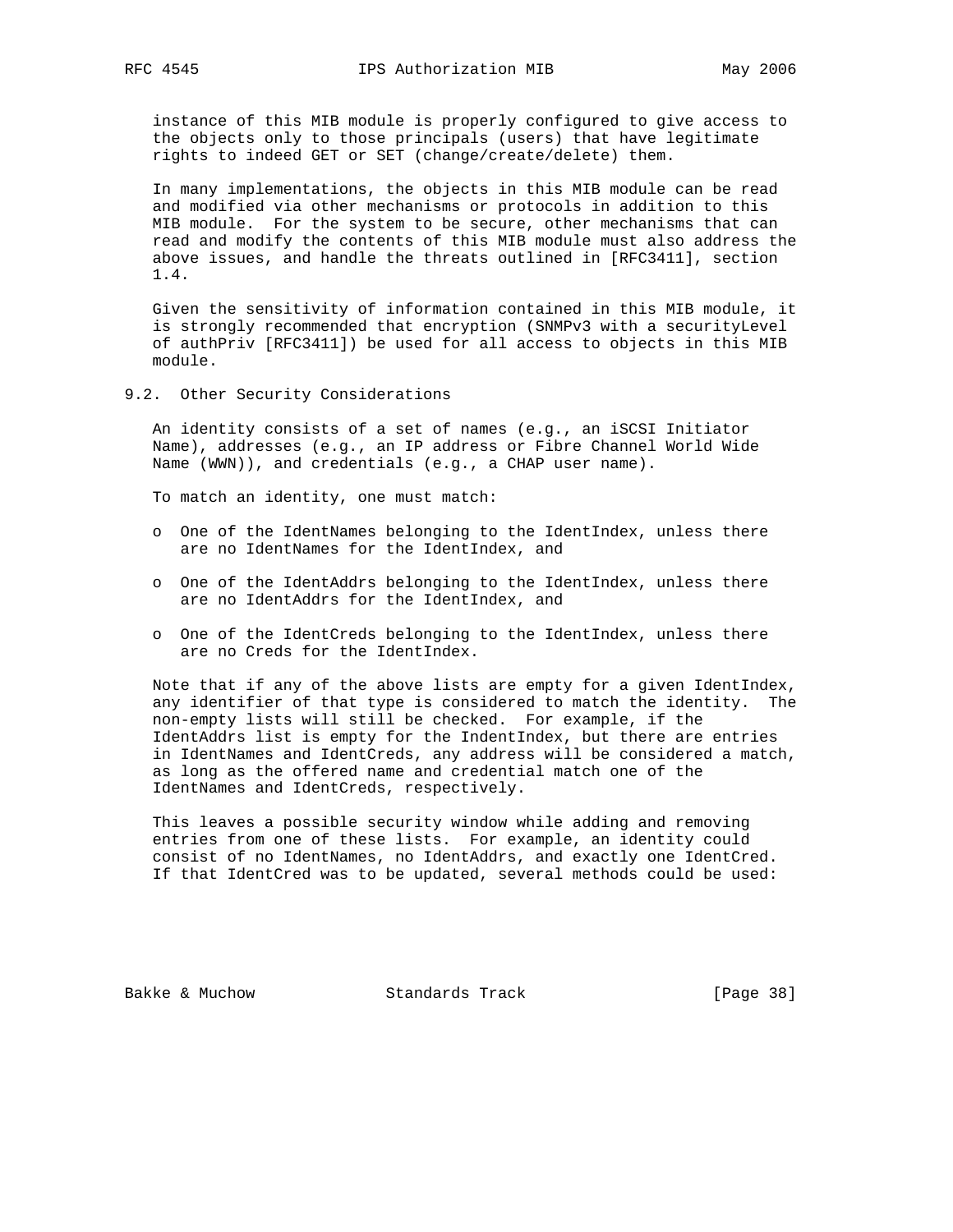- o The UserName or Principal could be simply written in the appropriate table, if the credential's type remained the same (recommended).
- o The new credential could be added, then the old deleted (recommended).
- o The new credential could be added, and the old deleted in the same SNMP request (recommended, but do the add first).
- o The old credential could be deleted, then the new added (Don't use!).

 Of the above methods, the last leaves a window in which the list is empty, possibly allowing unconstrained access to the resource making use of this MIB. This method should never be used for Names, Addrs, or Creds.

 The use of the third method, adding and deleting within the same request, should be used with care. It is recommended that within the request, the add be done first. Otherwise, an implementation may attempt to perform these operations in order, potentially leaving a window.

The first two methods are recommended.

 Care must also be taken when updating the IdentAddrs for an identity. Each IdentAddr specifies a range of addresses that match the identity, and has an address type, starting address, and ending address. Modifying these one at a time can open a temporary window where a larger range of addresses are allowed. For example, a single address is specified using IdentAddrType = ipv4, IdentAddrStart = IdentAddrEnd = 192.0.2.5. We want to update this to specify the single address 192.0.2.34. If the end address is updated first, we temporarily allow the range 192.0.2.5 .. 192.0.2.34, which is not what we want. Similarly, if we change from 192.0.2.34 back to 192.0.2.5, and we update IdentAddrStart first, we end up with the range again. To handle this, an application must either:

- o update both IdentAddrStart and IdentAddrEnd in the same SNMP set request, or
- o add the new IdentAddrStart and IdentAddrEnd with a new IdentAddrIndex, then delete the old one, using the methods shown before.

Bakke & Muchow Standards Track [Page 39]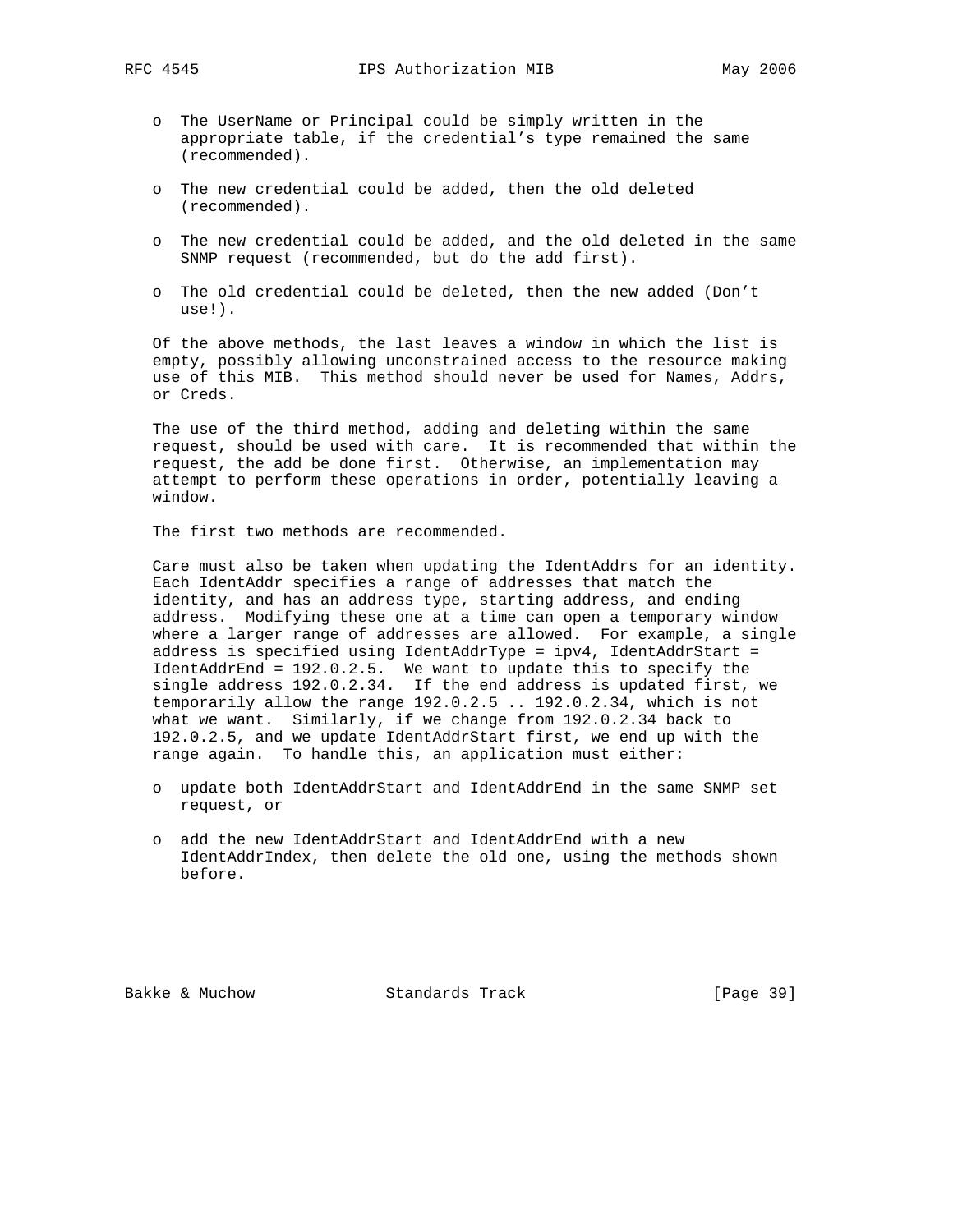Since the value of IdentAddrType specifies the formats of IdentAddrStart and IdentAddrEnd, modification of IdentAddrType is not allowed for an existing row.

10. IANA Considerations

 The IANA has assigned a MIB OID number under the mib-2 branch for the IPS-AUTH-MIB.

- 11. Normative References
	- [RFC2119] Bradner, S., "Key words for use in RFCs to Indicate Requirement Levels", BCP 14, RFC 2119, March 1997.
	- [RFC2578] McCloghrie, K., Perkins, D., Schoenwaelder, J., Case, J. , Rose, M., and S. Waldbusser, "Structure of Management Information Version 2 (SMIv2)", STD 58, RFC 2578, April 1999.
	- [RFC2579] McCloghrie, K., Perkins, D., Schoenwaelder, J., Case, J., Rose, M., and S. Waldbusser, "Textual Conventions for SMIv2", STD 58, RFC 2579, April 1999.
	- [RFC2580] McCloghrie, K., Perkins, D., Schoenwaelder, J., Case, J., Rose, M., and S. Waldbusser, "Conformance Statements for SMIv2", STD 58, RFC 2580, April 1999.
	- [RFC3411] Harrington, D., Presuhn, R., and B. Wijnen, "An Architecture for Describing Simple Network Management Protocol (SNMP) Management Frameworks", RFC 3411, December 2002.
	- [RFC4001] Daniele, M., Haberman, B., Routhier, S., and J. Schoenwaelder, "Textual Conventions for Internet Network Addresses", RFC 4001, February 2005.
	- [IANA-AF] IANA, "IANA Address Family Numbers MIB", http://www.iana.org/assignments/ ianaaddressfamilynumbers-mib.
	- [RFC4293] Routhier, S., "Management Information Base for the Internet Protocol (IP)", RFC 4293, April 2006.
	- [RFC1994] Simpson, W., "PPP Challenge Handshake Authentication Protocol (CHAP)", RFC 1994, August 1996.

Bakke & Muchow Standards Track [Page 40]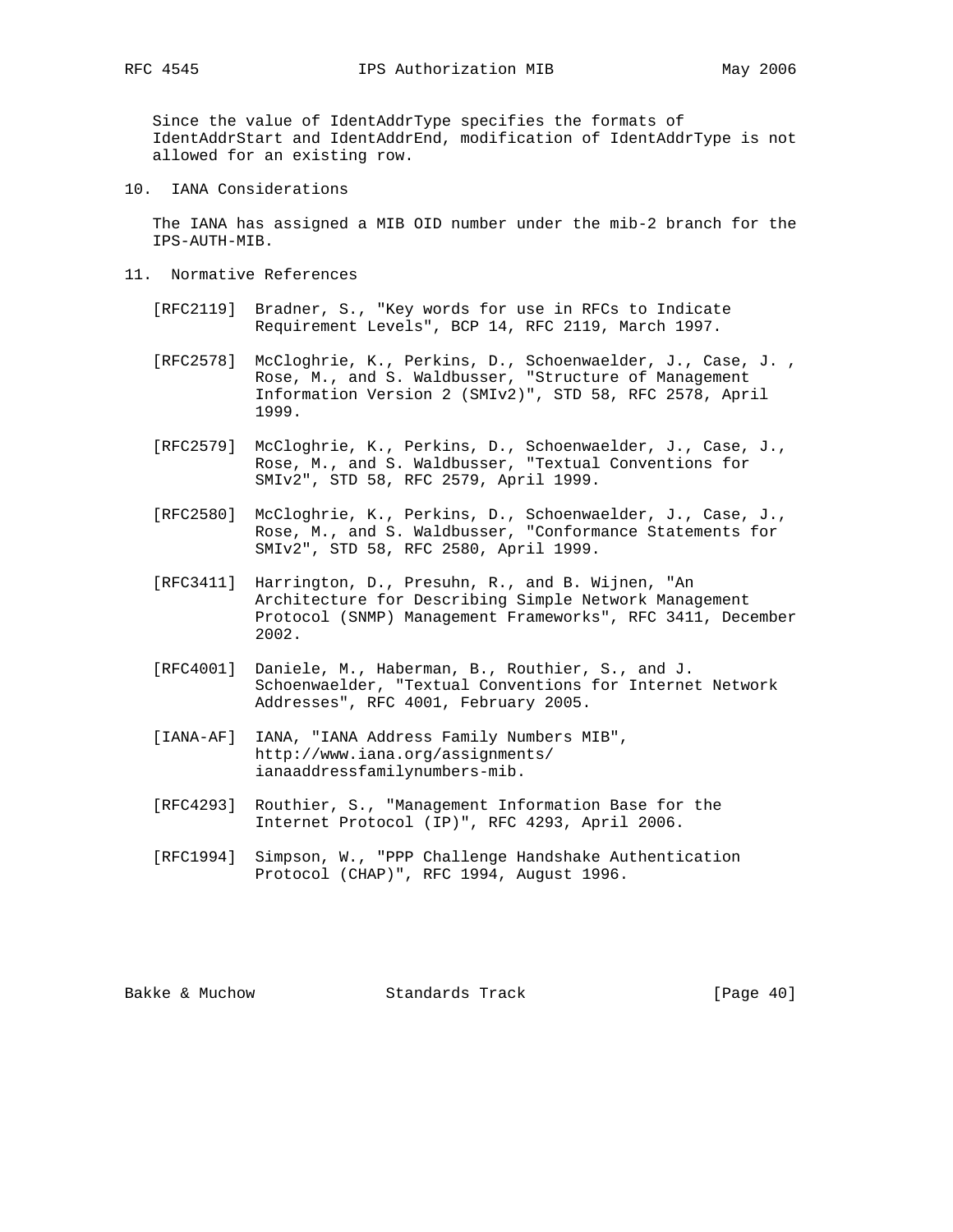- [RFC4120] Neuman, C., Yu, T., Hartman, S., and K. Raeburn, "The Kerberos Network Authentication Service (V5)", RFC 4120, July 2005.
- [RFC2945] Wu, T., "The SRP Authentication and Key Exchange System", RFC 2945, September 2000.
- 12. Informative References
	- [RFC3410] Case, J., Mundy, R., Partain, D., and B. Stewart, "Introduction and Applicability Statements for Internet- Standard Management Framework", RFC 3410, December 2002.
	- [RFC3414] Blumenthal, U. and B. Wijnen, "User-based Security Model (USM) for version 3 of the Simple Network Management Protocol (SNMPv3)", RFC 3414, December 2002.
	- [RFC3720] Satran, J., Meth, K., Sapuntzakis, C., Chadalapaka, M., and E. Zeidner, "Internet Small Computer Systems Interface (iSCSI)", RFC 3720, March 2004.
	- [RFC1737] Sollins, K. and L. Masinter, "Functional Requirements for Uniform Resource Names", RFC 1737, December 1994.
	- [RFC4044] McCloghrie, K., "Fibre Channel Management MIB", RFC 4044, May 2005.
- 13. Acknowledgements

 In addition to the authors, several people contributed to the development of this MIB module through discussions of authentication, authorization, and access within the iSCSI MIB module and security teams, including John Hufferd, Marjorie Krueger, Keith McCloghrie, Tom McSweeney, Steve Senum, and Josh Tseng. Thanks also to Bill Studenmund (Wasabi Systems) for adding the Kerberos method, and to Ayman Ghanem for finding and suggesting changes to several problems found in the MIB module.

 Thanks especially to Keith McCloghrie for serving as advisor for this MIB module.

Bakke & Muchow Standards Track [Page 41]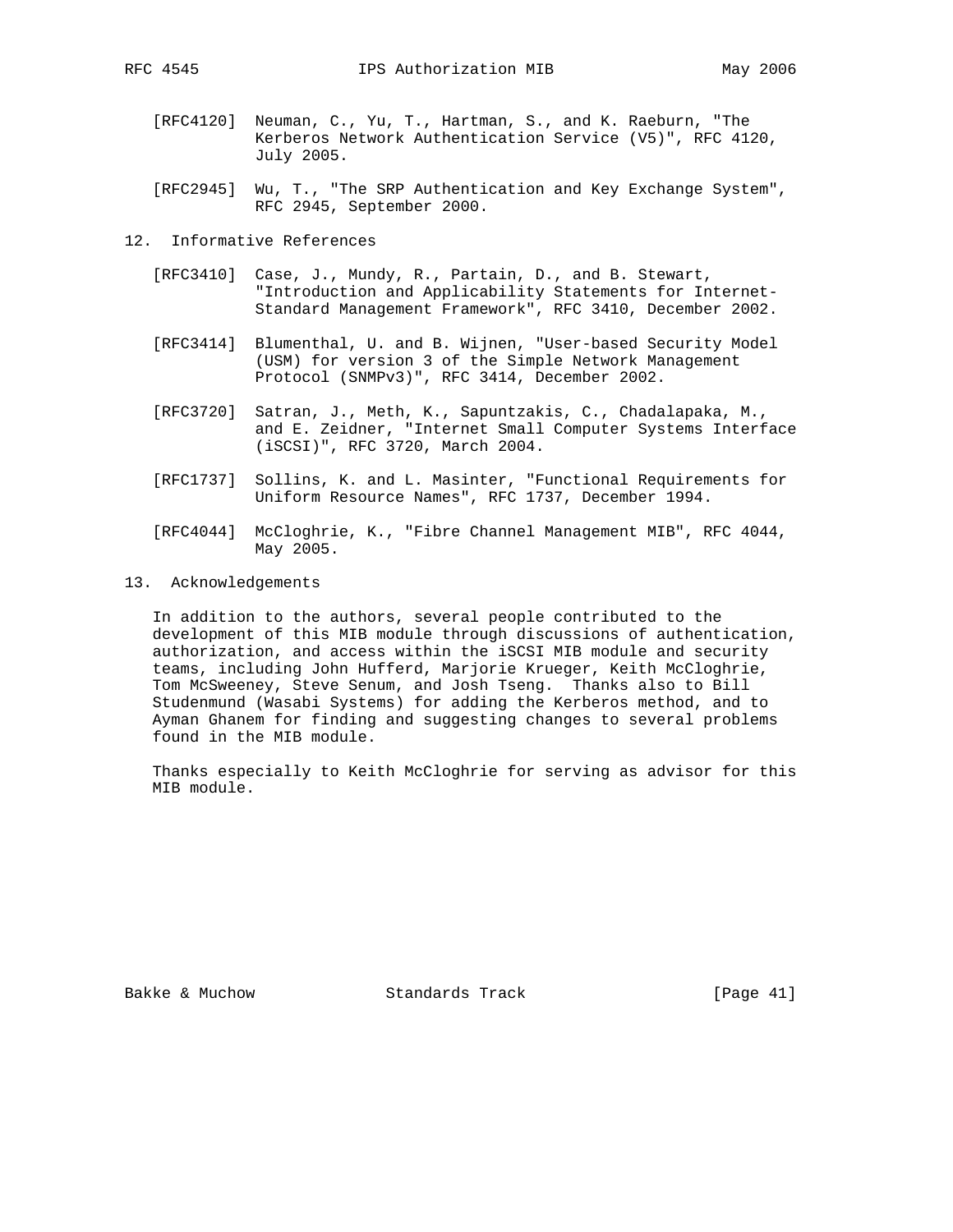Authors' Addresses

 Mark Bakke Postal: Cisco Systems, Inc 7900 International Drive, Suite 400 Bloomington, MN USA 55425

EMail: mbakke@cisco.com

 James Muchow Postal: Qlogic Corp. 6321 Bury Drive Eden Prairie, MN USA 55346

EMail: james.muchow@qlogic.com

Bakke & Muchow Standards Track [Page 42]